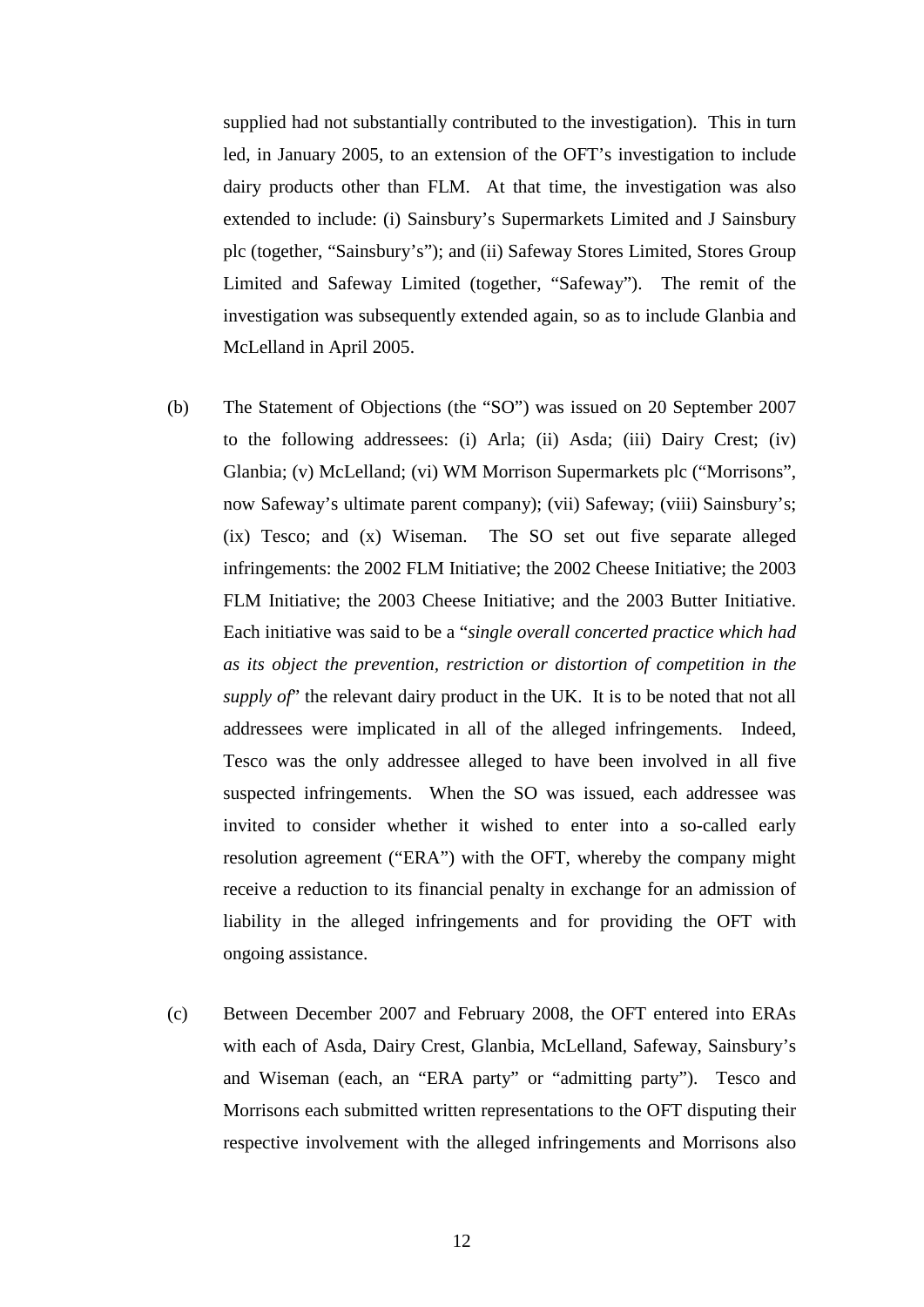made oral submissions. In addition, six of the seven ERA parties submitted memoranda on what they considered to be factual inaccuracies in the SO.

- (d) Between April and August 2008, the OFT conducted interviews with 12 individuals employed by one or other of the addressees of the SO (although none from Tesco). In addition, Asda, Dairy Crest, Glanbia and Wiseman, in accordance with their respective ERAs, each provided the OFT with notes of interviews conducted by the relevant ERA party's legal advisors with individuals employed by that party at the time of the alleged infringements.
- (e) On 23 July 2009, the OFT issued a Supplementary Statement of Objections (the "SSO"), to supplement and revise the SO, including by adducing further evidence of the alleged infringements. Following the issuance of the SSO, further written representations were made by Morrisons, Tesco and two of the ERA parties. Tesco limited its representations to the 2002 and 2003 FLM Initiatives, and did not address the 2002 and 2003 Cheese Initiatives that are the subject of this appeal.
- (f) Following a review of the various representations it received, the OFT determined that it did not have sufficient evidence to prove its case in respect of the 2002 FLM Initiative, the 2003 Butter Initiative or Tesco's involvement in the 2003 FLM Initiative. This led to an amendment, by way of variation agreements, of various of the ERAs, during the early part of 2010, so as to remove admissions made in respect of alleged infringements, which the OFT had decided it would no longer pursue. $8$
- (g) Despite an initial indication from Tesco that it would not contest the OFT's allegations in relation to the 2002 and 2003 Cheese Initiatives, the two sides could not agree on the correct approach to calculating Tesco's penalty and, ultimately, Tesco decided to contest those allegations and brought this appeal.

<span id="page-17-0"></span>8

It also meant that Morrisons was no longer included in the OFT's investigation as it had only been alleged to have participated in the 2002 FLM Initiative.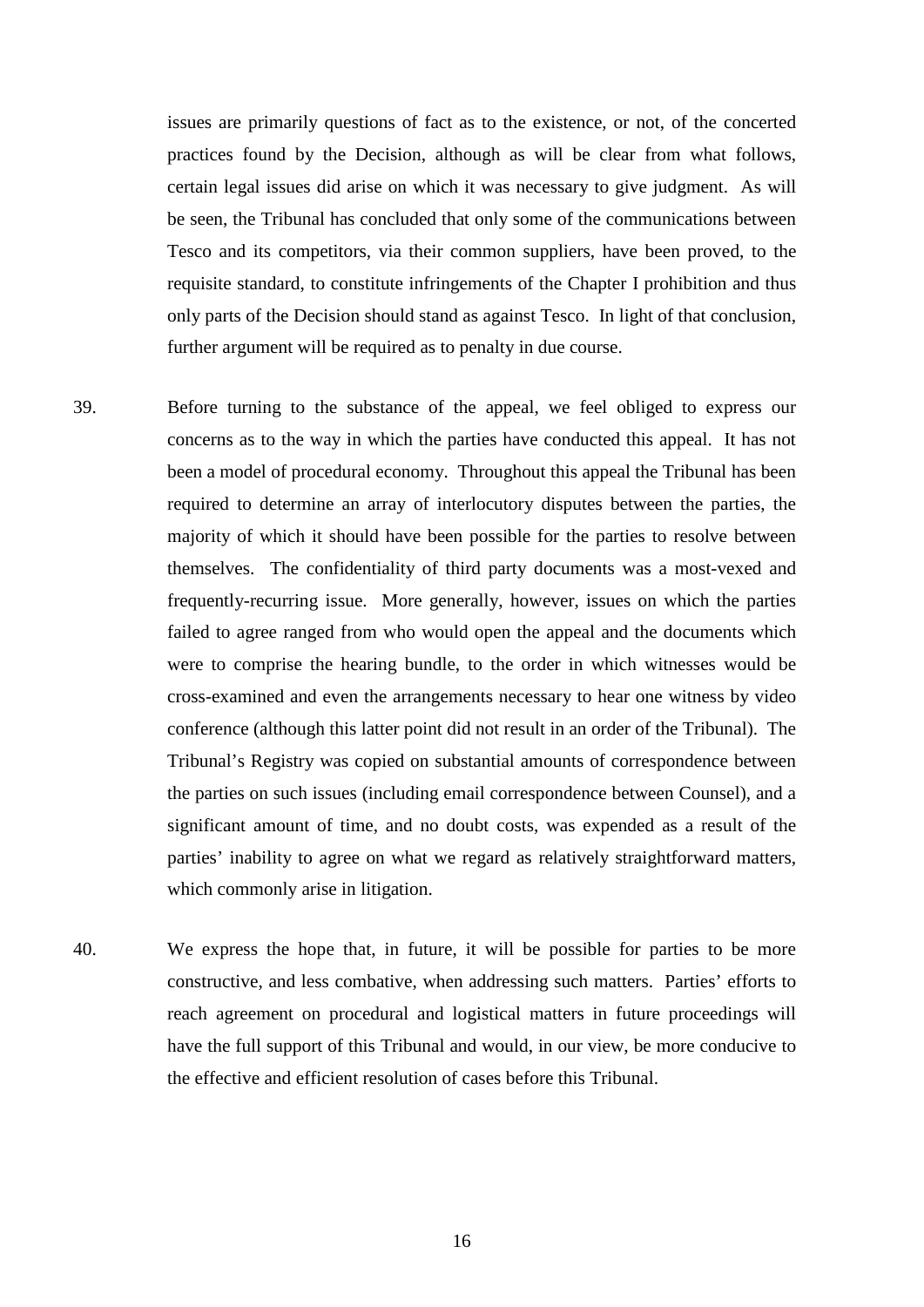#### **V. THE STATUTORY FRAMEWORK**

41. The Decision concerns alleged infringements of the Chapter I prohibition contained in section 2(1) of the 1998 Act, which reads:

> "(1) Subject to section 3, agreements between undertakings, decisions by associations of undertakings or concerted practices which –

(a) may affect trade within the United Kingdom, and

(b) have as their object or effect the prevention, restriction or distortion of competition within the United Kingdom,

are prohibited unless they are exempt in accordance with the provisions of this Part."

The Chapter I prohibition applies, in particular, to agreements, decisions by associations of undertakings or concerted practices, which directly or indirectly fix purchase or selling prices, or any other trading conditions: see section 2(2)(a) of the 1998 Act. Section 3 of the 1998 Act provides that the Chapter I prohibition does not apply to the various cases excluded pursuant to Schedules 1 to 3 to the 1998 Act; none of the exclusions apply in this case. Chapter III of the 1998 Act sets out the OFT's powers in relation to investigations under that Act (see paragraph [117](#page-49-0) below).

- 42. In determining questions arising under the Chapter I prohibition, the OFT, and the Tribunal on this appeal, are required to apply the principles laid down in section 60 of the 1998 Act, which, among other things, require us to ensure, so far as possible, that questions arising under the 1998 Act in relation to competition within the United Kingdom are dealt with in a manner which is consistent with the treatment of corresponding questions arising under EU law. That of course includes ensuring consistency with the jurisprudence of the Court of Justice and General Court of the European Union.
- 43. Pursuant to paragraph 3 of Schedule 8 to the 1998 Act, the Tribunal's task on this appeal under section 46 is to determine the appeal on the merits by reference to the grounds of appeal set out in Tesco's Notice of Appeal.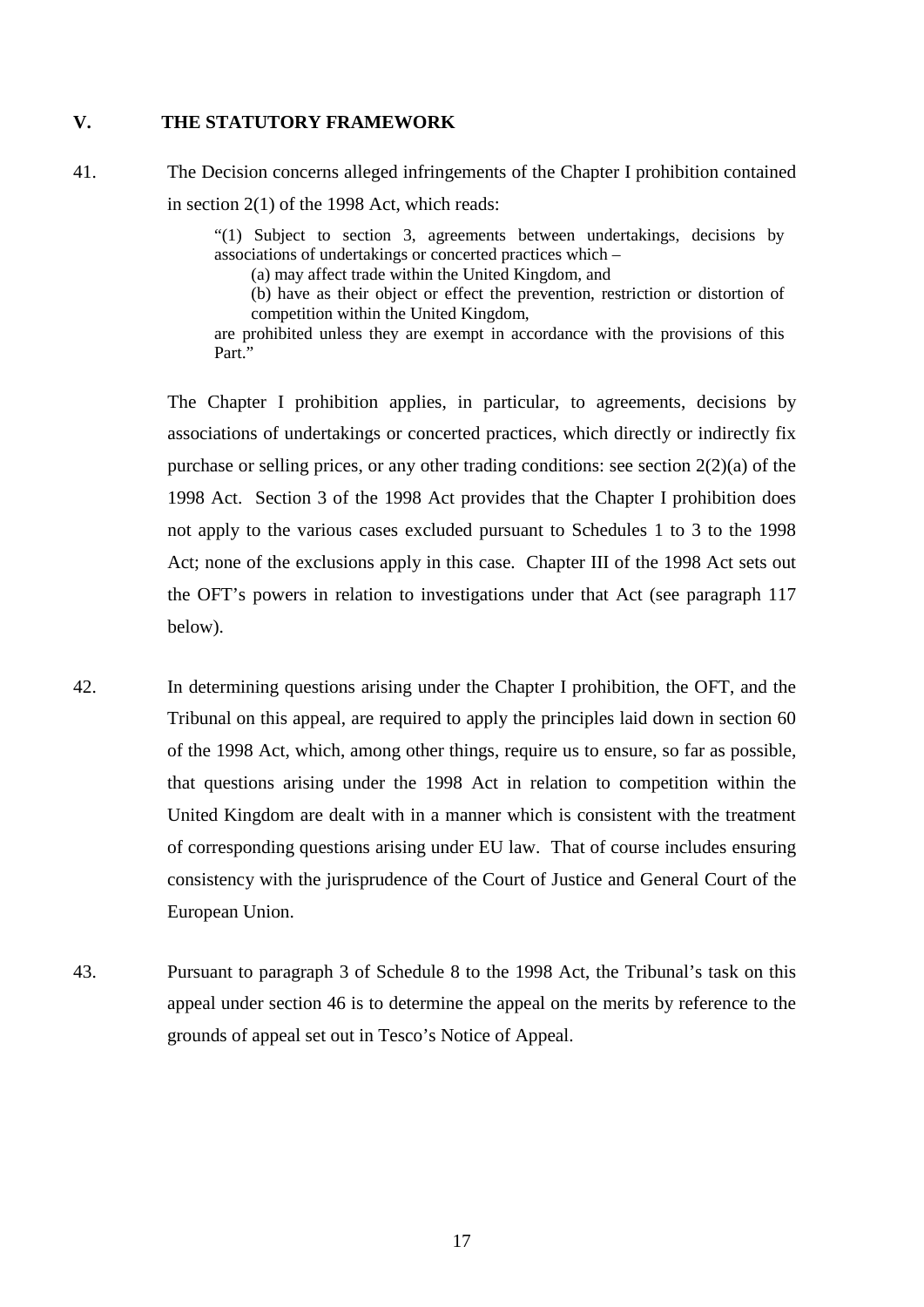#### **VI. LAW ON CONCERTED PRACTICES AND INDIRECT EXCHANGES OF FUTURE PRICING INTENTIONS**

44. Before we come to our discussion of the parties' submissions on the facts of this case, it is necessary to consider the principal authorities, both at the EU level and in domestic law, to which we have been referred. There are no EU cases dealing specifically with the circumstances in which there can be a concerted practice by virtue of indirect contact between two or more undertakings via a common supplier. So far as domestic cases are concerned, there are the Tribunal's decisions in Cases 1021 & 1022/1/1/03 *Allsports Ltd and JJB Sports plc v OFT* [2004] CAT 17 ("*Football Kits*") and Cases 1014 & 1015/1/1/03 *Argos Ltd and Littlewoods Ltd v OFT* [2004] CAT 24 ("*Toys and Games*"), as well as the single judgment of the Court of Appeal in the appeals against those decisions, [2006] EWCA Civ 1318 ("*Toys and Kits*").

#### **A. Jurisprudence of the EU Courts**

45. Article 101(1) of the Treaty on the Functioning of the European Union (the "TFEU") does not define what is meant by a concerted practice. The concept was first considered by the Court of Justice in Case 48/69 *ICI v Commission* [1972] ECR 619 ("*Dyestuffs*"). The Court dismissed nine appeals against a decision of the Commission fining ten manufacturers of dyestuffs for entering into three concerted practices to increase prices for those products. The Court explained that the object of the inclusion of concerted practices in what is now Article 101(1) TFEU is to bring within the prohibition:

> "64. … a form of coordination between undertakings which, without having reached the stage where an agreement properly so-called has been concluded, knowingly substitutes practical cooperation between them for the risks of competition."

46. The Court continued that a concerted practice has an independent meaning which encompasses forms of co-operation other than just those belonging to the concept of agreements between undertakings (paragraph 65). The Court noted that the question whether there had been "*a concerted action*" in that case could only be determined if the evidence upon which the decision was based was considered as a whole, taking account of the specific characteristics of the market (paragraph 68).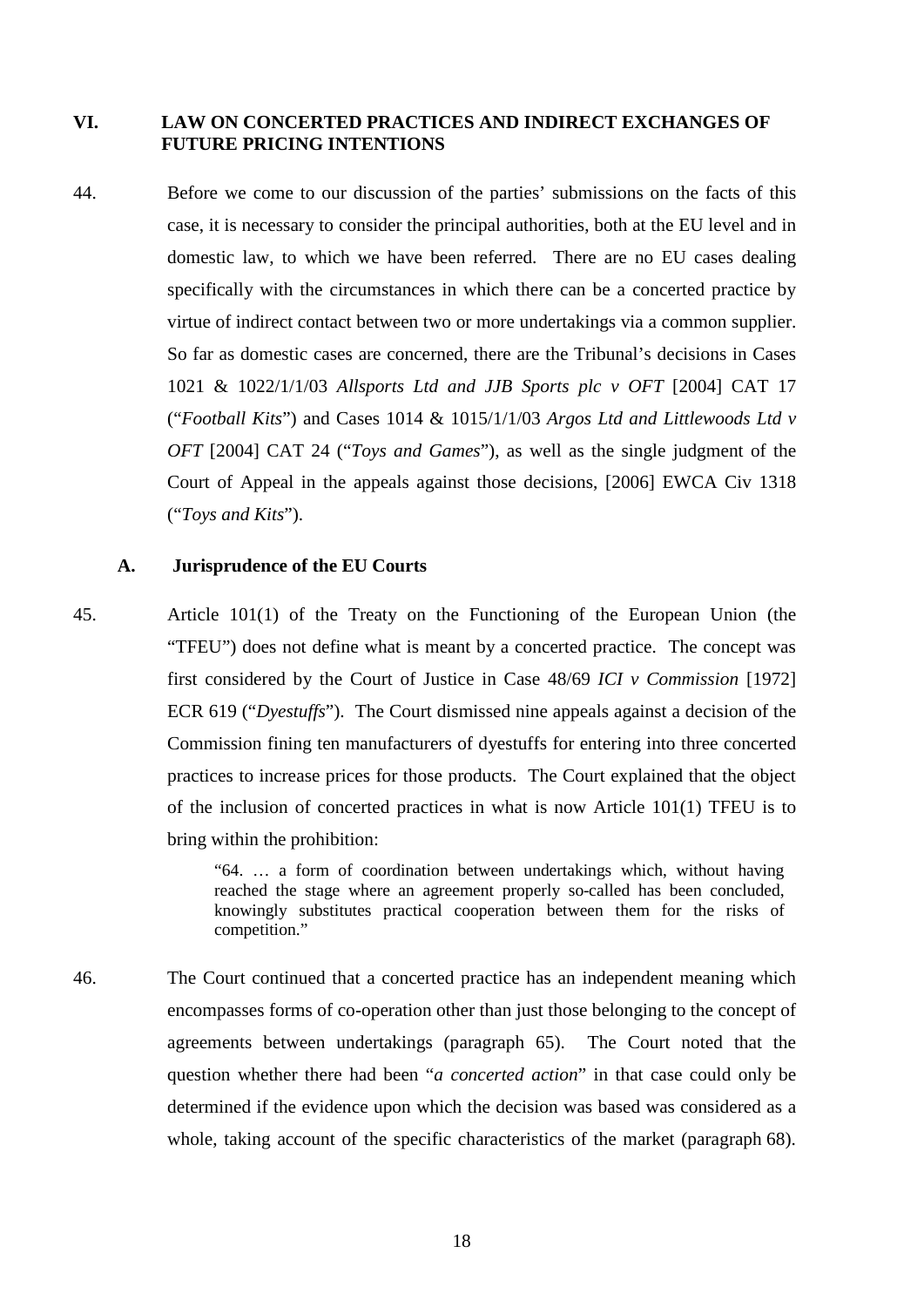The Court went on to reject the producers' attempts to explain away the price increases and held:

"118. Although every producer is free to change his prices, taking into account in so doing the present or foreseeable conduct of his competitors, nevertheless it is contrary to the rules on competition contained in the Treaty for a producer to cooperate with his competitors, in any way whatsoever, in order to determine a coordinated course of action relating to a price increase and to ensure its success by prior elimination of all uncertainty as to each other's conduct regarding the essential elements of that action, such as the amount, subject-matter, date and place of the increases."

47. In Joined Cases 40/73, etc.,<sup>[10](#page-23-0)</sup> Suiker Unie v Commission [1975] ECR 1663, a case involving *inter alia* alleged restrictions on those to whom sugar was to be supplied, the Court of Justice again considered the concept of concerted practice under Article 101(1) TFEU. In paragraphs 173 and 174, the Court of Justice laid down what have since been accepted as governing principles for the concept of a concerted practice:

> "173. The criteria of coordination and cooperation laid down by the case-law of the Court, which in no way require the working out of an actual plan, must be understood in the light of the concept inherent in the provisions of the Treaty relating to competition that each economic operator must determine independently the policy which he intends to adopt on the common market including the choice of the persons and undertakings to which he makes offers or sells.

> 174. Although it is correct to say that this requirement of independence does not deprive economic operators of the right to adapt themselves intelligently to the existing and anticipated conduct of their competitors, it does however strictly preclude any direct or indirect contact between such operators, the object or effect whereof is either to influence the conduct on the market of an actual or potential competitor or to disclose to such a competitor the course of conduct which they themselves have decided to adopt or contemplate adopting on the market."

There is, therefore, a clear and important difference between undertakings intelligently adapting their behaviour in light of the existing and anticipated conduct of competitors, which is legitimate, and co-ordination that has as its object or effect the influencing of a competitor's conduct on the market or disclosing the course of conduct which a competitor has decided to adopt, or is contemplating adopting, on the market, which is not permissible.

<span id="page-23-0"></span> $10$ 

10 Joined Cases 40 to 48/73, 50/73, 54 to 56/73, 111/73, 113/73 and 114/73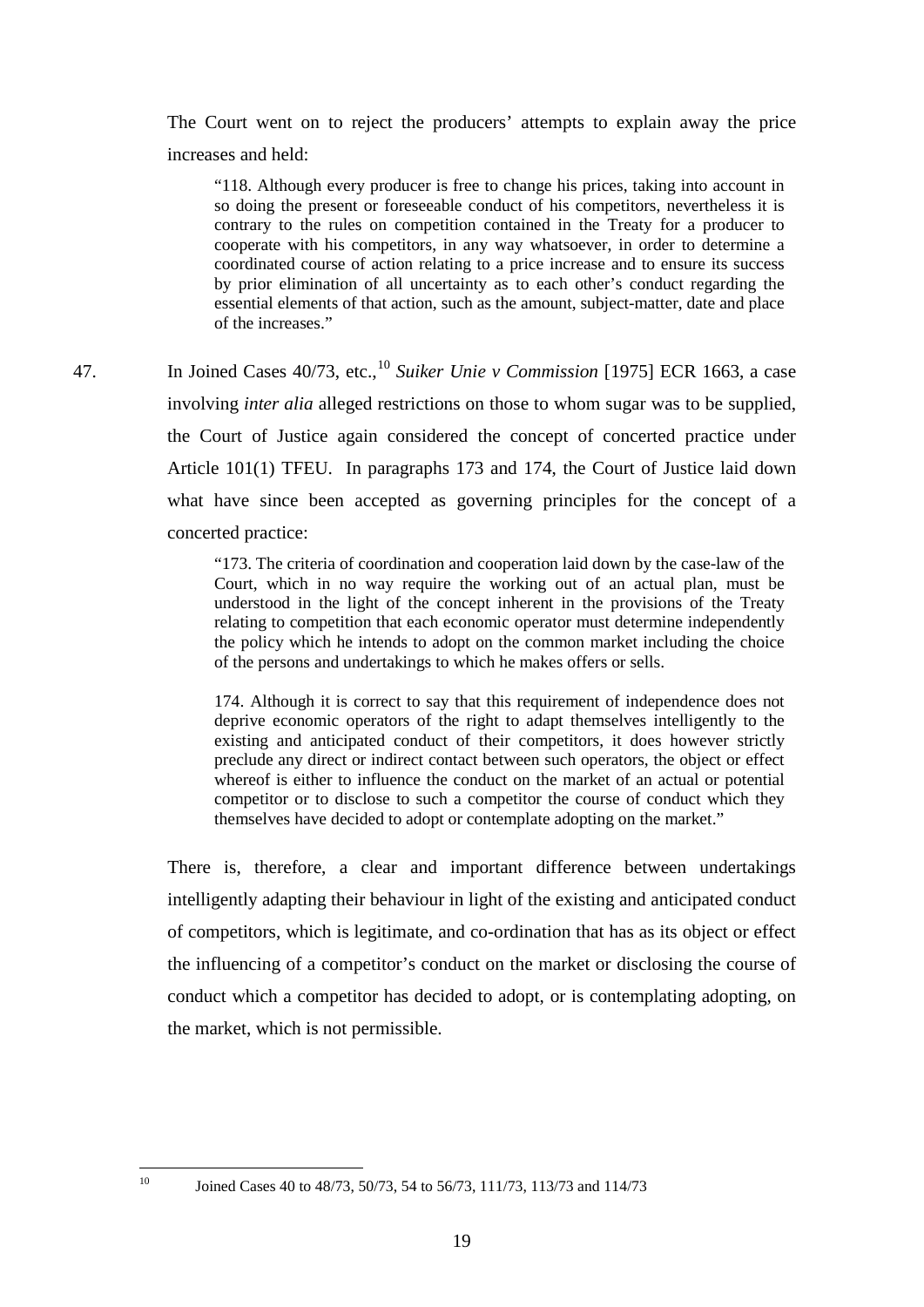48. In Joined Cases T-25/95 etc.,<sup>[11](#page-24-0)</sup> *Cimenteries CBR v Commission* [2000] ECR II-491 the Court of First Instance (now the General Court) considered various alleged collusive contacts involving a large part of the European cement industry. The General Court stated that:

> "1849. … the concept of concerted practice does in fact imply the existence of reciprocal contacts … That condition is met where one competitor discloses its future intentions or conduct on the market to another when the latter requests it or, at the very least, accepts it ...

> 1852. ... In order to prove that there has been a concerted practice, it is not therefore necessary to show that the competitor in question has formally undertaken, in respect of one or several others, to adopt a particular course of conduct or that the competitors have colluded over their future conduct on the market … It is sufficient that, by its statement of intention, the competitor should have eliminated or, at the very least, substantially reduced uncertainty as to the conduct to expect of the other on the market." (references to authorities omitted)

49. In Case C-49/92 P *Commission v Anic Partecipazioni* [1999] ECR I-4125 the Court of Justice affirmed the validity of a Commission decision finding that Anic had participated in a EU-wide cartel operating in the polypropylene production sector from 1977 to 1983. The Court re-affirmed what it had held in *Suiker Unie*, above, and stated:

> "118. It follows that, as is clear from the very terms of Article  $[101(1)]$  of the Treaty, a concerted practice implies, besides undertakings' concerting together, conduct on the market pursuant to those collusive practices, and a relationship of cause and effect between the two."

So far as the relationship of cause and effect between undertakings concerting together and their subsequent conduct on the market is concerned the Court held that:

"121. ... subject to proof to the contrary, which it is for the economic operators concerned to adduce, there must be a presumption that the undertakings participating in concerting arrangements and remaining active on the market take account of the information exchanged with their competitors when determining their conduct on that market, particularly when they concert together on a regular basis over a long period …"

This is commonly referred to as the "*Anic* presumption". (See also Case C-199/92 P *Hüls AG v Commission* [1999] ECR I-4287, paragraphs 161-163.)

...

<span id="page-24-0"></span> $11$ 11 Joined cases T-25/95, T-26/95, T-30/95, T-31/95, T-32/95, T-34/95, T-35/95, T-36/95, T-37/95, T-38/95, T-39/95, T-42/95, T-43/95, T-44/95, T-45/95, T-46/95, T-48/95, T-50/95, T-51/95, T-52/95, T-53/95, T-54/95, T-55/95, T-56/95, T-57/95, T-58/95, T-59/95, T-60/95, T-61/95, T-62/95, T-63/95, T-64/95, T-65/95, T-68/95, T-69/95, T-70/95, T-71/95, T-87/95, T-88/95, T-103/95 and T-104/95.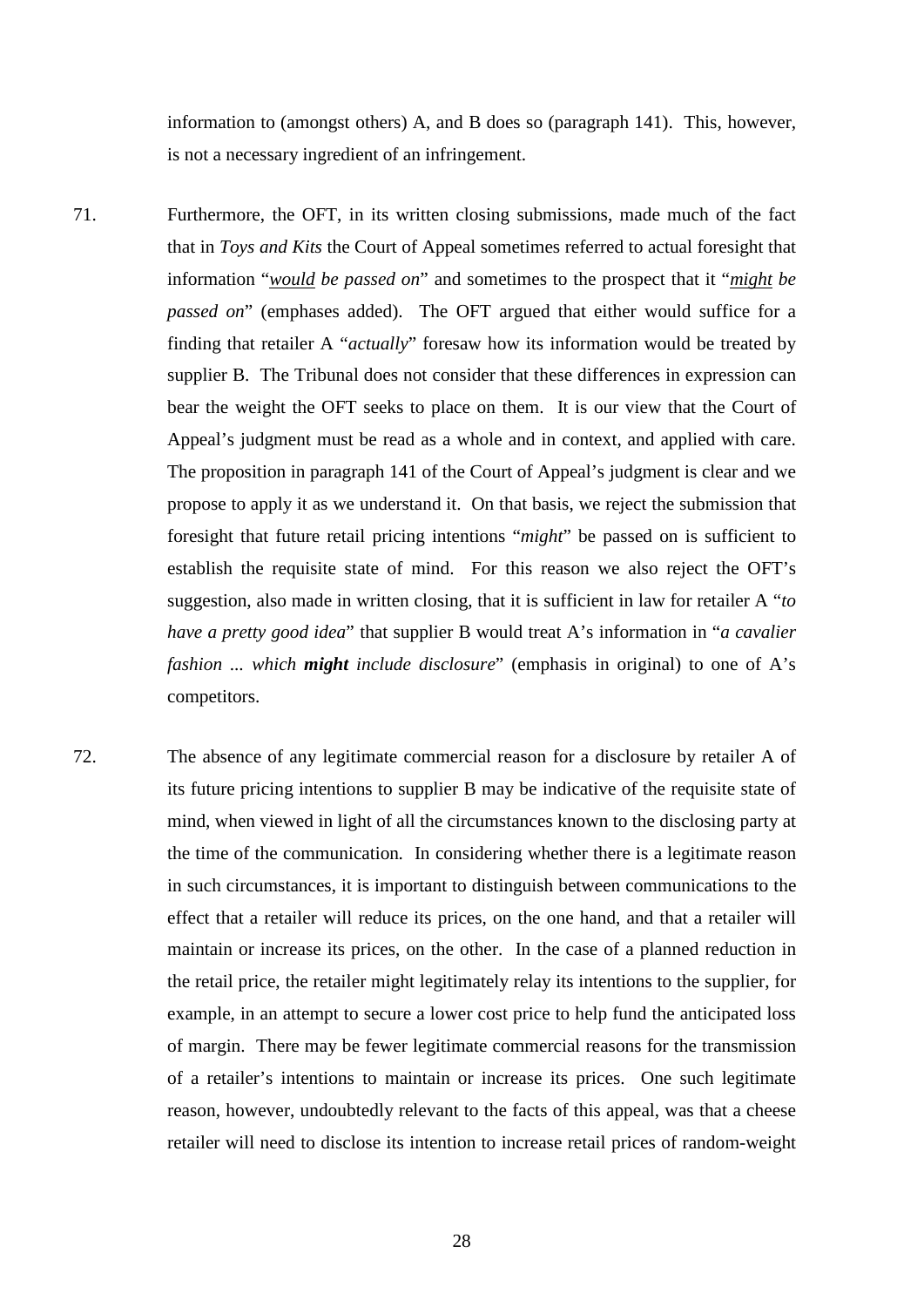cheeses to a supplier in order for that supplier to print the new retail prices on the packs of cheese in advance of supply (as to which see paragraph [18\(b\)](#page-10-0) above).

- 73. Finally, there was considerable dispute as to whether a lesser state of mind than "*intend or may be taken to intend*" can be sufficient for a finding of an unlawful concerted practice. We address the parties' submissions on this point in the context of Strand 5 of the 2002 Cheese Initiative (see paragraphs [350-](#page-137-0)[354,](#page-139-0) below).
- 74. In summary, we propose to adopt the following approach to the issue of state of mind of retailer A:
	- (a) acts of any employee may be attributed to his or her corporate employer, with whom they comprise the same undertaking;
	- (b) a retailer's state of mind is a subjective mental state but the law applies an objective standard as to whether that mental state existed or not;
	- (c) a retailer intends a particular result of its conduct if it actually foresees that result;
	- (d) a retailer may be taken to intend a particular result of its conduct, having regard to all the evidence placed before the Tribunal, including the evidence of the person alleged to have held the state of mind and the surrounding circumstances; and
	- (e) it is trite law that inadvertent or accidental disclosures are unlikely to constitute circumstances from which the requisite state of mind can be inferred.

### **E. B to C: Supplier B passes on retailer A's future pricing intentions to retailer C**

75. The next limb of an infringement is that supplier B must be shown, as a matter of fact, to have transmitted retailer A's future pricing intentions to retailer C. This is a question, which will arise only if the conduct and mental elements of the A to B transmission have been established. Counsel for Tesco submitted that, even if the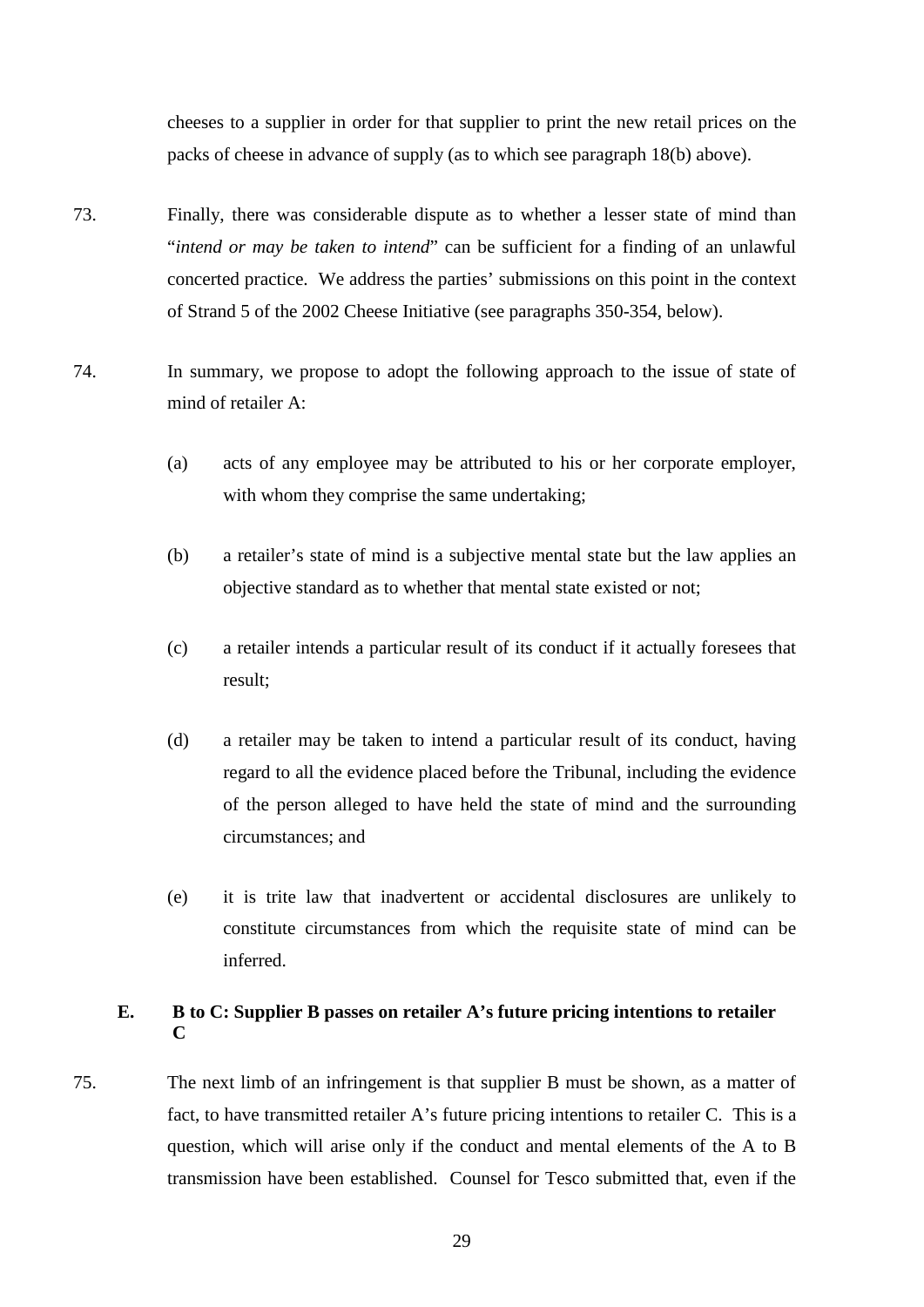information received by Tesco, in the role of C, did relate to future retail prices, the information in question was not believed by the individual recipients at Tesco and, in fact, turned out to be inaccurate. However, the fact that one party does not believe what another has said, or suspects that it will turn out to be false, does not rule out the possibility of the existence of a concerted practice (bearing in mind throughout the burden and standard of proof). Of course, if it can be factually established that the relevant individual at Tesco did not believe, and did not have reason to believe, that the information was information belonging to Tesco's competitor, then that may be relevant to the assessment of whether Tesco received the information with the requisite state of mind (discussed in the next sub-section; see, in particular, paragraphs [83](#page-36-0) and [84\)](#page-36-1). It cannot, however, affect the question of whether B, as a matter of fact, transmitted A's future retail pricing intentions to C.

- 76. Anti-competitive collusion between competitors may be riddled with distrust and suspicion. An agreement and/or concerted practice may nevertheless be found to exist, provided, of course, that there is sufficient and cogent evidence of the necessary conduct.
- 77. In Case T-186/06 *Solvay SA v Commission*, judgment of 16 June 2011, one of the appeals against the European Commission's decision in relation to the *Hydrogen peroxide and sodium perborate* cartel, the General Court concluded that Solvay had taken part in a concerted practice which had the object of restricting competition and stated:

"152. That finding is not called into question by the applicant's argument that, given the lack of mutual trust between the competitors, it was inconceivable that they could have engaged in concerted practices.

153. The different views of the participants, or the lack of trust between them, are not in themselves sufficient to preclude the existence of concertation capable of being categorised as a concerted practice. The applicant's arguments do not tell against the facts established by the Commission, from which it is apparent that, despite a certain lack of trust between them, the competitors met regularly in the period concerned and exchanged information on market conditions and their commercial strategy with the aim of preparing an anti-competitive agreement."

(The General Court's judgment has been appealed by Solvay to the Court of Justice; see Case C-455/11 P, not yet decided).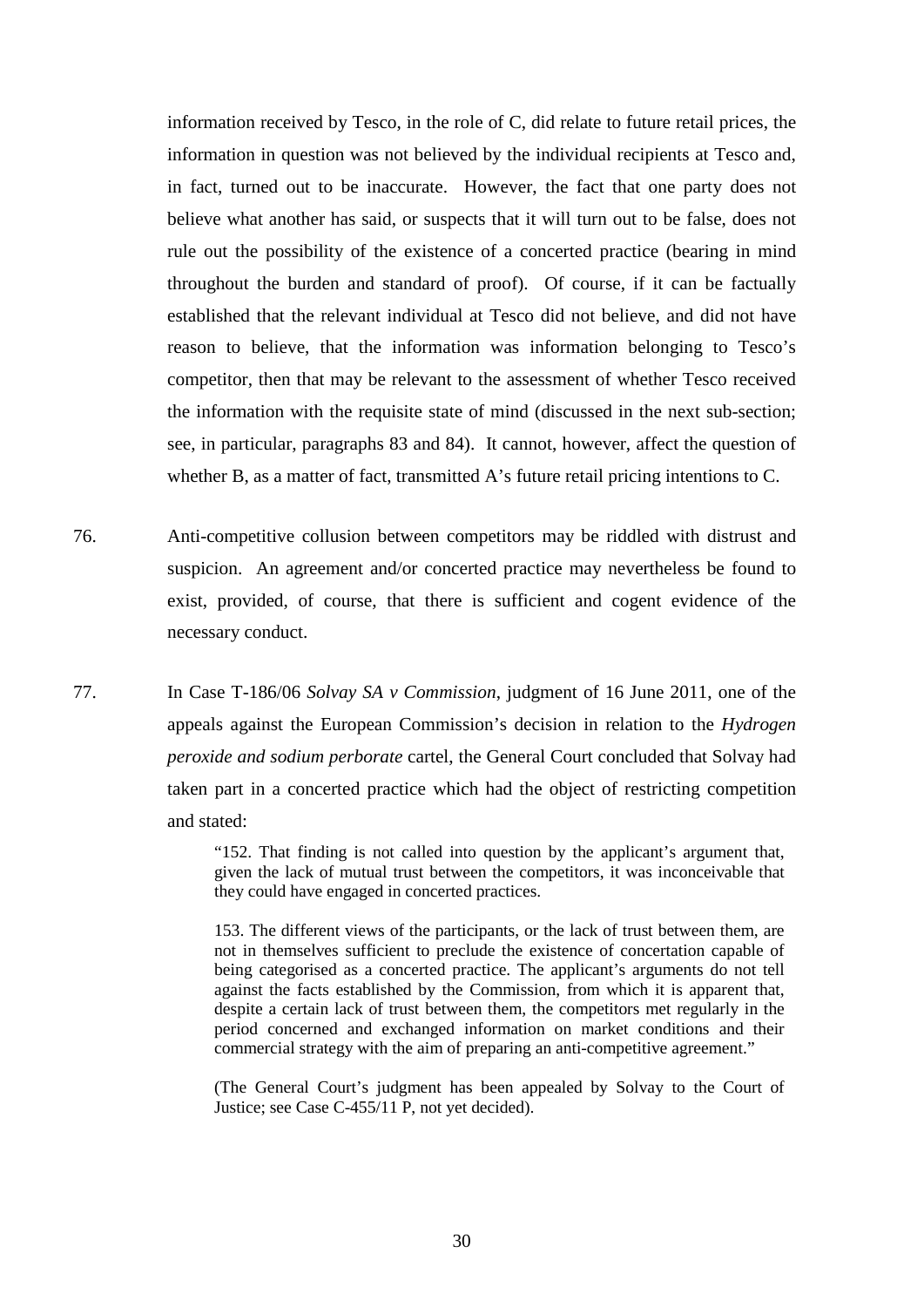78. Counsel for Tesco further submitted that there was an important difference where a retailer, C, receives individualised, as opposed to aggregated, data from its supplier B. In general, the exchange of individualised data is much more likely to lead to a collusive outcome and thus restrict competition than the exchange of aggregated data. In support of this contention, reliance was placed on paragraphs 73, 74 and 89 of the European Commission's *Guidelines on the applicability of Article 101 of the TFEU to horizontal co-operation agreements* (OJ 2011/C 11/01) ("Guidelines on Horizontal Co-operation Agreements"), to which this Tribunal must "*have regard*" pursuant to section 60(3) of the 1998 Act. Paragraphs 65 to 68 of the Guidelines make clear that one of the main competition concerns about the exchange of information is that it can facilitate co-ordination of competitors' behaviour and distort competition.

- 79. In our judgement, the exchange of individualised data is more likely to facilitate coordination because it makes it easier for companies to reach a common understanding regarding future prices or sales. It also contributes to a more credible prospect of retaliation which disciplines the co-ordinating companies. Conversely, the exchange of aggregated data is less likely to lead to a collusive outcome since it is less likely to be indicative of specific competitors' future conduct or to lead to a common understanding of business behaviour. Even then, however, it cannot be excluded that the exchange of aggregated data may facilitate a collusive outcome, depending on the particular facts of the case. We take account of this distinction below, when considering whether the indirect exchanges of information found by the OFT eliminated, or substantially reduced, uncertainty on the market, with the result that competition was restricted.
- 80. Tesco further submitted that, during the relevant period of 2002, the movements in cheese prices being discussed by suppliers and retailers were in the public domain. It was common ground that exchanging information already in the public domain is unlikely to infringe the EU and/or UK competition rules. In this respect, Tesco drew our attention to the judgment of the Court of Justice in Case C-7/95 P *John Deere Ltd v Commission* [1998] ECR I-3111.

31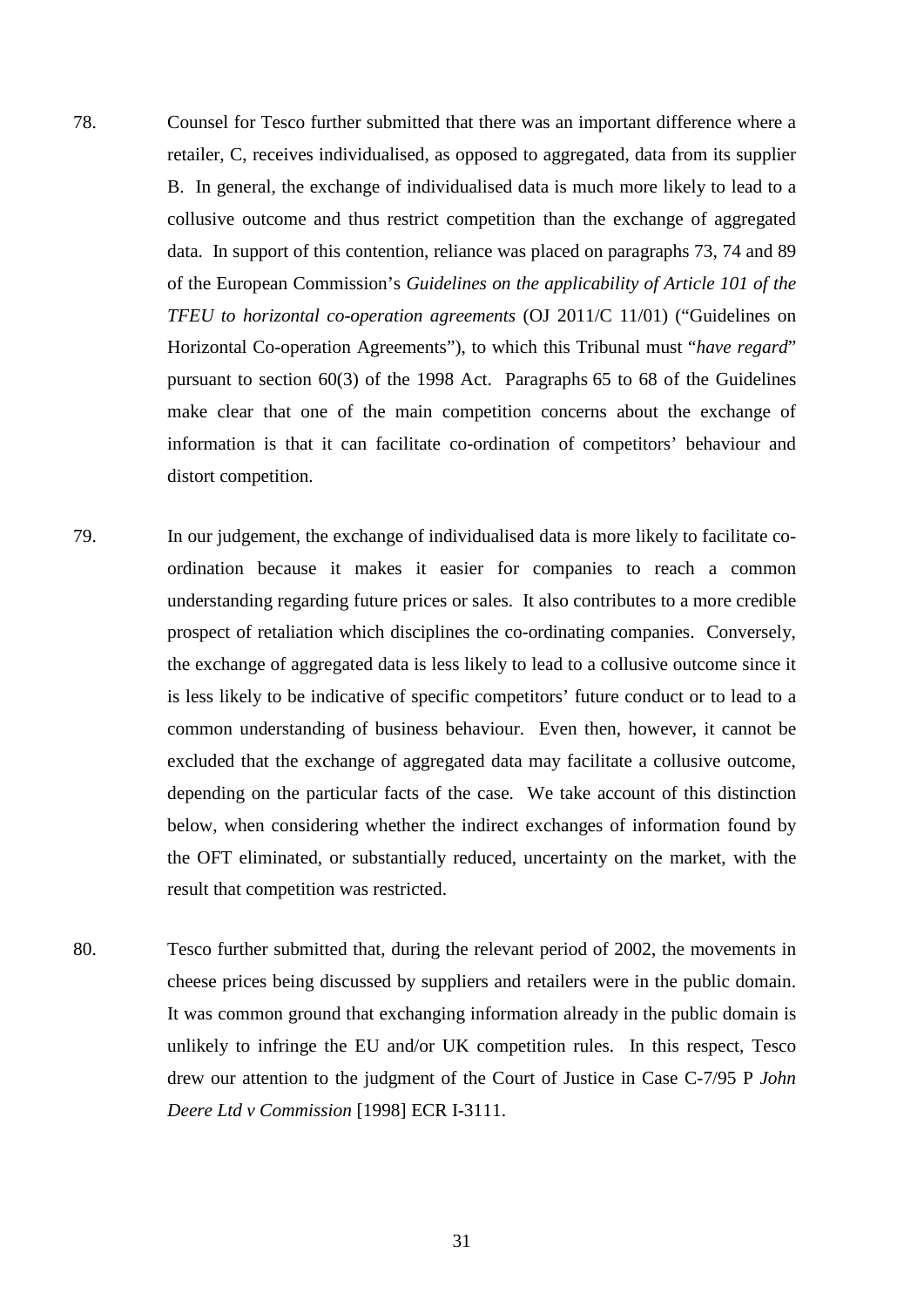81. We have also had regard to paragraph 92 of the Guidelines on Horizontal Cooperation Agreements and the case law there cited. Given that the law on this point is relatively clear, we consider that this submission really raises points of fact as to what information was legitimately divulged as part of parallel discussions between a supplier and its retailers. This includes whether that information was generally and equally accessible to all suppliers and customers at the relevant time, and whether there were particular difficulties involved in gathering the relevant information such that it was not, in fact, equally accessible to all suppliers and customers. We deal with these points below.

### **F. Retailer C's state of mind**

- 82. In our judgement, it is sufficient for the OFT to prove that retailer C may be taken to have known the circumstances in which A disclosed its future retail pricing intentions to B (see paragraph 141 of *Toys and Kits*, quoted above).
- 83. As we have said above, the relevant individual receiving the information at retailer C may state that he or she did not believe that the information communicated by supplier B was, in reality, confidential information belonging to retailer A, for example, because he thought B was simply engaging in market speculation. If that were true, then that would mean that retailer C could not be taken to have known the circumstances in which the information was disclosed by A to B. That, however, will be a matter of fact to be assessed by the Tribunal in light of the evidence. The circumstances known to the individual at retailer C will be a relevant consideration for that assessment. If, for example, that individual knows that his supplier, B, is in negotiations with retailer A about cost and retail price increases, and B subsequently tells him that A will be increasing its prices on a particular date, it will scarcely be credible for the individual at C to maintain that it never occurred to him that the information came from A.
- 84. In *Toys and Kits*, when discussing the Tribunal's judgment on liability in the *Football Kits* appeal ([2004] CAT 17, paragraph 659), Lloyd LJ said:

"The Tribunal may have gone too far if it intended that suggestion to extend to cases in which A did not, in fact, foresee that B would make use of the pricing information to influence market conditions or in which C did not, in fact,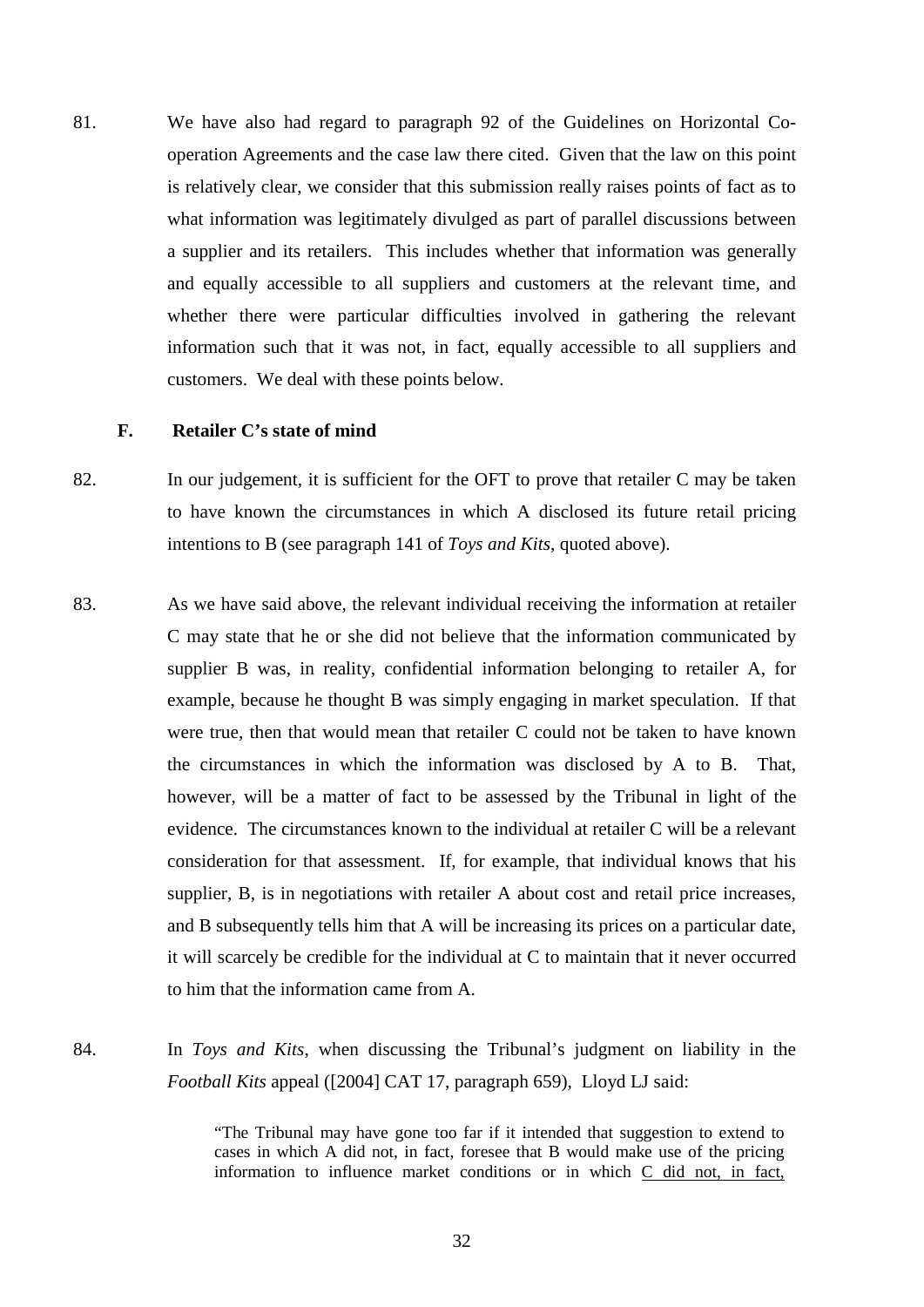appreciate that the information was being passed to him with A's concurrence" (paragraph 91; emphasis added).

85. The reference to A's concurrence is not repeated elsewhere in the judgment. It does not appear, for example, in the test suggested in paragraph 141 of the judgment, which simply refers to whether "*C may be taken to know the circumstances in which the information was disclosed by A to B*". We do not consider that this slight variation between the texts makes any substantive difference. It is to be noted that Lloyd LJ formulated the proposition in paragraph 141 to fall squarely within the parameters of the judgment of the Court of Justice in Joined Cases C-2/01 & C-3/01P *BAI eV and Commission v Bayer AG* [2004] ECR I-23. In that judgment the Court of Justice had approved the General Court's approach to the concept of an agreement, which centred around the existence of a "*concurrence of wills*" (Case T-41/96 *Bayer AG v Commission* [2000] ECR II-3383, paragraph 69). The Court of Appeal was satisfied that the proposition in paragraph 141 established a sufficient degree of consensus for the Chapter I prohibition to apply. The key point is, in our view, that C must be shown to have appreciated the basis on which A provided the information to B, so that A, B and C can all be regarded as parties to a concerted practice.

# **G. Retailer C's use of Retailer A's future pricing intentions**

86. The final element of the proposition formulated by Lloyd LJ in *Toys and Kits* is that retailer C does, in fact, use retailer A's future pricing intentions in determining its own future pricing intentions. In our view, the word "*use*" in this context is to be understood as referring to retailer C taking into account retailer A's future pricing intentions when making decisions as to its own future conduct on the market. There was no dispute that the *Anic* presumption, as described at paragraph [49](#page-24-0) above, applies in these circumstances. Even where C's participation is limited to the mere receipt of information about the future conduct of a competitor, the law presumes that C cannot fail to take that information into account when determining its own future policy on the market. It is open, of course, for C to seek to demonstrate that it determined independently the policies it pursued and did not act on the basis of A's future pricing intentions.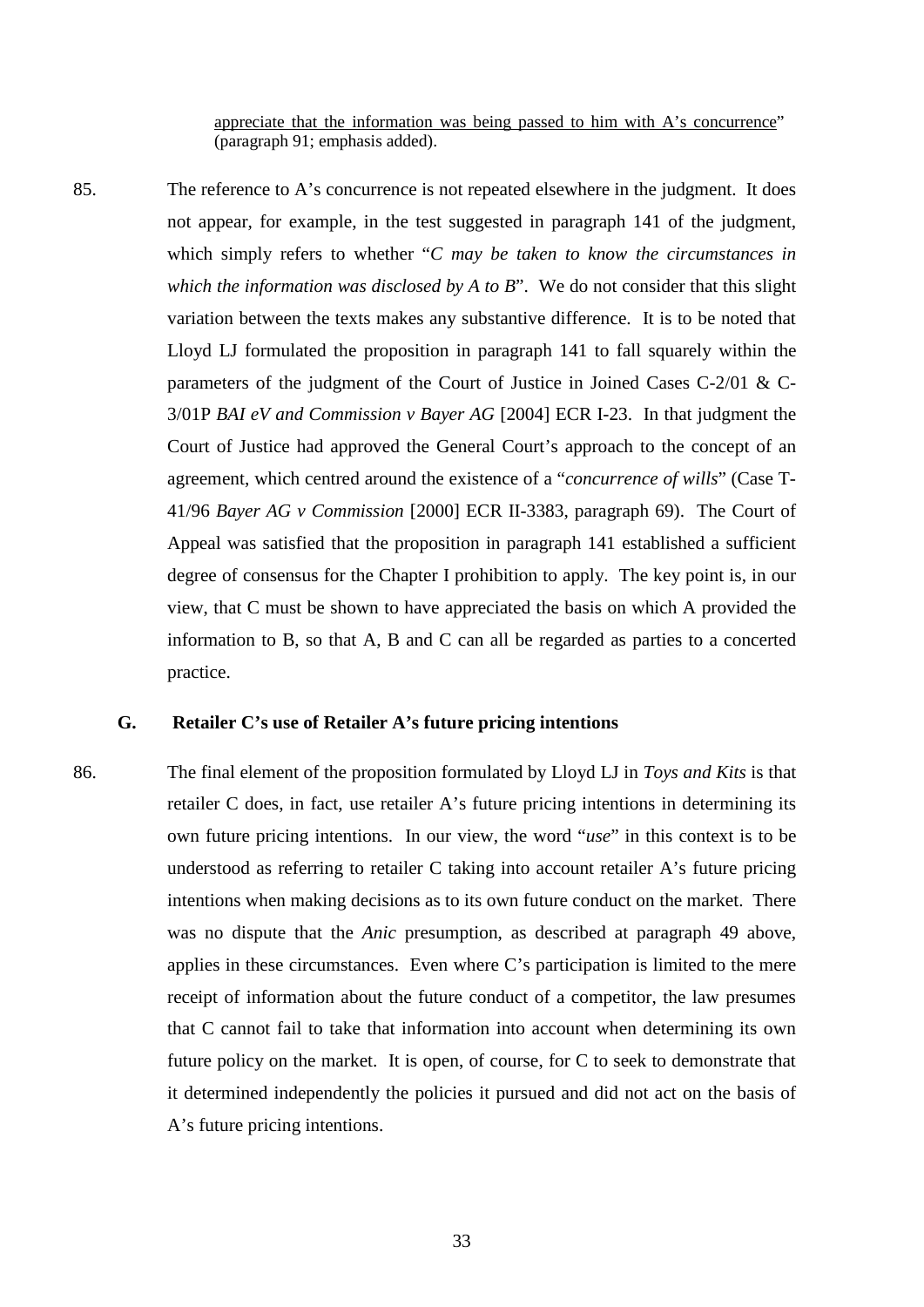### **VII. THE EVIDENCE**

87. There were wide-ranging and hotly contested disputes of fact between the parties. They took quite different approaches to how the Tribunal should assess the evidence. After setting out the burden and standard of proof, which was uncontroversial, we set out our approach to the evidence generally, including the ERAs, the documentary and witness evidence, and the various notes of interview with persons employed at the time of the alleged infringements. We then give our general assessment of the witnesses who gave evidence before us in Section VIII. (*Witnesses heard by the Tribunal*) below.

#### **A. Burden and standard of proof**

88. It was not in dispute that, since the legal burden of proof lies with the OFT to establish an infringement of the Chapter I prohibition, the burden also lies on the OFT to establish each of the analytical steps which are pre-requisites to a finding of an A-B-C transmission of information, amounting to a concerted practice. The standard of proof is the civil standard of balance of probabilities (see *Willis*, paragraphs 46 and 47, and the case law there cited). We have also, of course, taken account of the principle of the presumption of innocence, enshrined in Article 6(2) of the European Convention on Human Rights and Fundamental Freedoms (Treaty Series No. 73 (1953) Cmd 8969), in the context of alleged infringements of the 1998 Act, which may result in the imposition of financial penalties. Any doubt in the mind of the Tribunal as to whether a point is established on the balance of probabilities must operate to the advantage of the undertaking alleged to have infringed the competition rules, in this case, Tesco.

## **B. The proper approach to the ERAs**

## *The ERAs concluded by the OFT*

89. As we have said, seven addressees of the SO, and subsequently addressees of the SSO and Decision, entered into ERAs with the OFT admitting liability for one or more of the infringements ultimately found in the Decision. Copies of the ERAs, as amended, were annexed to the Decision.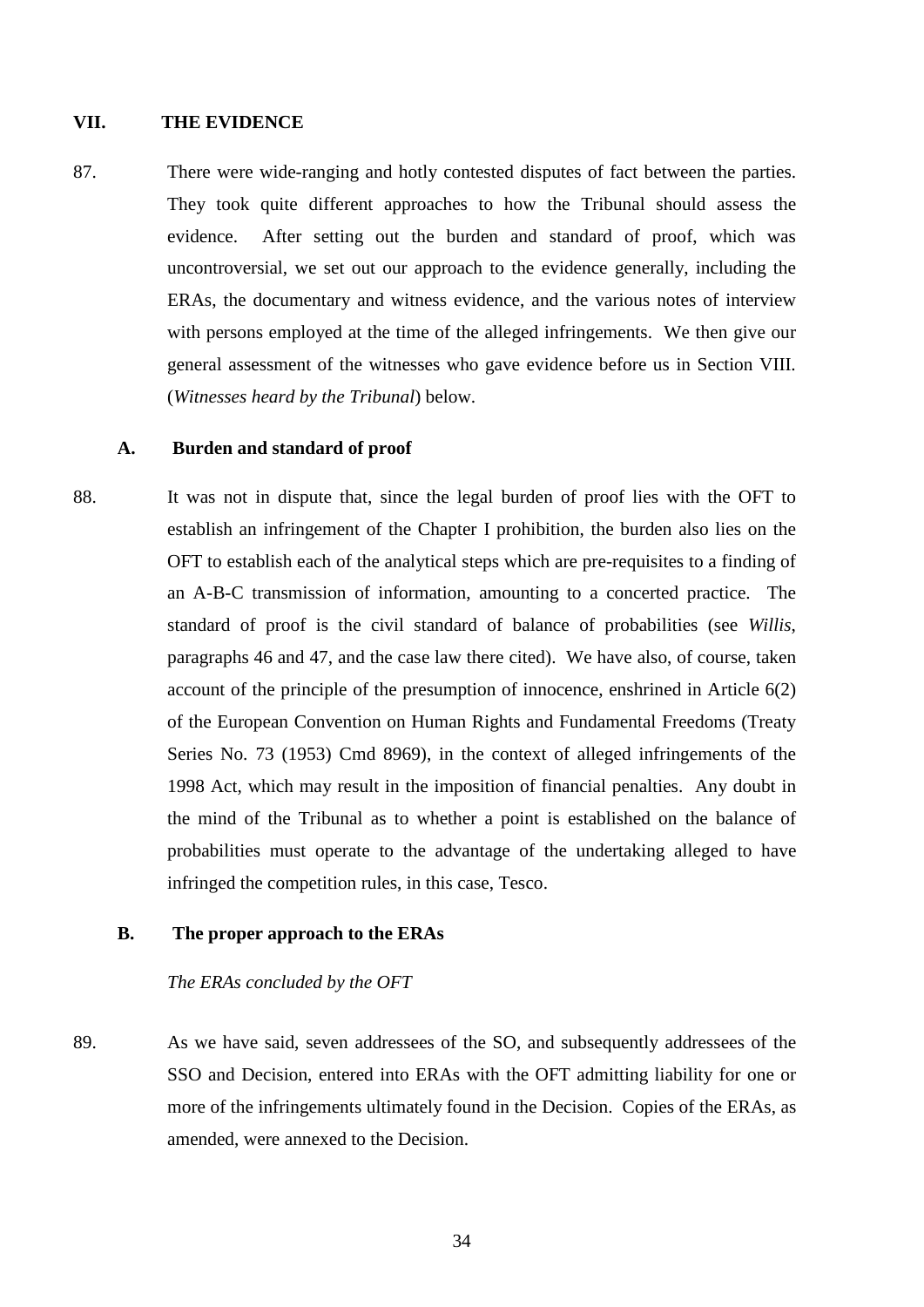- <span id="page-39-1"></span>90. In the course of this appeal, Tesco has termed the ERAs, perhaps accurately, "*corporate admissions*". They are certainly agreements entered into by various bodies corporate with the OFT, in which the relevant company (or companies) admitted participation in one or more of the infringements found in the Decision.<sup>[14](#page-39-0)</sup> They are not admissions on the part of the individuals employed, or formerly employed, at each of the ERA parties. Nor indeed were any such admissions necessary, since the Chapter I prohibition applies to anti-competitive conduct by undertakings. It is clear that in the case of these infringements the relevant undertakings were the retailers/suppliers. As Longmore LJ (with whom Pill and Lloyd LJJ agreed) held in the case of *Safeway Stores Limited & Ors v Twigger & Ors* [2010] EWCA Civ 1472 at paragraph 25, which arose out of the same factual background as this appeal, "*it was sufficient for the OFT to show that the companies intentionally ... infringed the provisions of the 1998 Act; the companies have accepted they did so infringe the 1998 Act ...*".
- 91. The ERAs are brief documents. For the purposes of describing the ERAs, it is convenient to refer to one of the actual documents for illustrative purposes. Reference will be made here to the ERA entered into by Asda on 6 December 2007. Nothing should be read into the choice of Asda's ERA. The other six ERAs entered into by the other admitting parties were in substantially the same form as that entered into by Asda.
- 92. The ERA, which is in the form of a letter sent by the OFT and countersigned on behalf of Asda, states, in pertinent part for present purposes:

"... the [OFT] proposes to make a decision in terms of the Statement of Objections ... that Asda and the other parties set out in paragraph 3 of the SO have infringed the Chapter I Prohibition of the Competition Act 1998 ... as listed in the Appendix (the 'Infringements').

... Further to discussions between the OFT and Asda, this letter (the 'Agreement') sets out the terms upon which the OFT would be prepared to resolve its investigation of the Infringements, were Asda to accept these terms.

1) Asda will, by signing the Agreement, admit its involvement in the Infringements.

<span id="page-39-0"></span> $14$ 14 It is to be noted that not all companies admitted involvement in both Infringements, and also that some admitted involvement in the 2003 FLM Initiative. Note also the amendments to the ERAs described at paragraphs [31\(f\)](#page-17-0) above and [96](#page-40-0) below, in relation to the 2002 FLM Initiative, the 2003 FLM Initiative and the 2003 Butter Initiative.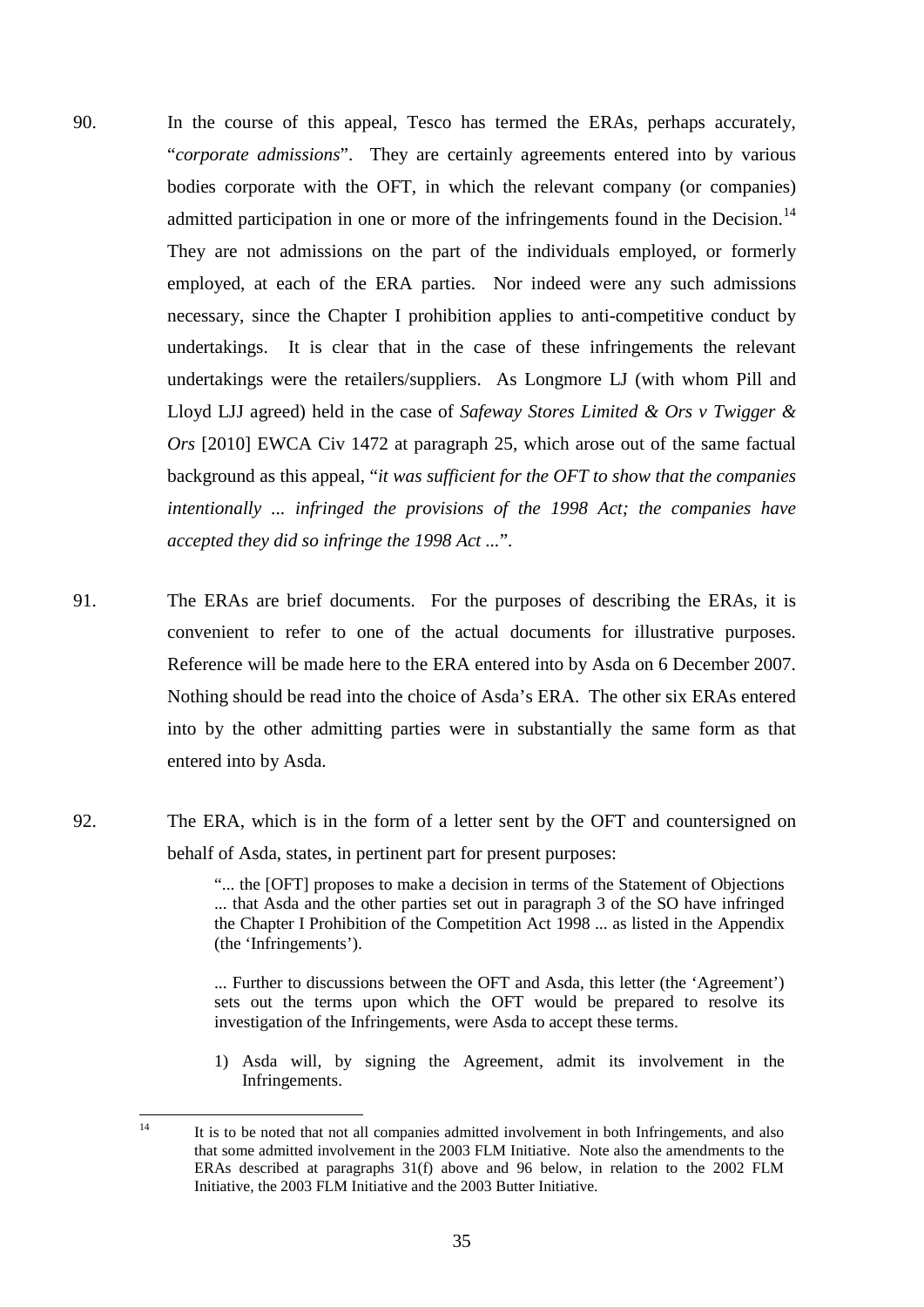..."

...

93. The Appendix to Asda's ERA defined each infringement for which liability was to be admitted. In Asda's case that was initially the 2002 FLM Initiative, the 2002 Cheese Initiative, the 2003 FLM Initiative and the 2003 Cheese Initiative. Each infringement is defined in broad and similar terms. We set out only one definition below by way of example:

> "Asda Group Limited ('Asda') has infringed the Chapter I prohibition of the Competition Act 1998 through the repeated exchange and/or disclosure of commercially sensitive retail pricing intentions by participating in the following initiatives described in the Statement of Objections, issued on 20 September 2007:

The 2002 Cheese Initiative

(i) the single overall concerted practice between Asda, Safeway, Sainsbury, Tesco, Dairy Crest, Glanbia and McLelland which had as its object the prevention, restriction or distortion of competition in respect of retail prices for UK produced cheese in 2002, as set out in the Statement of Objections ..."

94. The ERA also contains various undertakings by Asda to, among other things, fully co-operate with the OFT in its ongoing investigations. In relation to any subsequent proceedings before this Tribunal, Asda committed to using its:

> "f) ... reasonable endeavours to facilitate, and secure the complete and truthful cooperation, of its current and former directors, officers, employees and agents, even if Asda is not a party to those CAT proceedings, in:

> (i) assisting the OFT or its counsel in the preparation for those CAT proceedings; (ii) if requested by the OFT or its counsel, attending those CAT proceedings; and (iii) speaking to their witness statements and being cross-examined on such witness statements in those CAT proceedings."

- 95. The ERA further provides that, whilst the OFT would accept a concise memorandum from Asda indicating material factual inaccuracies in the SO, should those representations go so far as to, in the opinion of the OFT, contest Asda's liability for the infringements, the OFT may treat the ERA as ceasing to be effective. In return for its admission, as well as its full co-operation, the OFT reduced Asda's fine by 35 per cent. The other ERA parties received reductions in their fines of between 30 and 35 per cent also.
- <span id="page-40-0"></span>96. The decision by the OFT, following the issuance of the SSO, not to pursue certain of the alleged infringements necessitated amendments to the ERAs (see paragraph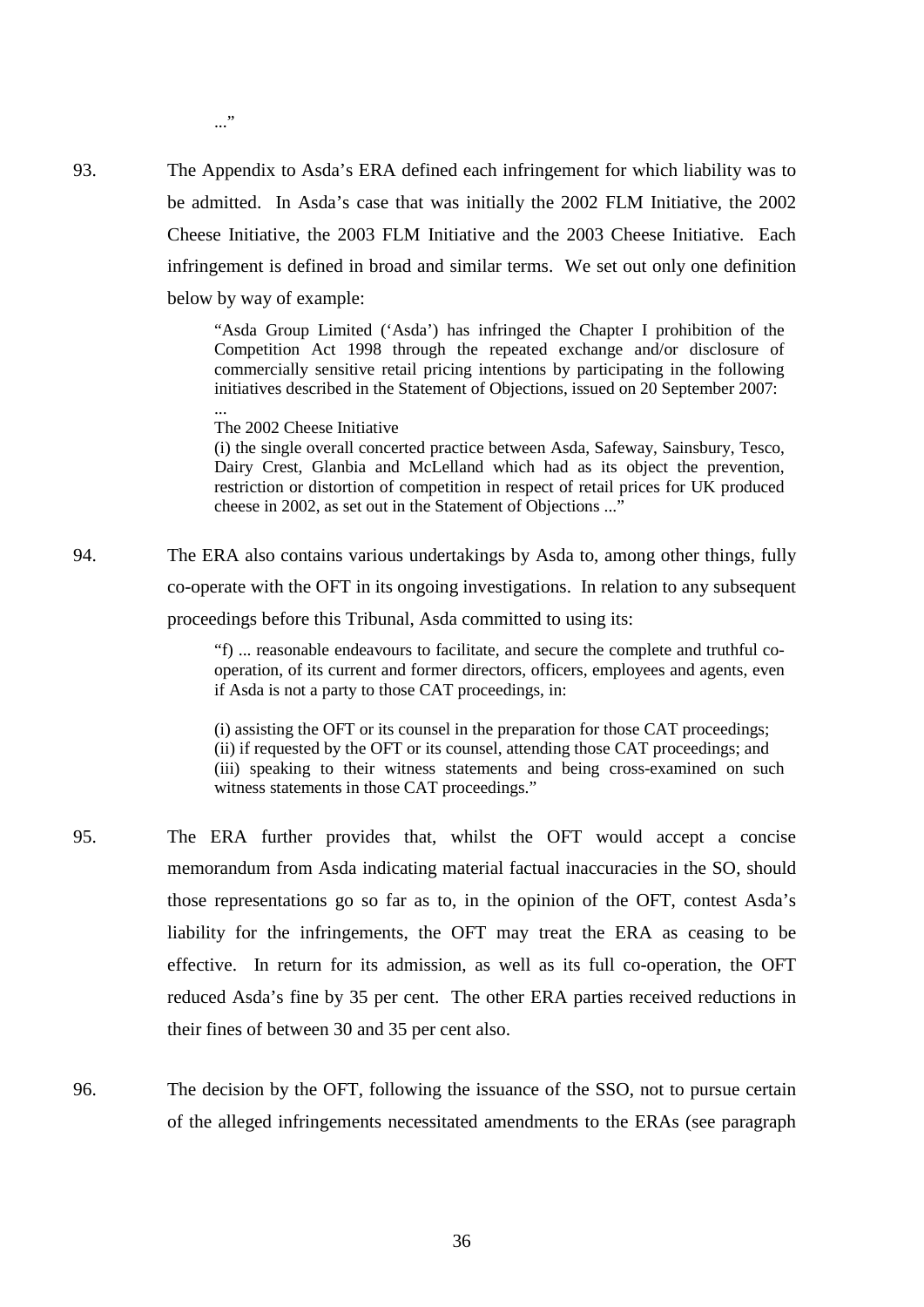[31\(f\)](#page-17-0) above). Variation agreements to that effect were entered into by the various ERA parties between late March and early April 2010.

## *The OFT's position on the ERAs*

97. In the SSO, the OFT sought to rely on the ERAs as evidence in support of its findings against Tesco in relation to the 2002 Cheese Initiative. At paragraph 5.473 of the Decision, however, the OFT, having considered submissions by Tesco that such reliance was inappropriate, decided that the ERAs:

> "... do not, on their own, amount to evidence demonstrating Tesco's involvement in the 2002 Cheese Initiative. Accordingly, the OFT does not place any reliance on these third party admissions in making its infringement finding in respect of Tesco" (emphasis added).

98. In its Defence to this appeal, the OFT stated that the ERAs were "*clear evidence*" of the admitting parties' involvement in the 2002 and 2003 Cheese Initiatives. The OFT explained that it relied on each ERA, if necessary, as evidence of the state of mind of the admitting party in question, which, it submitted, the Tribunal can and should take into account. The OFT maintains that it did not, and does not, rely on the ERAs as evidence of Tesco's involvement in the alleged infringements of the Chapter I prohibition.

## *Is Tesco correct that no weight at all should be attached to the ERAs?*

- 99. Counsel for Tesco submitted that "*no weight should be attached to these admissions*", whether as evidence of the admitting parties' participation in the Infringements, and their respective states of mind, or "*for any other purpose in this appeal*."
- 100. Counsel for Tesco argued that these "*corporate admissions*" were in truth no more than commercial decisions by the admitting parties, and may even have been taken without knowing the true extent of their liability. It is impossible to know, it was said, whether the ERAs were entered into because the admitting parties considered the allegations of infringement justified or simply in order to take advantage of the very significant reductions in penalties offered by the OFT. Reliance was also placed on the fact that each ERA included a stipulation that an admitting party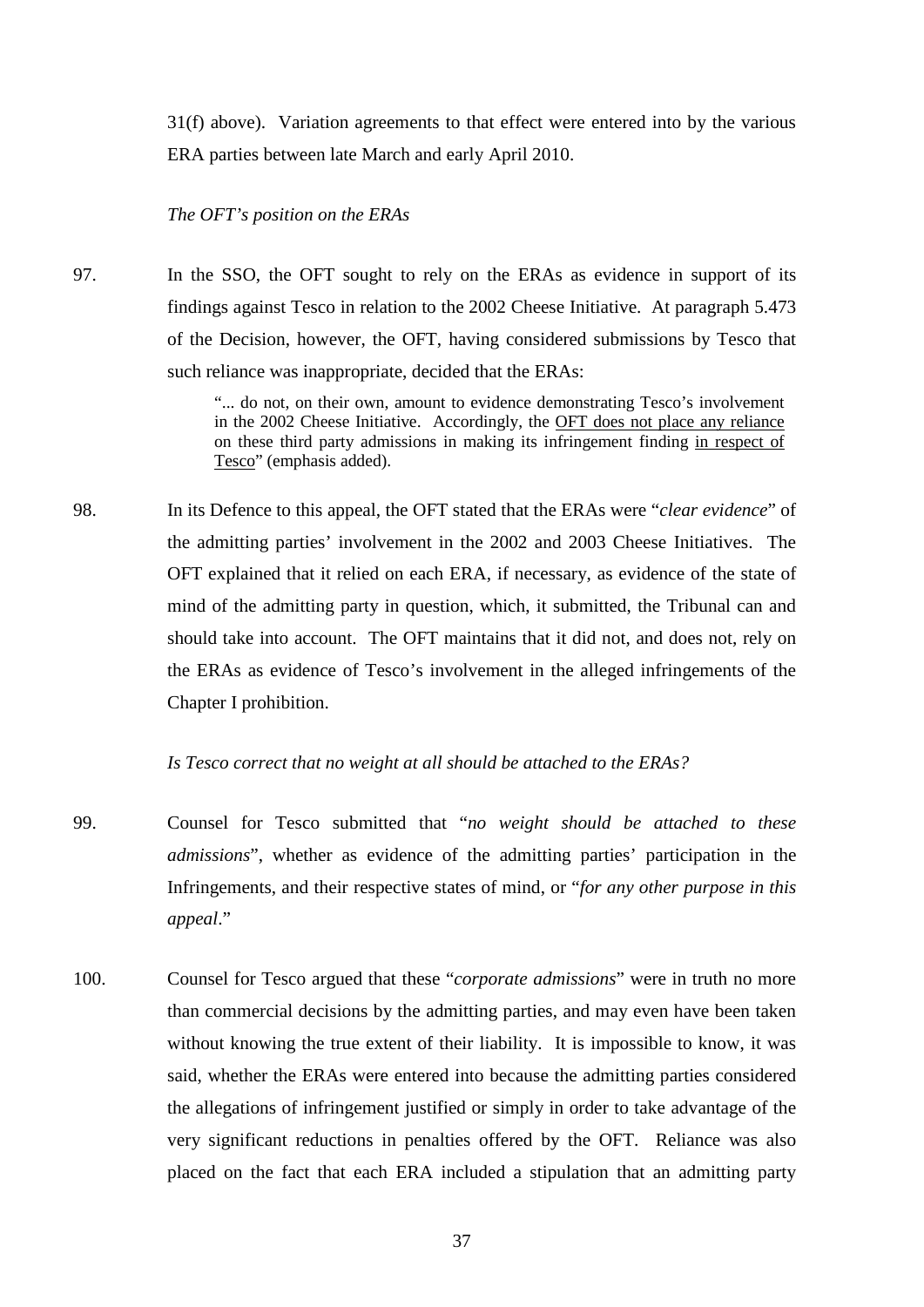which appeared to contest its liability in submissions on factual inaccuracies contained in the SO, and/or SSO, might lose its penalty reduction as a consequence of the OFT withdrawing the ERA.

- 101. We accept that the decisions to admit liability for the infringements alleged in the SO (or SSO), and ultimately found in the Decision may well have been in part commercially motivated. We do not assume, nor is it in our view necessary to assume, that the admitting parties necessarily investigated and verified all of the allegations made by the OFT. Our approach to the evidential value of the ERAs does not depend on what the admitting parties did or did not do. It is not unreasonable to suppose that it was in the admitting parties' interests to investigate and verify the allegations made against them to the extent they considered that to be appropriate. To establish the liability of the admitting parties, it was sufficient that, absent duress or any misrepresentation, the admitting parties entered into the ERAs, thereby agreeing to fulfil the obligations set out therein. Our attention was drawn to the judgment of Cranston J in *R (on the application of Crest Nicholson plc) v OFT*  [2009] EWHC 1875 (Admin), where the learned judge was required to consider the status of a 'fast track offer' made by the OFT in the context of the *Construction Bid-rigging* case. The rationale behind the 'fast track offers' made in *Crest Nicholson* (see paragraphs 8-16 of Cranston J's judgment) was similar, but not identical, to that of the ERAs offered by the OFT in the present case. Cranston J held at paragraph 69 that a response to the fast track offer was "*obviously a commercial decision*. *However, it involved asking parties to admit liability for serious infringements of the Competition Act 1998. Infringement proceedings under the Competition Act 1998 are of a quasi-criminal nature ...*" Cranston J continued at paragraph 70 that "[a]*cceptance of the offer would have had evidential value*" and, at paragraph 71, that "[a]*cceptance was a commercial decision, but a commercial decision with significant legal consequences.*"
- 102. We respectfully agree with the learned judge's reasoning and treatment of the fast track offers, and consider that a similar approach should be taken to the ERAs entered into in this case. It is neither necessary nor desirable for us now to go behind the ERAs to ascertain the reasons for which each admitting party entered into those agreements*.* Each company that enters into an ERA must consider for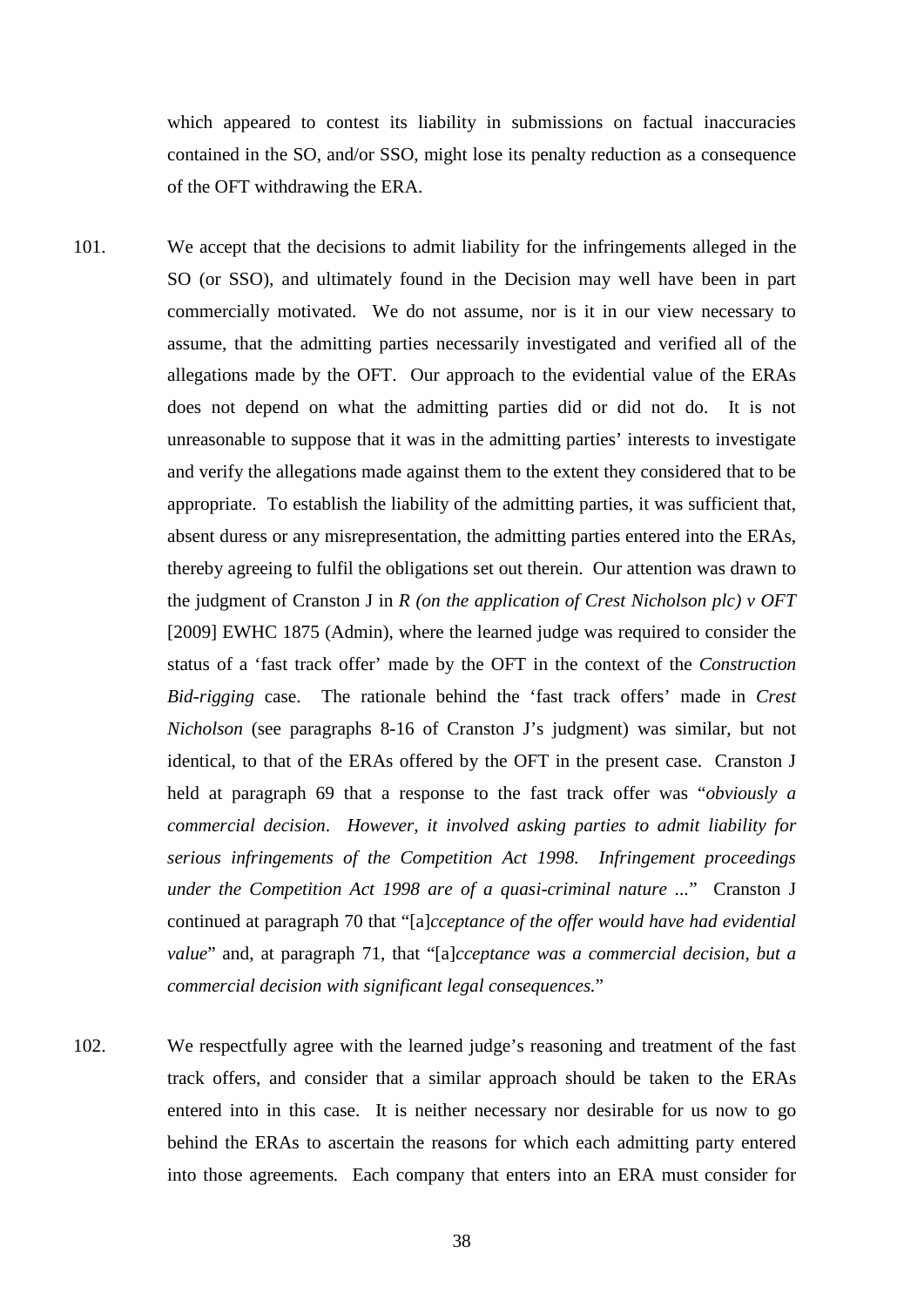itself whether to admit liability for an alleged infringement of the 1998 Act and, in reaching that decision, it will, no doubt, take account of such factors as it considers appropriate. We consider that a very real factor that would have weighed against entering into the ERAs, a factor also recognised by Cranston J in *Crest Nicholson* at paragraph 68, was the possibility of reputational harm resulting from the admission. In our judgement, in a competitive consumer market such as the retail cheese market, a retailer admitting liability for entering into an anti-competitive concerted practice would risk reputational harm. Each retailer, and indeed each supplier, that entered into an ERA must be taken to have weighed this in the balance with such other factors as it considered relevant, and decided nonetheless to admit liability and co-operate with the OFT. That decision must, and in our judgement does, have legal consequences.

- 103. Counsel for Tesco submitted that the fact that the ERAs had to be amended following the OFT's decision not to pursue the 2002 FLM Initiative and the 2003 Butter Initiative in effect meant that parties which had previously admitted their involvement in those alleged infringements had, in fact, admitted to conduct that the OFT no longer maintained was unlawful. The OFT argued, however, that that was not the case. Counsel for the OFT submitted that, whilst the OFT had decided not to pursue certain allegations made in the SO and SSO because it did not have sufficient evidence against those parties which had decided *not* to admit liability, that did not mean either that the conduct did not occur or that it was not unlawful. We consider that there is force in that, as there is in the OFT's argument that, as a public authority, it had to decide how best to allocate its resources. The fact that the admissions in the ERAs were amended, demonstrates clearly why the admissions cannot stand as evidence against Tesco, but we do not consider that this prevents the ERAs from having *any* evidential value as against the admitting parties. In the context of this appeal, we have not found it necessary to reach any conclusions as to whether the previously alleged infringements did, or did not, occur.
- 104. Counsel for Tesco further submitted that the ERAs could have no probative value on this appeal because they were not signed by any of the individual employees of the admitting parties who were said to have been directly involved with the Infringements. In our judgement, that submission is misconceived. As noted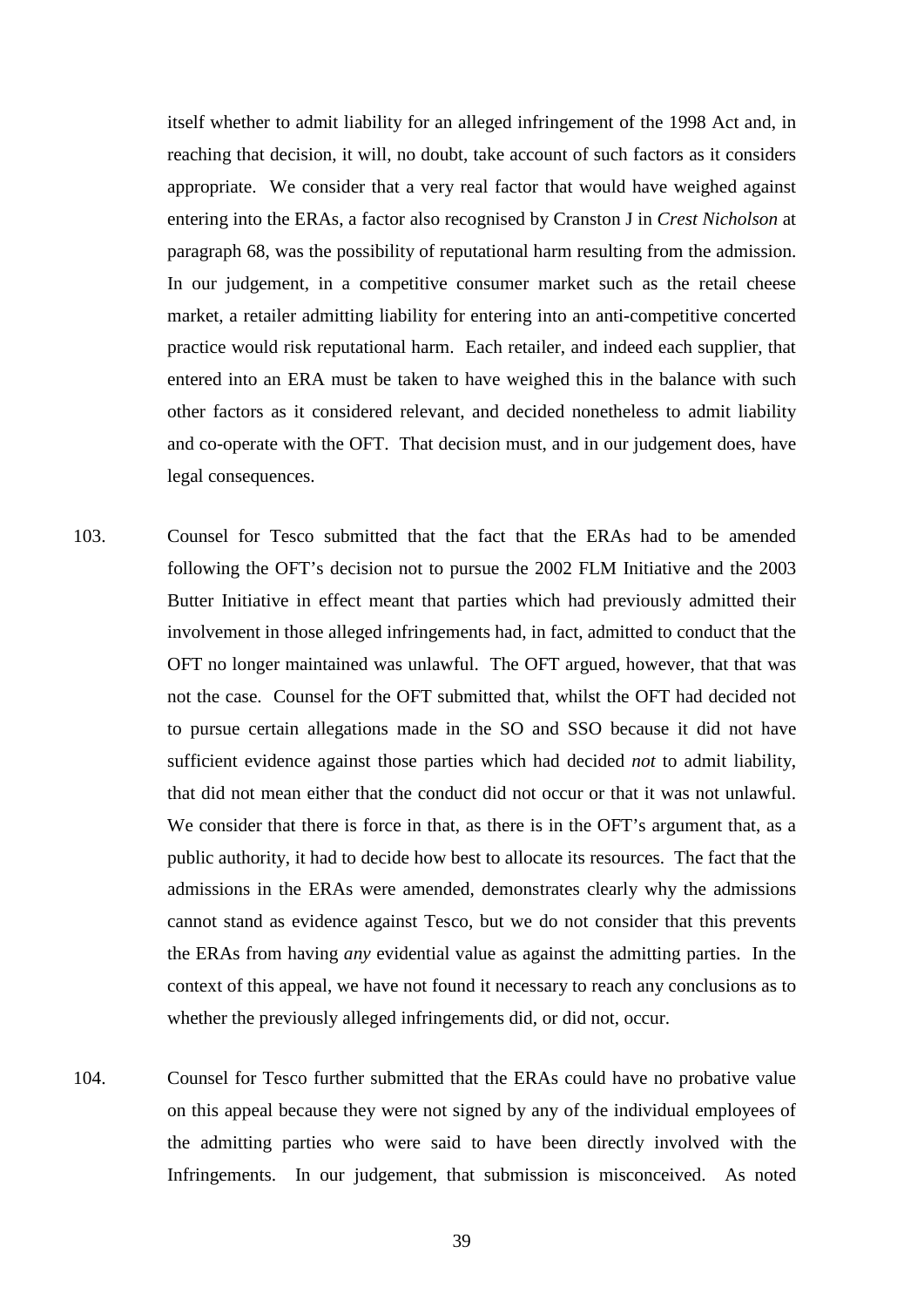above, the Chapter I prohibition is addressed to undertakings and the relevant undertakings here were the corporate retailers and their suppliers, not the employees through which they acted. The companies entered into the ERAs, thereby accepting their liability for the alleged infringements and that is sufficient (see *Twigger*, cited at paragraph [90](#page-39-1) above).

- 105. A related, and in our view equally misconceived, submission by Tesco was to the effect that no reliance could be placed on the ERAs because the OFT did not call as witnesses the individuals who in fact executed those documents. By declining to call those individuals, Tesco argued, the OFT had deprived it of the opportunity to cross-examine them. As already discussed, the ERAs are admissions by the undertakings accused of the Infringements; the decisions to enter into the ERAs were corporate ones taken, presumably, at the appropriate level within each company's corporate hierarchy. Obviously a legal person cannot itself execute a document and must act through those individuals to whom it has devolved the necessary authority to act on its behalf. It follows that in the present circumstances the identity of the particular individual acting on behalf of an admitting party is, in our judgement, irrelevant, provided of course that he or she had sufficient authority to bind the company. At no point was it suggested by Tesco that the individuals who executed the ERAs lacked the requisite authority to do so.
- 106. Finally, Counsel for Tesco submitted that the ERAs do not make it clear whether the admitting parties are taken to be admitting only their participation in the Infringements in general or some, or all, of the underlying facts alleged by the OFT in the SO and/or SSO. It was said that, since the ERAs do not require the admitting parties to admit the truth of every allegation contained in the SO and, indeed, envisaged only concise submissions as to "*material*" factual inaccuracies, it is clear that admissions may be made in respect of matters that the admitting parties do not accept as true. We have taken this submission into account in our assessment of this case and note that the OFT did in this case take into account concise submissions on material factual inaccuracies when preparing its Decision.
- 107. For these reasons, we do not accept Tesco's submission that the ERAs are of no evidential value at all in assessing the conduct and state of mind of the admitting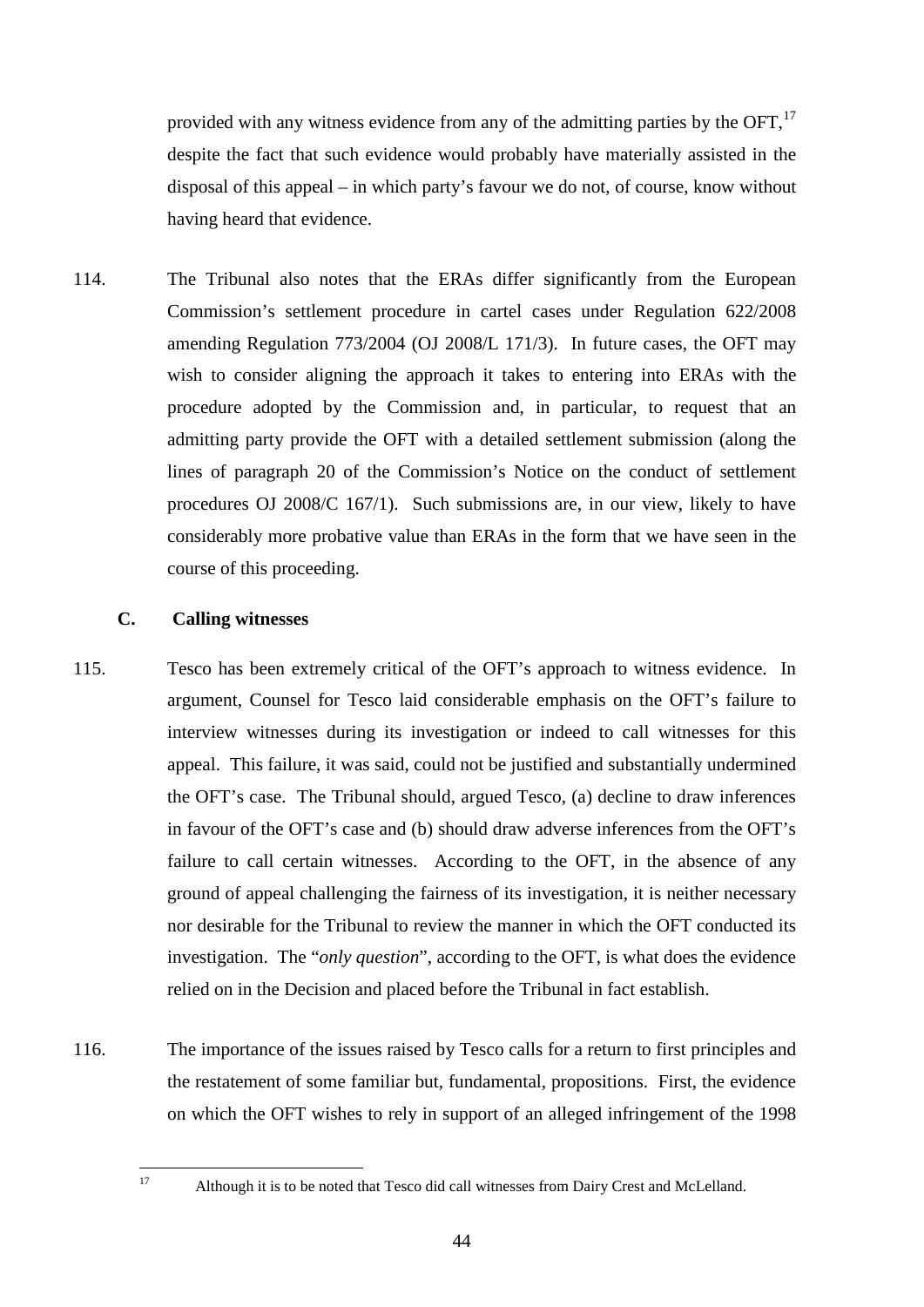Act is a matter for it during the administrative stage. Of course, the OFT must act fairly. The OFT must also put to the parties the evidence on which it relies to establish the infringement alleged. There is no rule of law, however, that, in order to establish a Chapter I infringement, the OFT has to rely on written or oral witness evidence (see Case No. 1008/2/1/02 *Claymore Dairies Ltd v OFT* [2003] CAT 18, paragraphs 8 and 9).

- 117. Secondly, the OFT's powers of investigation and enforcement are set out in Chapter III of the 1998 Act and the rules made under it (the Competition Act 1998 (Office of Fair Trading's Rules) Order 2004 (S.I. 2004/2751) (the "OFT's Rules"). Under section 25(1) of the 1998 Act the OFT may conduct an investigation where it has reasonable grounds for suspecting, *inter alia*, that there has been an infringement of the Chapter I prohibition. We were told that the OFT, when it begins any investigation, will do so largely on the basis of documentary evidence.<sup>18</sup> When conducting such an investigation, the powers of the OFT are to request information, in particular documents, and conduct inspections pursuant to sections 26 to 28A of the 1998 Act. Whilst the OFT can ask individuals about the content of documents or their location, it does not have the power to ask more generally for explanations of facts relating to the subject-matter of an inspection (*cf*. the powers of the European Commission under Article 20(2)(e) of Council Regulation (EC) No 1/2003, OJ 2003/L 1/1).
- 118. Thirdly, there is no rule of law which prevents the OFT from interviewing (or seeking to interview) employees, or former employees, of companies implicated in an investigation. The OFT noted the possibility of asking individuals to voluntarily attend an interview when their corporate employer has applied for immunity or leniency and/or signed an ERA. The OFT availed itself of that possibility in the present case but focused on the investigation of the alleged FLM Initiatives and did not interview other witnesses on prioritisation grounds (see paragraphs 2.92, 2.93 and 5.484 of the Decision).
- <span id="page-49-0"></span>119. Counsel for the OFT pointed out that the OFT's Rules do not provide it with the power to compel witnesses to attend for questioning. That is true, but we find it

<sup>18</sup> Transcript, Day 15, p. 57.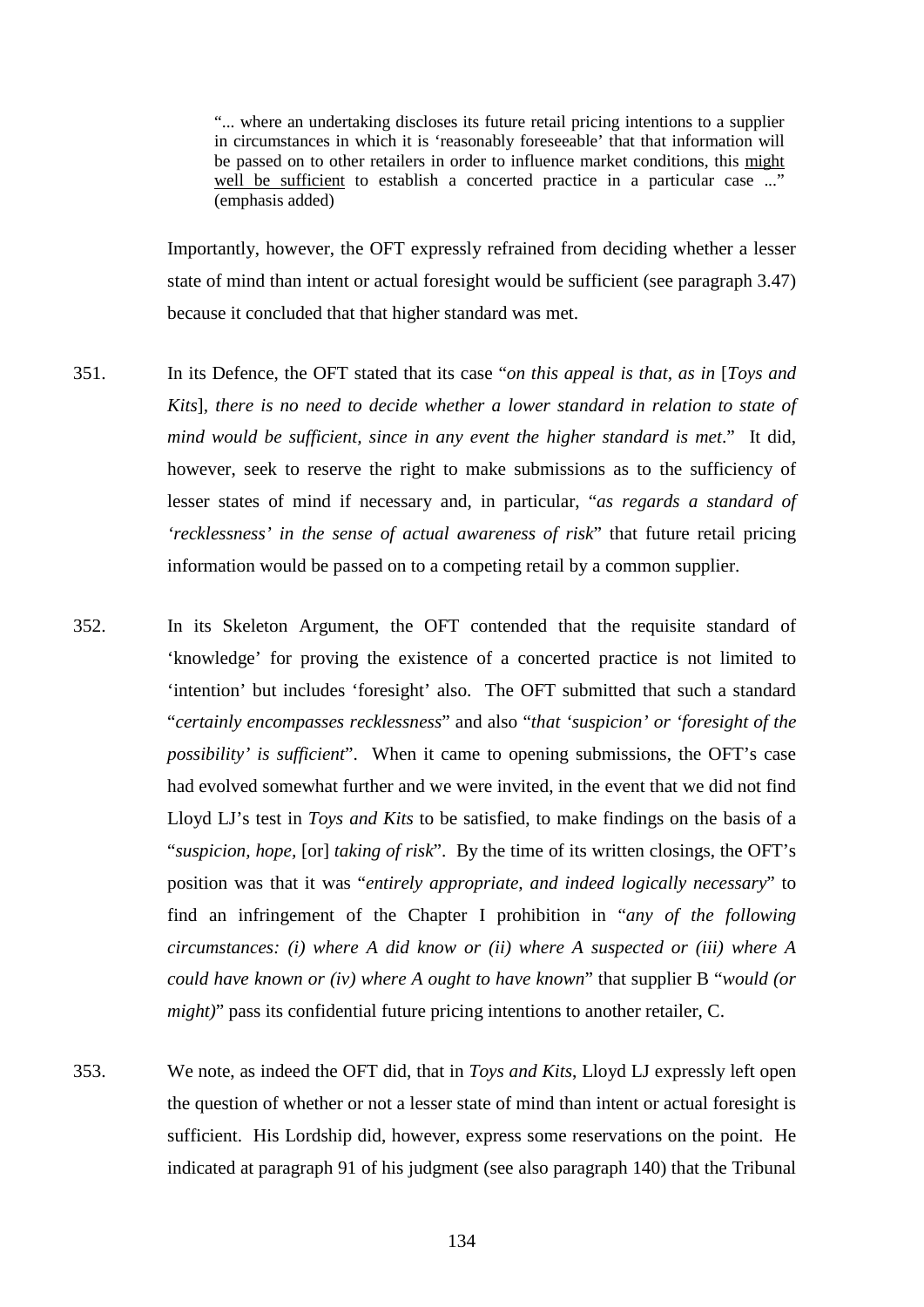panel in *Football Kits* "*may have gone too far*" if the reference in its decision to reasonable foreseeability was intended to suggest that the requisite state of mind would exist in circumstances "*in which A did not, in fact, foresee that B would make use of the pricing information to influence market conditions or in which C did not, in fact, appreciate that the information was being passed to him with A's concurrence*."

354. While we also consider that the OFT may, in its opening and closing submissions recorded above, have gone too far, we, like the Court of Appeal, do not decide the point, albeit our reasons for not doing so are different. The Court of Appeal declined in *Toys and Kits* to decide the point because it determined that the higher standard of knowledge, namely intent or actual foresight, was met. In relation to this Strand, we have concluded that that higher standard is not met. The Tribunal is of course conscious that paragraph 3(2)(e) of Schedule 8 to the 1998 Act provides that the Tribunal may make any decision which the OFT could itself have made. In the circumstances of this appeal by Tesco, however, we do not consider that it would be either appropriate or fair for us to exercise that power so as to determine this point. As we have said, this Tribunal's task is to review, on the merits, the decision taken (see paragraph [124\(e\)](#page-52-0) above). It was open to the OFT to take its Decision, whether primarily or in the alternative, on the basis that a lower standard of proof was sufficient to make out the infringements and setting out its rationale for that conclusion. It specifically chose not to do so. If we were to now decide that point, and if we were to decide it in the OFT's favour (on which we do not comment), that would have the effect of reducing the evidential burden placed on the OFT to establish the Infringements as against Tesco. Tesco would, in effect, be disadvantaged by virtue of its own appeal against a decision, which was taken on the basis of intent or actual foresight.

## **D. The Tribunal's conclusion on Strand 5**

355. For these reasons, the Tribunal is not satisfied, on the balance of probabilities, that there was a concerted practice between Asda, Dairy Crest and Tesco arising from contacts on or before 4 November. The OFT has failed to prove that Asda may be taken to have intended, or that it in fact foresaw, that the information contained in the 4 November email would be passed by Dairy Crest to Tesco. For the reasons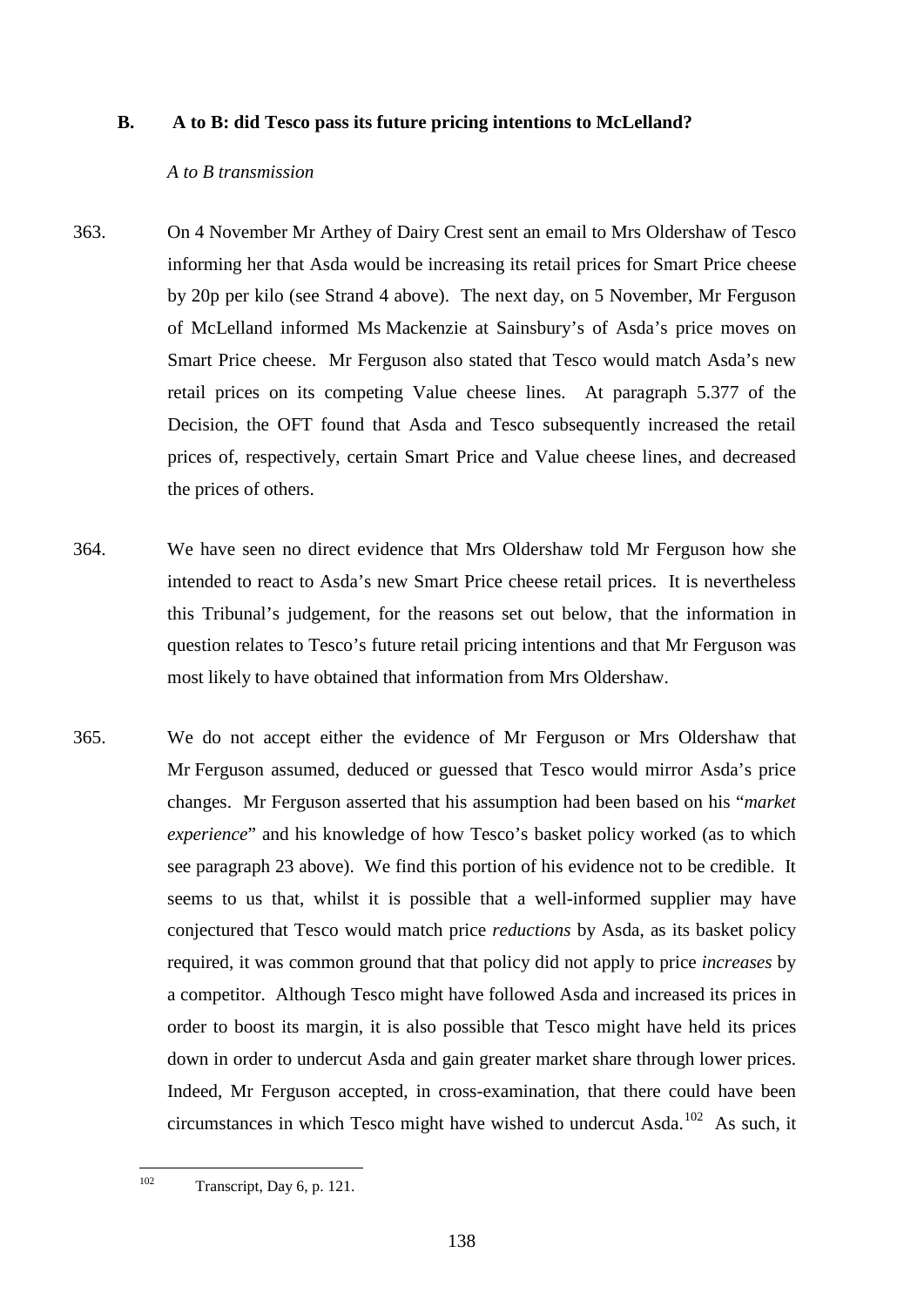appears to us that there was no apparent way Mr Ferguson could have predicted, with such confidence, the future direction of Tesco's prices for Value cheese lines absent some inside information from Tesco.

366. Mrs Oldershaw claimed that it was obvious that any "*margin hungry*" buyer would raise the price of Value cheese in order to match  $\text{Asda}$ <sup>103</sup> We do not accept the logic or accuracy of that claim. It is neither obvious nor commercially realistic to expect that a buyer would *habitually* follow the price increases of one of her competitors. Whilst such a course might be commercially advantageous on some occasions, it might also have been profitable for Tesco to undercut its major rivals at other times. Mr Scouler accepted in cross-examination that there might well have been instances in which Tesco was "*making a good profit from* ... [a] *product ... Your competitors may not have even picked ... up ... the fact that you were cheaper* ... [B]*y raising the price potentially you might have lost a competitive advantage*  ...".<sup>[104](#page-143-1)</sup> We note also that one of the exhibits to Mrs Oldershaw's second witness statement was a list of prices of Tesco Value cheese lines, some of which appear to have been offered at a lower price than Asda's Smart Price cheese during the autumn of 2002. This situation appears to have continued between September and November with no impetus on the part of Mrs Oldershaw to increase Tesco Value prices to match those of Asda. It does not, therefore, appear that there was any strong basis from which Mr Ferguson could have assumed, and told Sainsbury's with such certainty, that Tesco's retail prices would inevitably follow Asda's upwards. We also bear in mind our earlier observations about the risks for a supplier of giving one of its retailer-customers incorrect information and Mr Ferguson's comments in this respect (see paragraph [260](#page-102-0) above).

367. Further, since McLelland did not supply or pack Tesco's Value cheese lines at the time, there appears to have been no reason for Mr Ferguson to have this information in his possession. It had nothing to do with the ordinary course of McLelland's relations with Tesco. Given this, and the unconvincing witness evidence on the point, we find that the statement regarding Tesco's pricing intentions contained in Mr Ferguson's email of 5 November to Sainsbury's was, more likely than not,

<span id="page-143-1"></span><span id="page-143-0"></span><sup>&</sup>lt;sup>103</sup> Transcript, Day 9, pp. 161 and 162.<br>Transcript, Day 11, p. 26.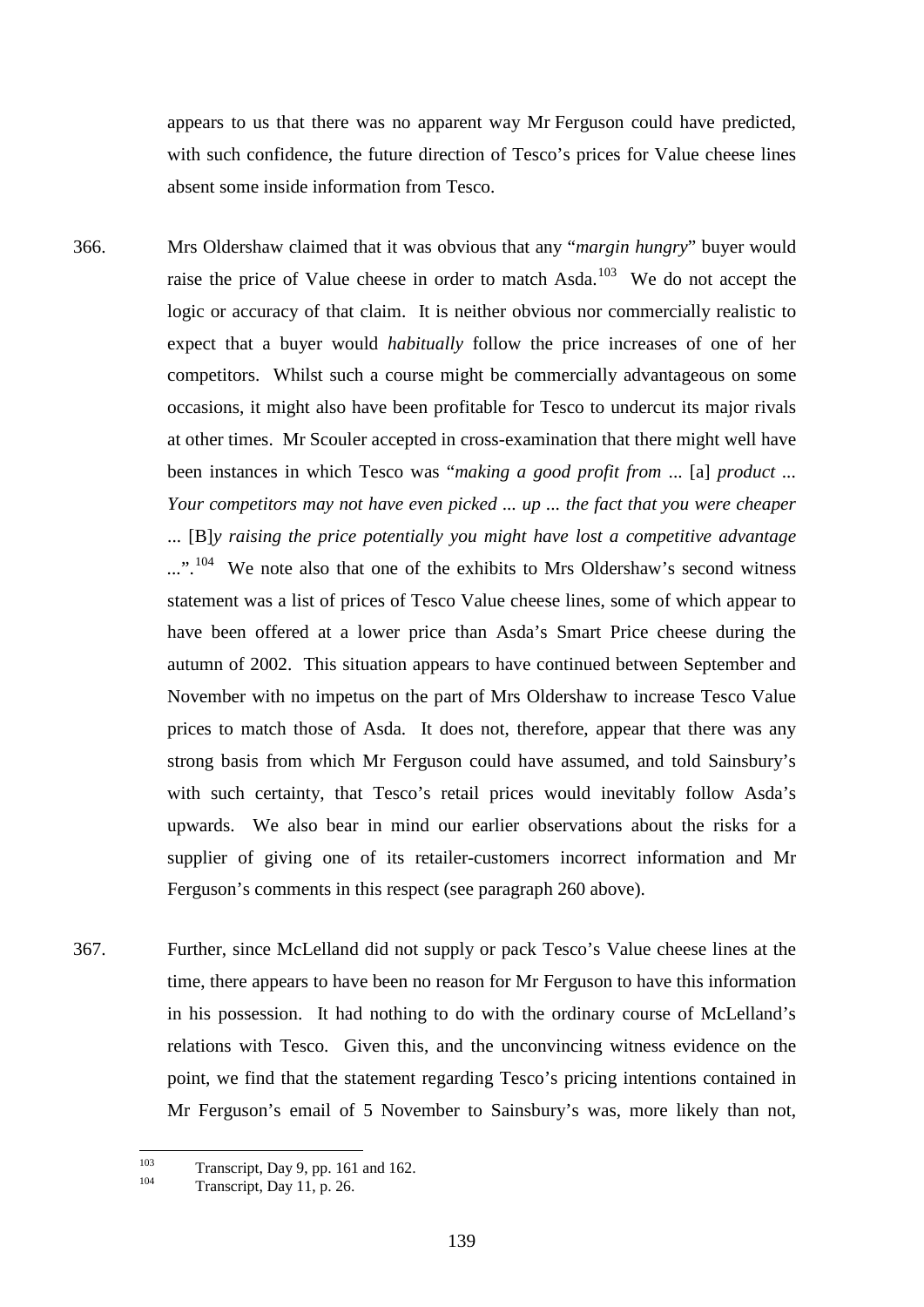based on a prior communication by Mrs Oldershaw to Mr Ferguson that Tesco intended to match Asda's new retail prices for Smart Price mild and mature cheddar.

# *Tesco's state of mind as 'A'*

- 368. We have concluded that, when Mrs Oldershaw disclosed Tesco's future pricing intentions to Mr Ferguson on or before 5 November, she may be taken to have intended, and in fact foresaw, that this information would be passed on by McLelland to other retailers, including Sainsbury's. In this regard, we refer to, and rely on, our assessment of Mrs Oldershaw's evidence as to her state of mind in connection with Strands 2 and 3 (see paragraphs [252](#page-98-0)[-275,](#page-109-0) and [298-](#page-118-0)[305](#page-121-0) above, respectively). We also take into account the fact that the communication by Mrs Oldershaw to McLelland that Tesco would match these retail price increases by Asda cannot be explained away as part of the normal commercial dialogue between Tesco and McLelland since the latter did not then supply Tesco Value cheese to Tesco. That being the case, we find that it is more likely than not that Mrs Oldershaw disclosed her pricing intentions to Mr Ferguson in the knowledge and expectation that he was acting as a 'middleman' for the exchange of such intentions between retailers.
- 369. By 5 November, Mrs Oldershaw of Tesco had received one of her competitors' future pricing intentions from McLelland (Strand 2) and had disclosed her future intentions to one of her cheese suppliers, Dairy Crest, for onward transmission to one of Tesco's competitors (Strand 3). In both instances we found her to have acted with the requisite state of mind. Given those communications, we conclude that Mrs Oldershaw may, in the context of this Strand 7, be taken to have intended, and in fact foreseen, that what she told Mr Ferguson about Tesco's intentions with regard to cheeses not supplied to it by McLelland would be passed on to other retailers.
- 370. It also appears to us that, against the background of (a) each of the major cheese suppliers having proposed a cost price increase of £200 per tonne; (b) the likelihood and expectation of retail price increases in order to maintain margin should that cost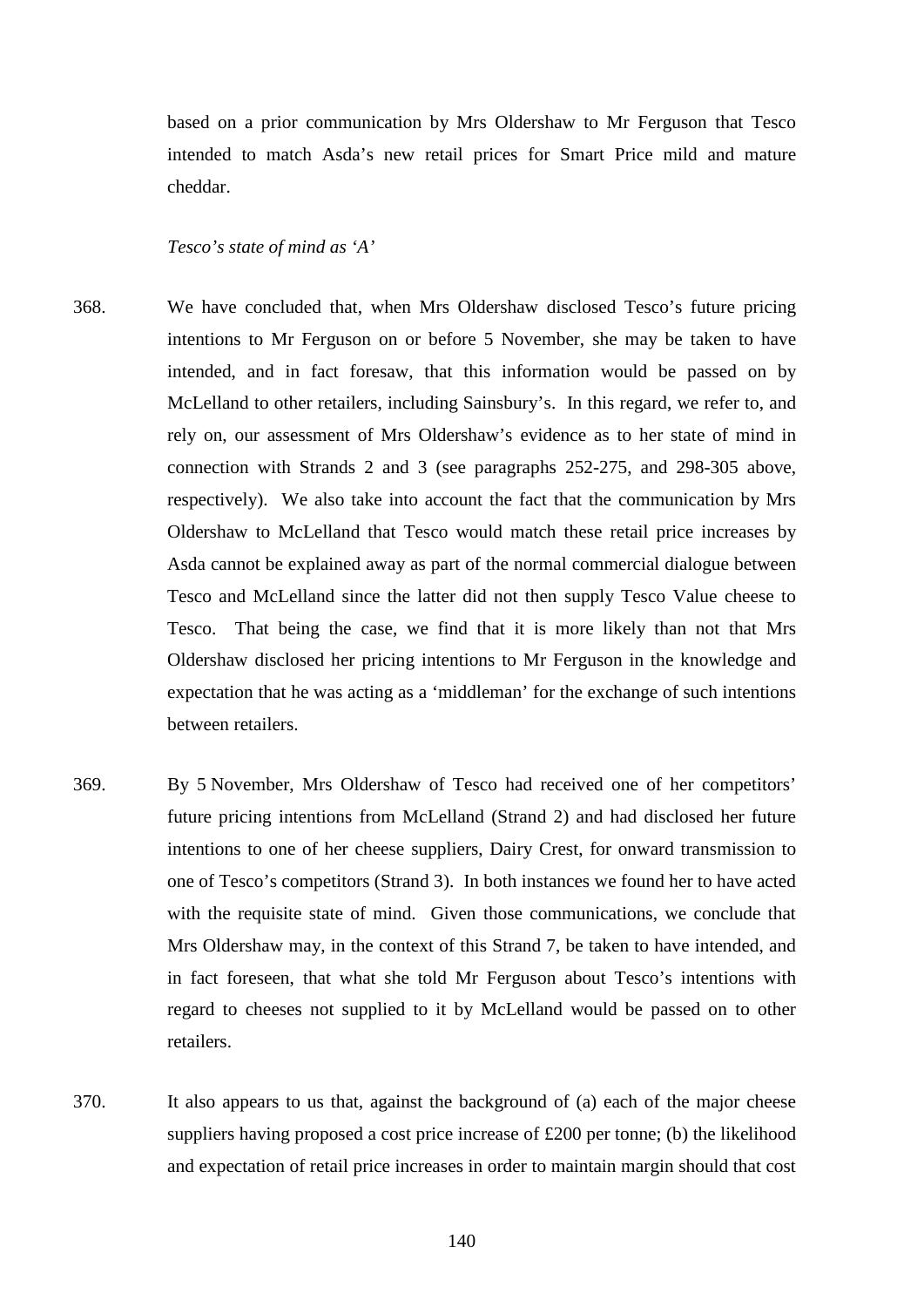price increase be accepted; and (c) the commercial reality that, whilst Tesco would not want to be more expensive than Asda, it might decide to be less expensive so as to gain a competitive advantage, the information disclosed by Mrs Oldershaw to Mr Ferguson that Tesco would match Asda's new Smart Price prices – whether they increased or decreased – was information of the sort that Tesco intended McLelland to use to influence market conditions by passing it to other retailers, such as Sainsbury's.

# **C. The Tribunal's conclusion on Strand 7**

371. The OFT found that Sainsbury's received Tesco's future retail pricing intentions and that Sainsbury's may be taken to have known the circumstances in which McLelland came by that information. The OFT further found that Sainsbury's used the information. These points were not contested by Tesco. Accordingly, we hold that, on the balance of probabilities, there was a concerted practice between Tesco, McLelland and Sainsbury's arising on or around 5 November, whereby Tesco disclosed its future pricing intentions to Sainsbury's via McLelland and that Tesco (and Sainsbury's) acted with the requisite state of mind.

## **XVII. STRAND 8 OF 2002: ASDA AS A; McLELLAND AS B; AND TESCO AS C**

#### **A. Outline of Strand 8**

- 372. In paragraphs 5.399 to 5.407 of the Decision, the OFT found that, on or before 4 November, Asda had disclosed the timing of its future retail price increases on ownbrand and deli cheese lines to McLelland, and did so with the relevant state of mind; this information was then transmitted to Tesco on 8 November 2002 during a conversation between Mr McGregor of McLelland and Mrs Oldershaw.
- 373. Tesco submitted that there was no evidential basis for the OFT's conclusion that future pricing intentions had been communicated from Asda to McLelland or from McLelland to Tesco. Even if there had been such communications, Tesco contended that neither Asda nor Tesco had been shown to possess the necessary mental state for a finding of an infringement.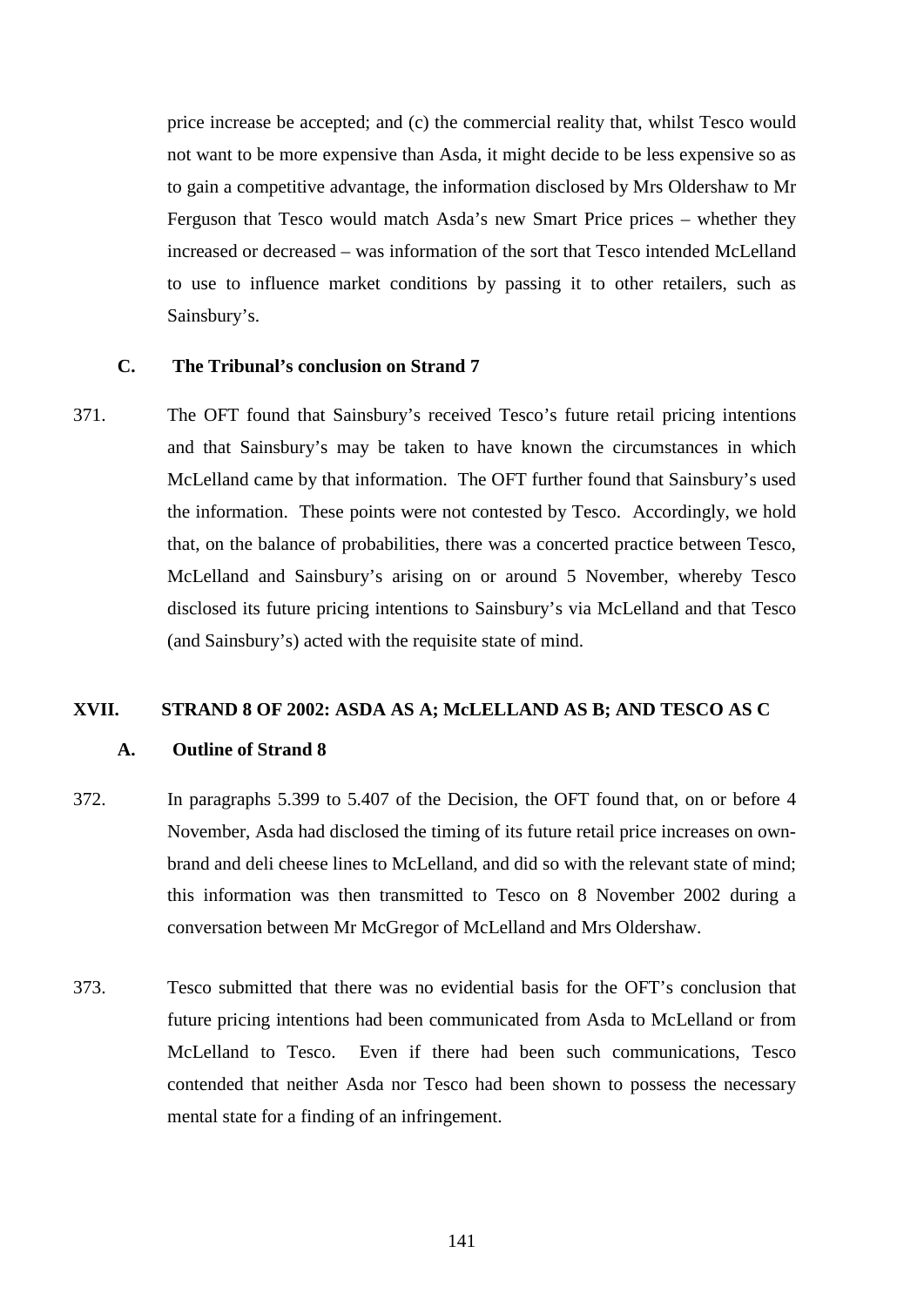### **B. A to B: did Asda pass its future pricing intentions to McLelland?**

### *A to B transmission*

- 374. In order to evidence the A to B transmission of future retail pricing information by Asda to McLelland on Strand 8, the OFT particularly relied on:
	- (a) the ERAs entered into by, respectively, Asda and McLelland; and
	- (b) an email with the subject line "*Price movement*", sent by Mr Stuart Meikle, then McLelland's manager for the Co-op account, to Mr Mike Owen of Coop on 4 November.
- 375. It is our judgement that the evidence presented by the OFT establishes, on the balance of probabilities, that Asda communicated its future retail pricing intentions to McLelland on or before 4 November.
- 376. Although the ERAs entered into by each of Asda and McLelland constitute some evidence of the transmission of future price information from Asda to McLelland, and receipt of that information by the latter, the probative value of that evidence is, as we have said in previous Strands, very low.
- 377. The OFT also relied on an email from Mr Meikle of McLelland to Mr Owen of Coop, dated 4 November, in which Mr Meikle conveyed his belief that Asda "*will move all deli and pre-pack own label*" on 11 November. This is one of the instances where the OFT has relied on events relating to Strand 6 as evidence in support of its finding of a Chapter I infringement on this Strand. The fact that the OFT did not interview Mr Meikle, nor Mr Owen, does not, in our view, affect the probabilities of what had been disclosed by Asda. On a fair reading of this email, it suggests to us that McLelland possessed intelligence concerning the likely timing of Asda retail price increases for own-label lines. The email refers to what Mr Meikle 'believed' would happen. In light of the circumstances at the time, we are inclined to construe the email as referring to his belief based on conversations he, and his colleagues, had been having with McLelland's retailer-customers, including Asda. In reaching this conclusion, we bear in mind the evidence of Mr Ferguson who,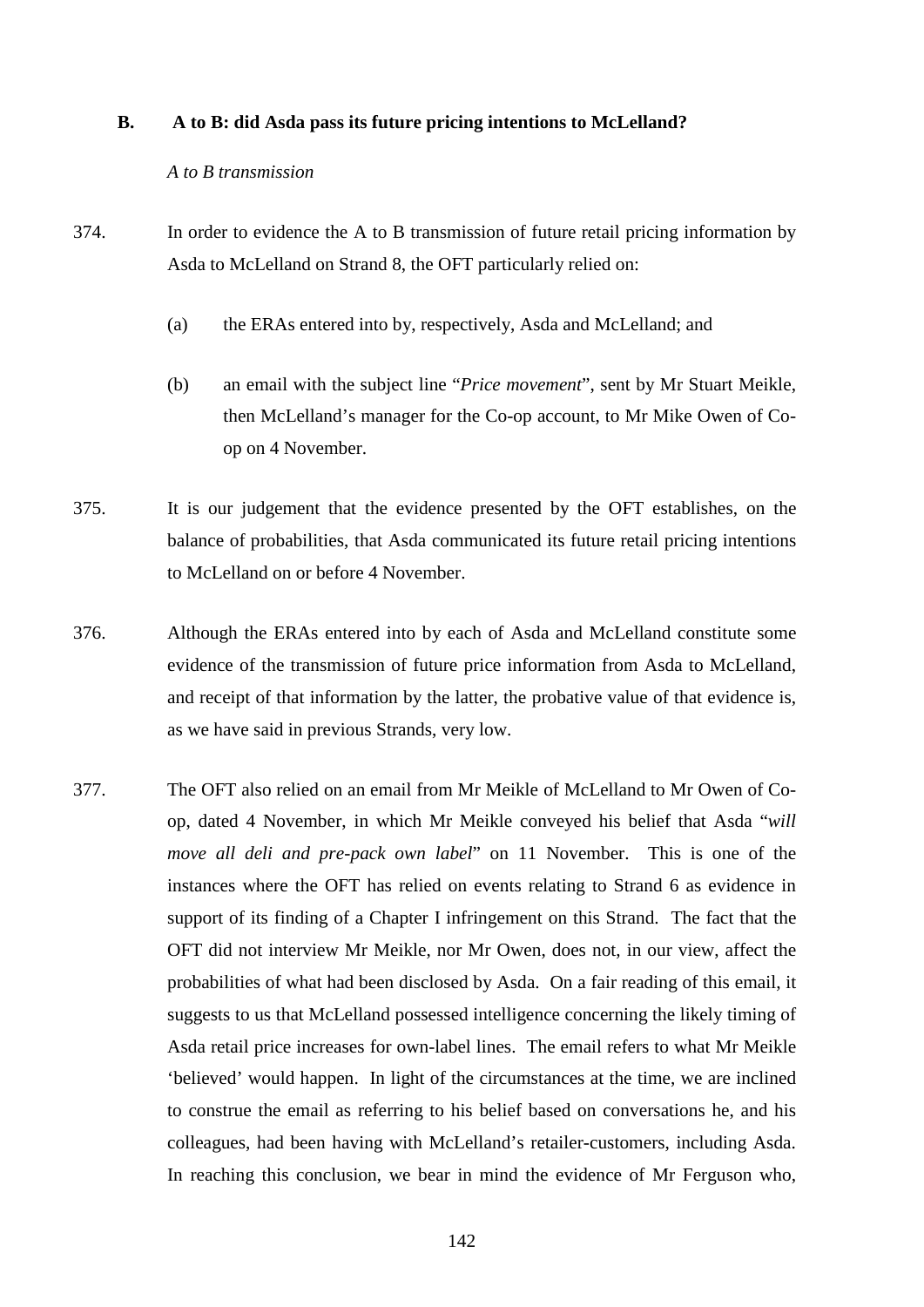when cross-examined, accepted that there had been ongoing discussions between McLelland and Asda, which were the likely source of Mr Meikle's information.<sup>[105](#page-147-0)</sup>

- 378. Tesco submitted that, by 8 November, it had been reported in the public domain that Asda was intending to increase its prices. This is the same news report as the one described in connection with Strand 5 above (see paragraph [331](#page-131-0) above). This news item did not report anything about when precisely Asda intended to increase its retail prices, on which cheese lines or by how much. None of these matters were genuinely public at or around the time of the communications said to comprise Strand 8.
- 379. For the above reasons, we are satisfied to the requisite standard that Asda had disclosed to McLelland information relating to its future retail pricing intentions for own-label cheeses.

# **C. B to C: did McLelland pass Asda's future pricing intentions to Tesco?**

# *B to C transmission*

- 380. At this point it is necessary to interrupt the chronological sequence of events and return to Mrs Oldershaw's "*Cheese £200 T plan*" for "*Cost and Retail moves*" (see paragraph [285](#page-112-0) above). As we have already mentioned, that document had been prepared to help Mrs Oldershaw inform Tesco's suppliers on 30 October about intended price moves on various cheese lines. It shows, in particular, that she had planned to move cost and retail prices for own-label cheeses sold by Tesco on 17 November. As explained below, this was said by the OFT to be relevant to what McLelland may have told Mrs Oldershaw just over a week later, on 8 November.
- 381. Between 29 October and 7 November it appears that Mr Ferguson wrote to Mrs Oldershaw several times in order to ascertain the dates and amounts of Tesco's intended retail price changes. On 7 November Mr Ferguson asked Mrs Oldershaw to confirm the new retail selling prices for packing Tesco own-label, random-weight cheese lines supplied by McLelland. The email asked Mrs Oldershaw to reply either by return email or by telephoning one of his colleagues, Mr McGregor. The

<span id="page-147-0"></span><sup>&</sup>lt;sup>105</sup> Transcript, Day 6, p. 129.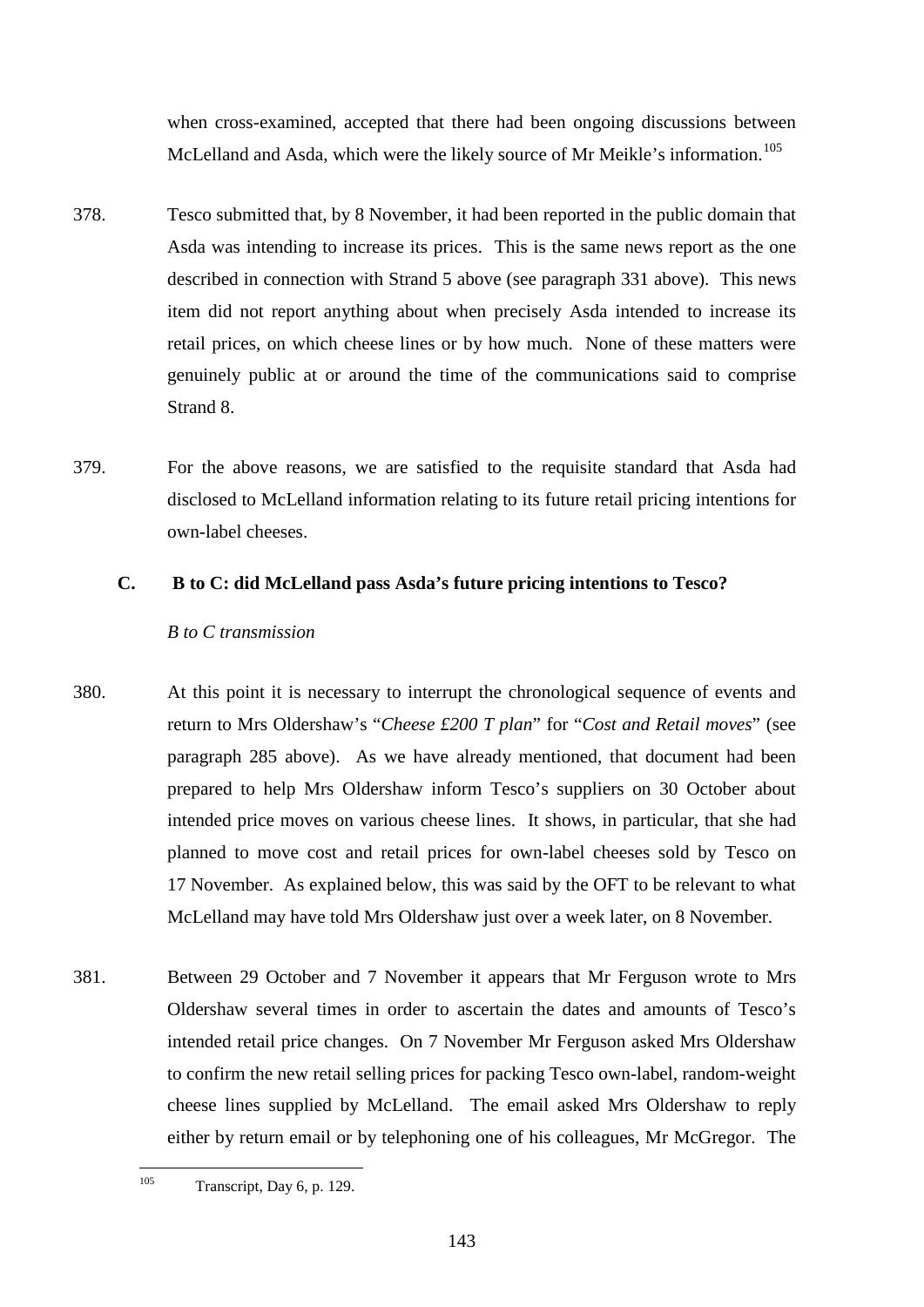next day, 8 November, Mr McGregor sent an email to his colleagues at McLelland, Messrs Irvine and Ferguson, recording a conversation he had had with Mrs Oldershaw concerning the increase of Tesco's retail prices for own-brand cheese lines. The email reads:

"Lisa called to state Tesco will not commit to moving Own Brand until they see that Asda have moved and therefore will not give us their [retail selling prices]. While they are relatively confident that everything is in place with Asda, they are taking a "We won't believe it until we see it" stance."

- <span id="page-148-0"></span>382. It was common ground, therefore, that Mr McGregor had been in contact with Mrs Oldershaw on 8 November. His email above referred to Mrs Oldershaw's apparent unwillingness to change Tesco's retail prices for its own-label cheese lines unless and until Asda had changed the prices of its competing lines (this is referred to in the Decision as the fourth instance of conditional commitment being given by Tesco (see paragraph 5.402)). What Mr McGregor did when Mrs Oldershaw rang was controversial. There would appear to be at least two possibilities. Mr McGregor may have tried to reassure Mrs Oldershaw that it was safe for Tesco to raise its retail prices by telling her that Asda was planning to increase its retail prices on own-label cheeses. Alternatively, he may have written the 8 November email in order to garner his colleagues' views as to what, if anything, he should do next.
- 383. Paragraph 5.403 of the Decision found that the first of these possibilities was the most likely. The OFT relied particularly on Mr McGregor's statement: *"While they*  [i.e. Tesco] *are relatively confident that everything is in place with Asda ...*". In our judgement, however, this comment does not of itself provide any insight as to what Mr McGregor might have said to Mrs Oldershaw. The statement does not make clear, for example, whether this was something that Mrs Oldershaw had said to Mr McGregor – which, self-evidently, cannot evidence the B to C transmission (i.e. McLelland to Tesco) – or something Mr McGregor had told Mrs Oldershaw. Assuming it is the latter, the remark "*everything is in place*" could refer to a number of things, including: (a) McLelland confirming Asda's ongoing commitment to raise cost and retail prices for cheeses across-the-board; (b) a general reference to Asda's future pricing intentions; (c) a specific reference to the timing of Asda's new prices for own-label cheeses; or (d) something entirely different. We simply are not in a position to know what "*everything*" refers to. The Tribunal does not know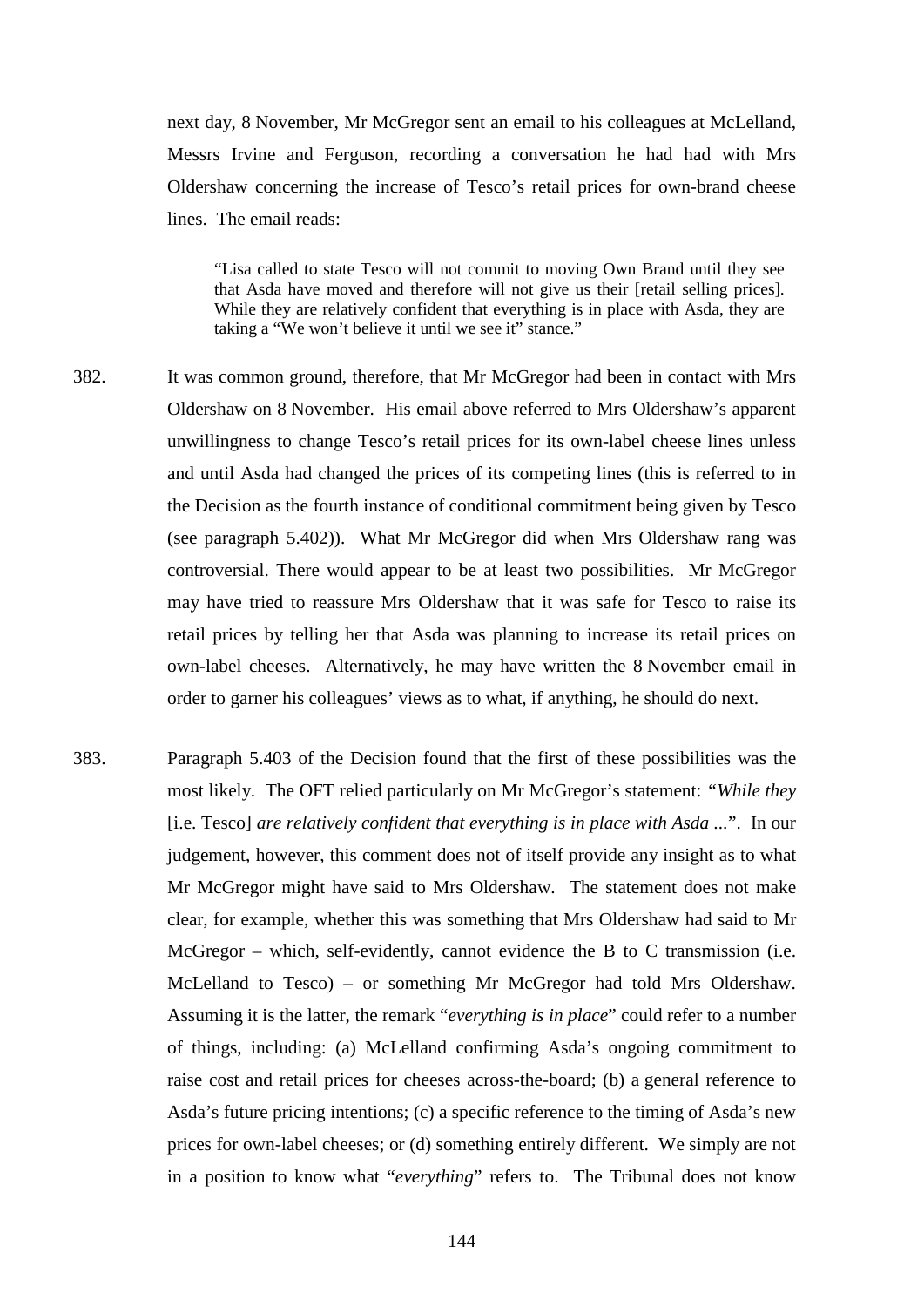what Mr McGregor, the author of the 8 November email, recalled of the conversation and the surrounding circumstances because neither party called him to give evidence.

- <span id="page-149-0"></span>384. In her second witness statement, Mrs Oldershaw stated that during their conversation on 8 November, Mr McGregor "*may have said something about Asda being likely to move soon*". Mrs Oldershaw was cross-examined on this topic. It was put to her that she had been given detailed information about Asda's prices. Mrs Oldershaw did not accept that suggestion. She maintained that she did not recall the conversation on 8 November in detail and in particular did not recall any discussions about Asda. We have no reason to doubt Mrs Oldershaw's evidence on this point.
- 385. The OFT contended that Mr McGregor must have told Mrs Oldershaw about Asda's intention to increase its retail prices for own-label cheeses on 11 November because McLelland wanted Tesco to do the same the following week (on 18 November). This would have been in accordance with Mrs Oldershaw's "*Cheese £200 T Plan*". Had Tesco's agreement been delayed until after 11 November, the OFT argued, Tesco's new retail prices for own-label cheese would not be able to take effect on 18 November. They would not have taken effect until after that date due to the time taken to run down stocks of cheese and/or to affix new price labels. The difficulty with the OFT's contention is that, whilst it suggests that McLelland may have had the motivation to pass the information it had about Asda's future retail prices to Tesco, it does not prove that McLelland, in fact, did so. The OFT's case, whilst logically quite possible, overlooks the absence of documentary or witness evidence suggesting that the B to C transmission actually took place in this Strand.
- 386. We accept, in line with our general approach set out at paragraphs [108](#page-45-0) to [112](#page-47-0) above, that the OFT can rely on McLelland's ERA as some evidence of its conduct. The probative value of that evidence is, however, very low and the burden of proof rests on the OFT. Given the paucity of evidence before us on this point, and the doubt which must operate to the advantage of Tesco on this appeal, we are unable to conclude that Mr McGregor informed Mrs Oldershaw about the timing of Asda's planned increases for its retail prices for own-label cheese.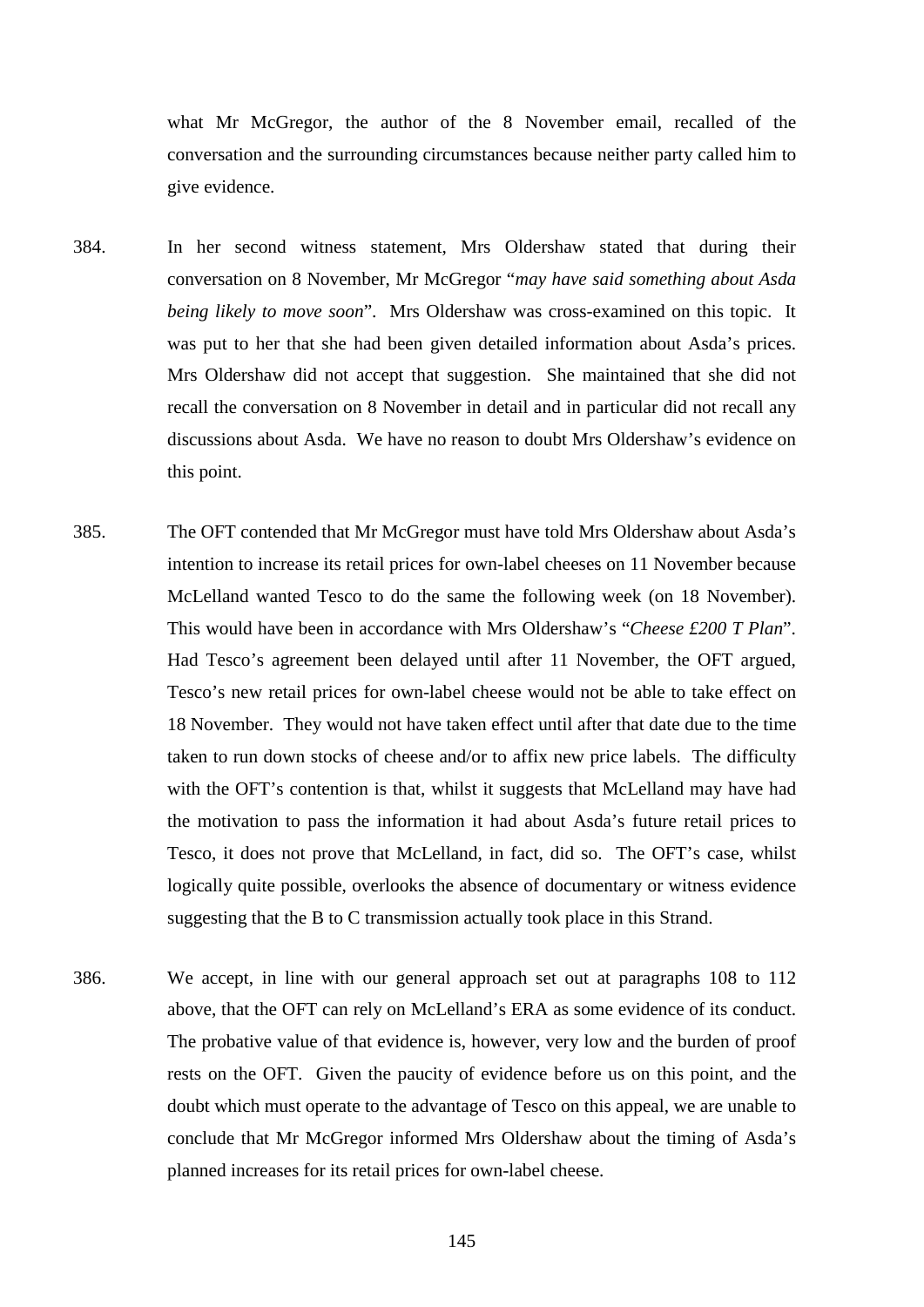### **D. The Tribunal's conclusion on Strand 8**

387. Our overall conclusion is that, whilst the OFT has established that Asda passed its future pricing intentions to McLelland, the general and specific matters relied upon by the OFT were not sufficient to establish the fact of a B to C transmission from McLelland to Tesco on (or around) 8 November. In circumstances where the transmission from B to C has not been proved, we do not need to reach a decision on whether Asda and Tesco had the relevant state of mind.

# **XVIII. STRAND 9 OF 2002: TESCO AS A; McLELLAND AND/OR DAIRY CREST AS B; AND ASDA AS C**

# **A. Outline of Strand 9**

- 388. In paragraphs 5.424 to 5.437 of the Decision, the OFT found that, on or before 13 November, Tesco had raised its retail prices on Stilton and disclosed to either McLelland or Dairy Crest, or to both suppliers, that, unless Asda also increased its retail prices for Stilton, Tesco would reduce its retail prices again. The OFT's case was that this amounted to a disclosure by Tesco of its future pricing intentions to Dairy Crest and/or McLelland, which then passed that information to Asda. The OFT found that both Tesco and Asda had the requisite state of mind at the time of disclosure and receipt respectively.
- 389. The main issue between the parties in respect of this Strand was whether the information about Tesco's retail pricing intentions for Stilton, which McLelland and/or Dairy Crest passed on to Asda, originated from Tesco.

# **B. A to B: did Tesco pass its future pricing intentions to McLelland and/or Dairy Crest?**

## *A to B transmission*

390. There is no direct evidence of a transmission from Tesco to either McLelland or Dairy Crest to the effect that Tesco would reduce its retail price for Stilton if Asda did not move its retail prices up. In paragraph 5.436 of the Decision, the OFT referred to the "*pattern of evidence*", emanating in particular from Asda, that this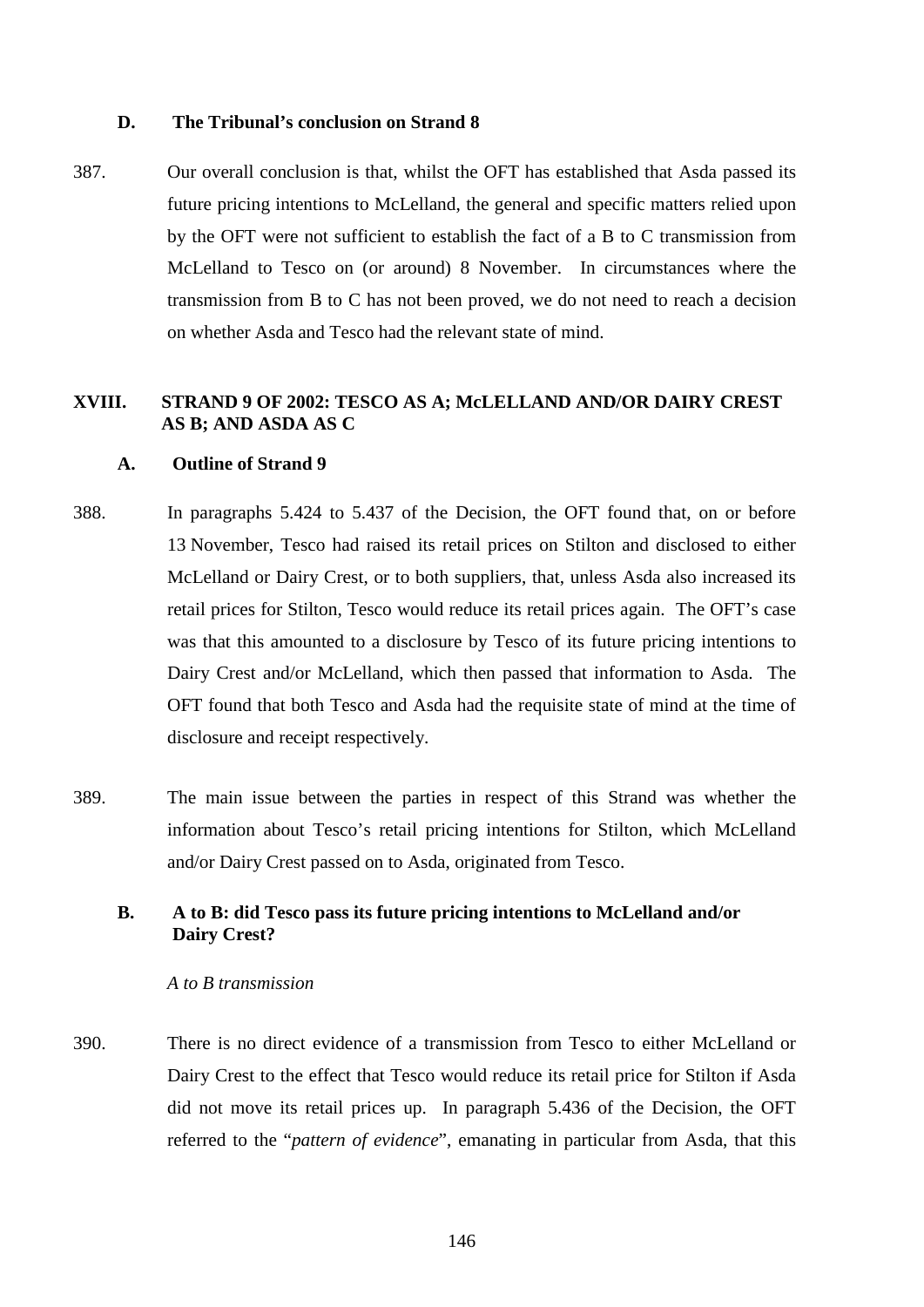transmission must have taken place. Before the Tribunal it was the OFT's case that such a transmission took place in light of the following matters:

- (a) By 13 November, Tesco had on a number of occasions made a number of commitments to increase its retail prices conditional upon its competitors, and in particular Asda, also increasing their retail prices (paragraph 5.435 of the Decision);
- (b) On 29 and 30 October, Mrs Oldershaw of Tesco had informed both McLelland and Dairy Crest of her pricing intentions for Stilton, even though neither of them supplied Stilton to Tesco at the time (Long Clawson was the relevant supplier of Stilton to Tesco at the time);
- (c) On 12 November, Mr Ferguson sent Messrs Doyle, Skeffington and Day, all of McLelland, an email relating to Tesco's retail prices. It had the subject line "*Tesco own label Cheddar*" and indicated that, as at 12 November, Tesco had not confirmed any movement on retail prices (given the subject line, presumably any movement on retail prices for Tesco "*own label cheddar*") to McLelland and that "[c]*ommunication will be daily with Tesco to target Retail movements*".
- (d) On 13 November, Mr David Storey of Asda sent an internal email to a number of colleagues including Messrs Peter Pritchard, Harvey Bennett, and Chris Brown. Mr Storey stated that, although Asda had not yet increased prices for Stilton, "*all*" its competitors (other than Kwik Save) had "*moved up*". Mr Storey recorded, however, that "*others*" had "*indicated that they would move* [Stilton retail prices] *back down unless*" Asda moved up.

We address each of these matters in turn below.

391. First, we have already found that there is insufficient evidence before us to find that any of the conditional commitments to raise retail prices for cheese found by the OFT were given by Tesco during the autumn of 2002 (see the following paragraphs above: [185](#page-72-0)[-188](#page-73-0) (in relation to the Tesco DSGM); [215](#page-83-0) and [216](#page-84-0) (in relation to the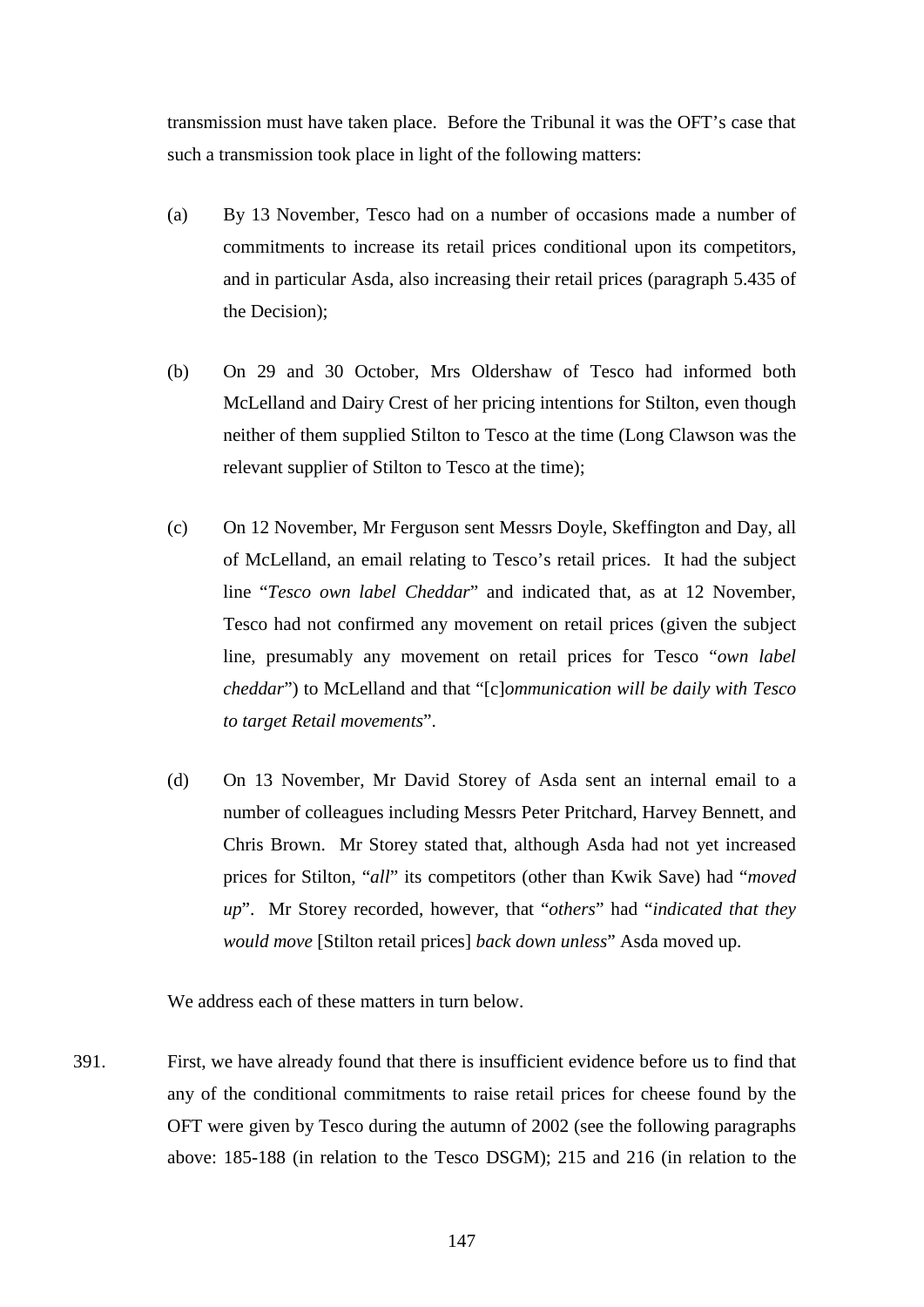Glanbia note of 25 September); [218](#page-84-1) (in relation to the Glanbia note of 27 September); and [382-](#page-148-0)[384](#page-149-0) (in relation to Mr McGregor's email of 8 November)).

- 392. Secondly, we accept that, in her 'round-robin' email of 29 October, Mrs Oldershaw had told all of her suppliers of her planned cost and retail price movements for cheese, including Stilton. This was followed by her telephone conversations with McLelland and Dairy Crest, amongst others, during which she probably informed them that she planned to increase cost and retail prices for Stilton by 4 November (as to which, see paragraph [288](#page-114-0) above). We have already expressed our surprise in respect of those communications (see paragraph [286](#page-113-0) above). This applies, *a fortiori*, to the disclosure by Tesco of its retail prices for Stilton to McLelland and Dairy Crest because neither of them supplied that cheese to Tesco at the time. Yet this disclosure does not evidence that Tesco had informed either McLelland or Dairy Crest that it would move its Stilton prices back down unless Asda increased its prices. Mrs Oldershaw categorically denied having provided such an indication on or around 13 November.<sup>[106](#page-152-0)</sup> We cannot, in the absence of some further evidence, assume, still less conclude, that Mrs Oldershaw's communications at the end of October demonstrate either that she (i) at that time, or (ii) at some later but unspecified time, disclosed to McLelland and Dairy Crest that, if Asda did not match Tesco's retail price increases on Stilton, Tesco would reduce those prices again.
- 393. Thirdly, the OFT referred us to an internal McLelland email sent on 12 November. We note that this email is not referred to in the Decision. In any event, the email does not indicate that Tesco had told McLelland about its future retail pricing intentions for Stilton. All it shows is that McLelland had been engaged in an ongoing "*dialogue*" with Tesco "*regarding the market movement of £200 per Tonne*" and that Tesco had not confirmed "*any movement on retail* [prices]". The email also refers to stock levels and the time taken for packing cheeses. This suggests that McLelland had been keen to ascertain Tesco's new retail prices for random-weight cheeses so that they could be packed and labelled in a timely manner, in order to, as Mr Ferguson put it in the email, "*ensure that we continue with our* [s]*ervice levels*". It does not establish that Mrs Oldershaw had

<span id="page-152-0"></span><sup>&</sup>lt;sup>106</sup> Transcript, Day 9, pp. 179 and 180.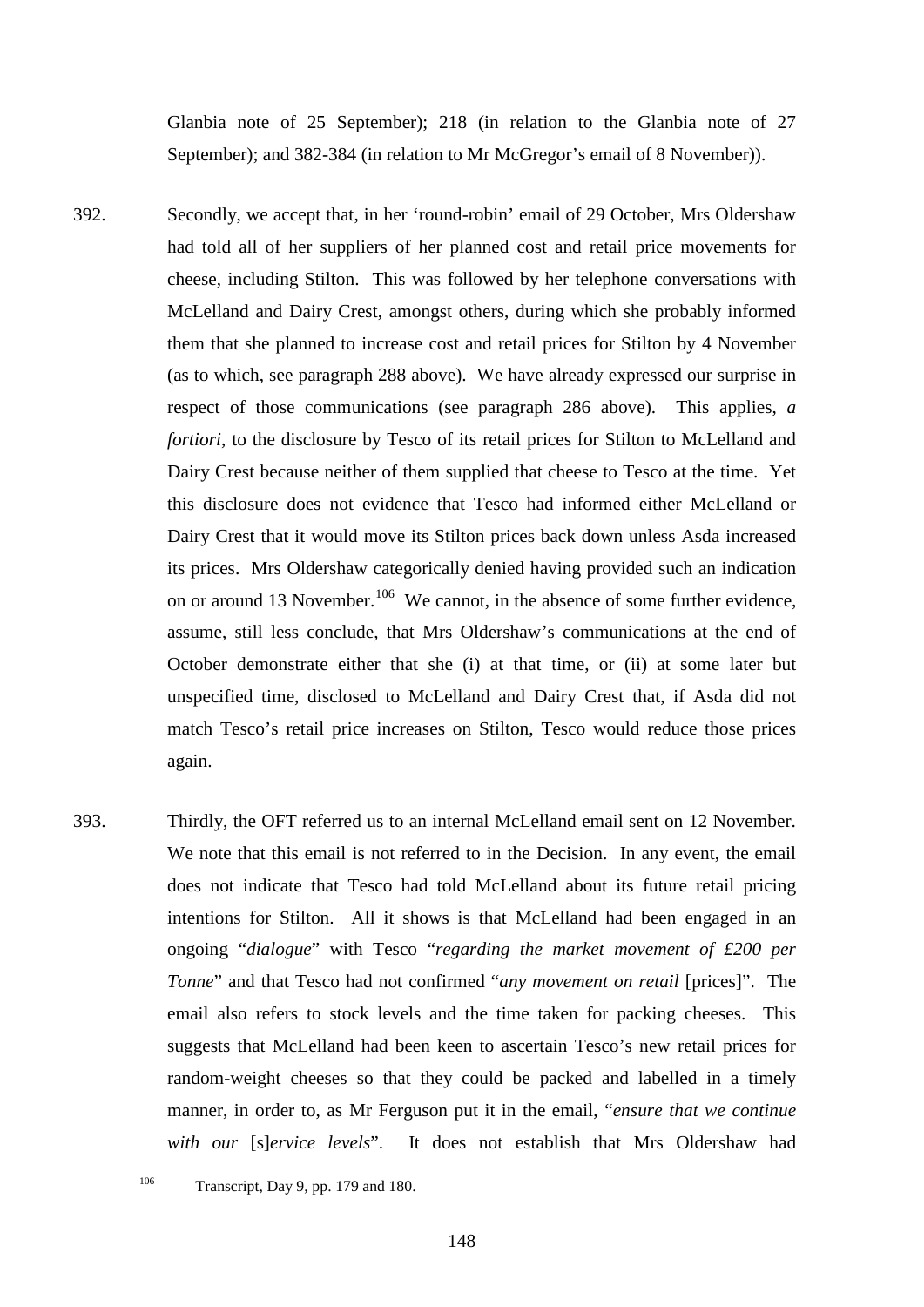communicated to McLelland that Tesco would move its retail prices on Stilton back down, unless Asda moved up its prices.

- 394. Fourthly, the OFT relied on an internal Asda email, dated 13 November, which recorded that Asda had not yet increased its retail prices for Stilton but "*All have moved up except Kwik Save*". The email also noted that Asda had apparently been told that "*others have indicated* [that they] *will move back down unless we follow due to moving 2 weeks ago*". The OFT submitted that the word "*others*" must have included Tesco as Tesco was Asda's main competitor. The OFT further submitted that the email was an internal and contemporaneous Asda document, and there was no reason to doubt its veracity. Even if we accepted both of those submissions, they do not mean that this email evidences that Tesco had been the source of that pricing information during a prior communication with one or both of Dairy Crest and McLelland.
- 395. In our judgement, the email does not, of itself, demonstrate a communication from Tesco to either McLelland or Dairy Crest. The position recorded by Mr Storey could equally be, as Tesco suggested, a logical deduction made on the basis of Tesco's basket policy, which allowed for a limited period in which Tesco's retail price for a basket product could be higher than those of a competitor. This might explain the reference in Mr Storey's email to an indication that others would reduce their prices again "*due to moving 2 weeks ago*". We do not consider it necessary to determine this point but record it to demonstrate the ambiguity that exists and which, in accordance with our approach set out at paragraph [126](#page-53-0) above, must be resolved in favour of Tesco, since the burden of proof rests with the OFT. We note also that, since Mr Storey was not called as a witness, we do not know what he might have said about the circumstances that led him to write this email.
- 396. In the light of all these considerations taken together, the Tribunal considers that, in so far as it concerns Tesco, the evidence set out in that part of the Decision which relates to Strand 9 is not sufficient to support the conclusion that there had been an A to B transmission from Tesco to McLelland and/or Dairy Crest.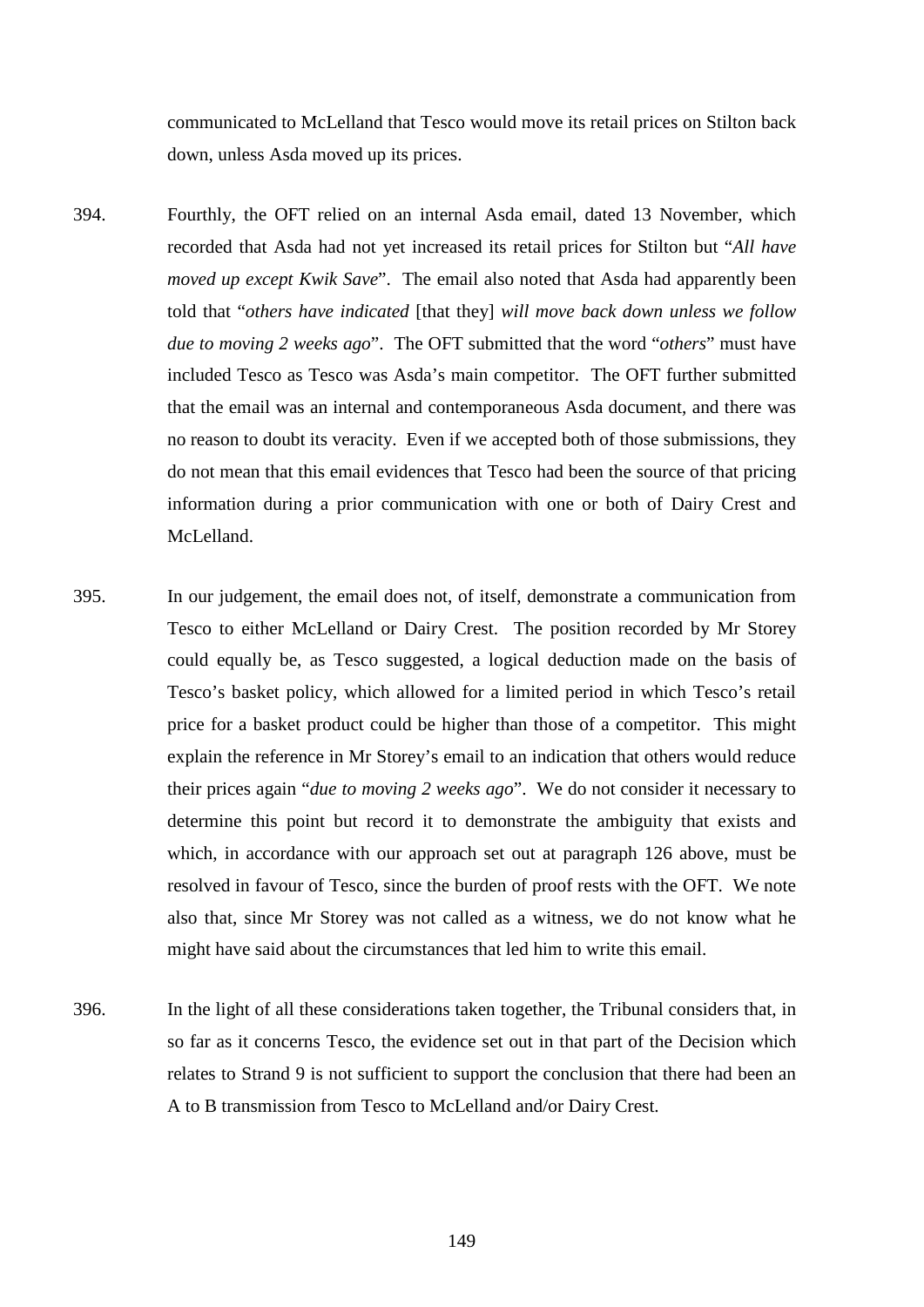## **C. The Tribunal's conclusion on Strand 9**

397. We conclude that the evidence relied upon by the OFT is not sufficient for us to find that Tesco passed its future retail pricing intentions to Dairy Crest and/or McLelland on or before 13 November. In our judgement, Strand 9 of the 2002 Cheese Initiative is not proved on the balance of probabilities. That being so, we do not need to decide whether each of Tesco and Asda had the relevant state of mind.

# **XIX. THE TRIBUNAL'S OVERALL CONCLUSIONS ON THE 2002 CHEESE INITIATIVE**

398. In conclusion, as regards Strands 2, 3 and 7 of the 2002 Cheese Initiative, Tesco's appeal as to liability is dismissed. We have found that the evidence relied upon by the OFT was sufficient to establish, on the balance of probabilities, the concerted practices found in the Decision in which Sainsbury's and Tesco indirectly exchanged cheese retail pricing intentions via McLelland (Strand 2) and via Dairy Crest (Strand 3). We have also concluded that Tesco was party to a concerted practice whereby it indirectly communicated its future retail pricing intentions to Asda, via McLelland (Strand 7). We have found, however, that there was insufficient evidence to support the findings made by the OFT in the Decision in respect of Strands 1, 4, 5, 8 and 9 of the 2002 Cheese Initiative. As such, the OFT's finding that Tesco had infringed the Chapter I prohibition in those respects is set aside.

## **XX. THE 2003 CHEESE INITIATIVE**

399. All dates referred to in the following sections analysing the individual communications said to comprise the 2003 Cheese Initiative are 2003 dates, unless otherwise stated. We adopt the same approach to the Strand analysis here as we did in relation to the 2002 Cheese Initiative (see paragraphs [157-](#page-63-0)[159](#page-64-0) above).

### **A. Introduction**

400. The OFT found that, in September and October, Asda, McLelland, Sainsbury's and Tesco infringed the Chapter I prohibition by participating in a single, overall concerted practice which had as its object the restriction of competition in respect of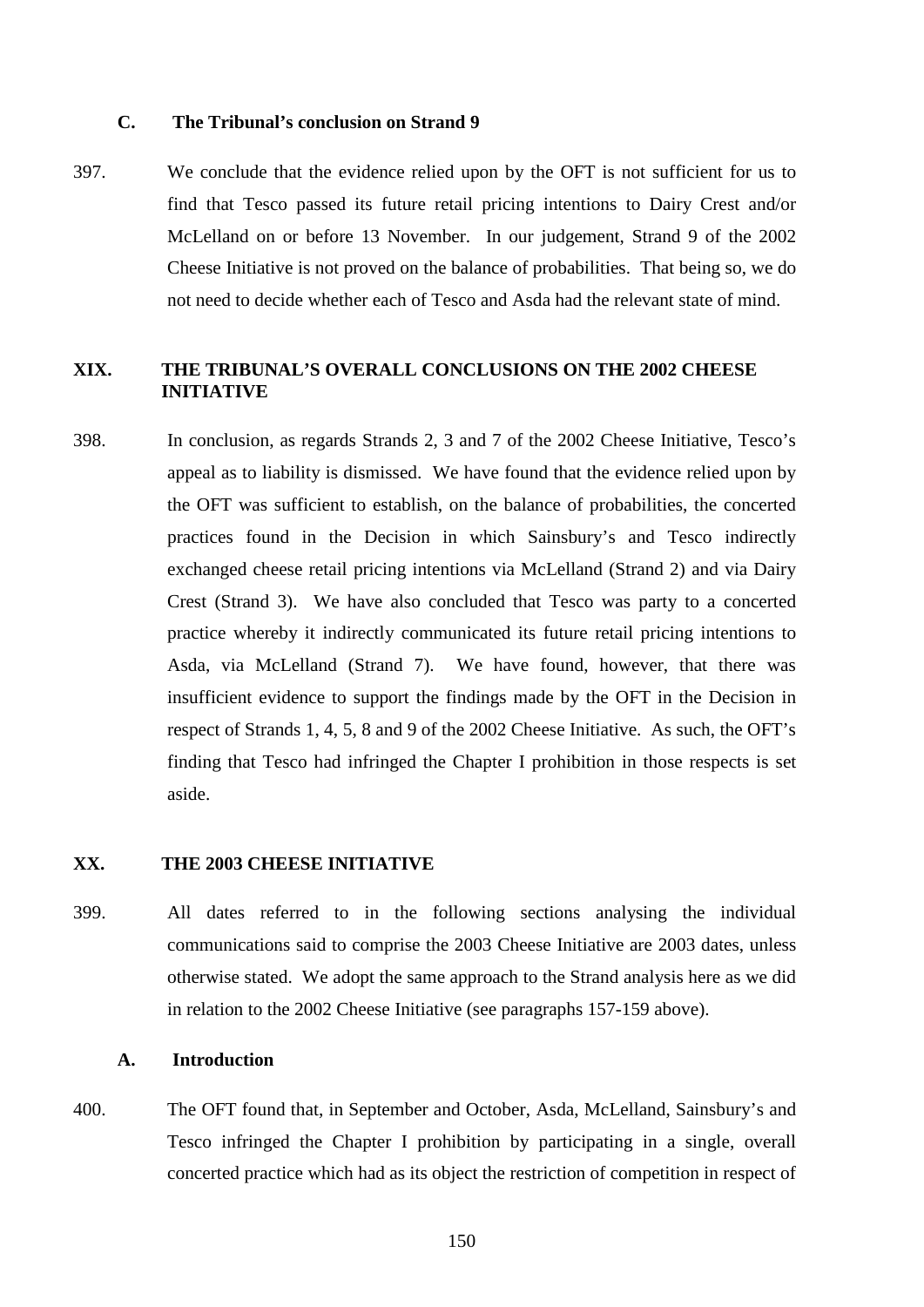retail prices of British cheddar and territorial cheeses through the co-ordination of retail price increases in respect of cheese supplied by McLelland to each of these retailers. Each of Asda, Sainsbury's and McLelland have admitted their liability for this infringement by entering into their respective ERAs with the OFT.

401. The features of the 2003 Cheese Initiative found by the OFT in the Decision differed from those relating to the 2002 Cheese Initiative in two particular respects. First, the 2003 Cheese Initiative was narrower in scope since the OFT found that it involved only a single supplier, McLelland, and only three of the four major retailers, namely Tesco, Asda and Sainsbury's. Secondly, although the 2003 Cheese Initiative, like that in 2002, involved a proposed cost price increase of £200 per tonne, that increase had nothing to do with bringing about an increase in farmgate prices. Whilst Tesco indicated, on at least one occasion, its preference that any extra revenue received by McLelland from the proposed cost price increase be passed back to farmers, the OFT considered that the motivation for the 2003 Cheese Initiative was McLelland's desire to improve its margins in the face of rising production costs, which it considered threatened the viability of its business. In order to make the proposed cost price increase acceptable to its retailercustomers, McLelland is said by the OFT to have assisted Asda, Sainsbury's and Tesco to co-ordinate common retail price increases on McLelland cheese lines.

#### **B. Background**

402. The pertinent background to the 2003 Cheese Initiative began with a letter written by McLelland's sales director, Mr McGregor, to Mrs Oldershaw of Tesco on 29 August. That letter was initially sent to Mrs Oldershaw as an attachment to an email from Mr Stuart Meikle but, it seems, was also sent by post. Mr Meikle held the position of Tesco account manager at McLelland at the time, following Mr Ferguson's promotion to the position of national account controller earlier in 2003. Mr McGregor's letter stated that McLelland had decided to increase its cost prices across the entire range of cheeses it supplied to Tesco with effect from 1 October. Mr McGregor stated that:

> "I am sure you are aware of the current situation in the dairy market with cheese stocks running low and forecast to become shorter unless returns begin to improve. This, combined with the fact that we have not increased our manufacturing costs outside of fluctuations on the milk price in the last five years, means that we have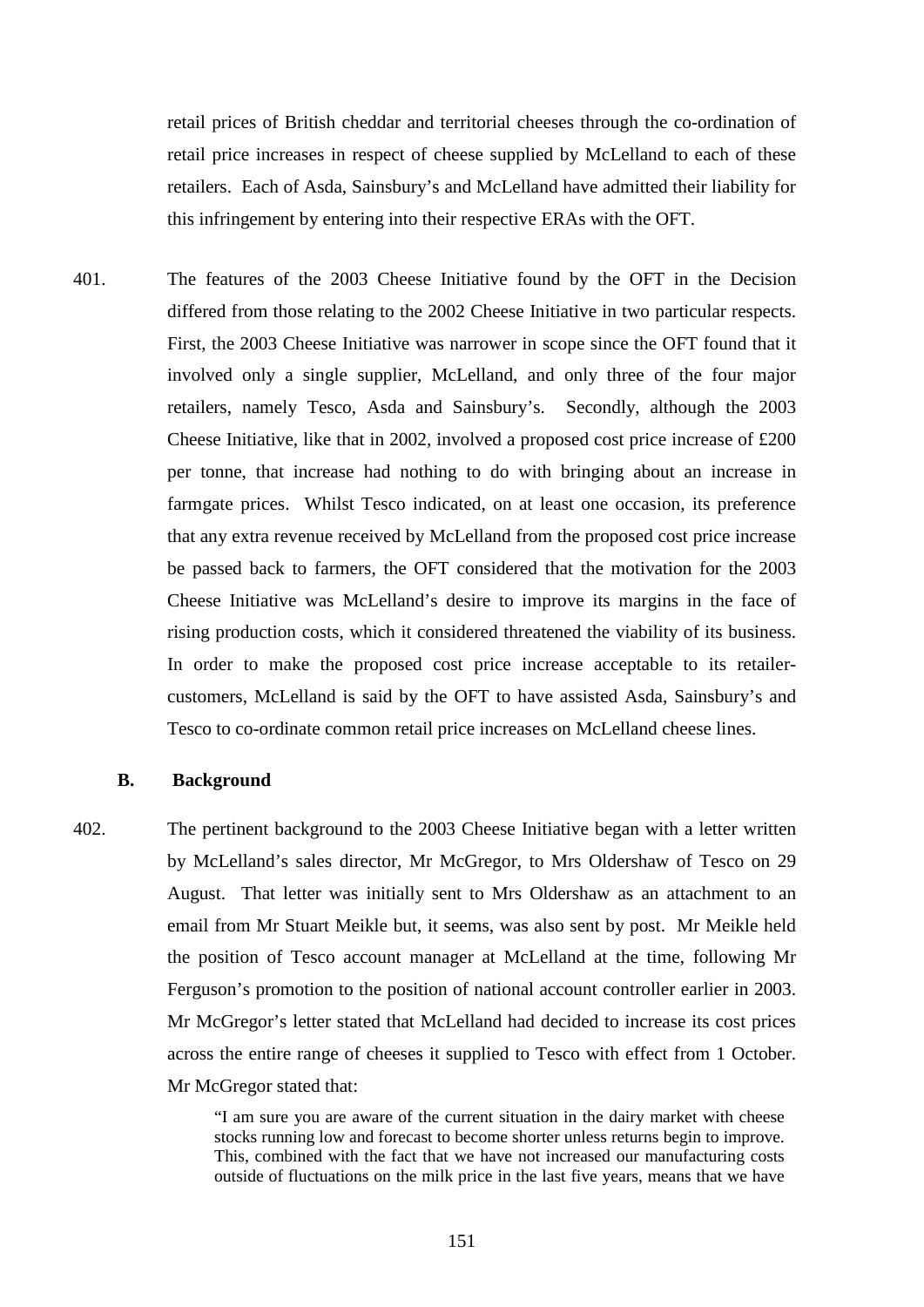no option but to make this move. Specifically, rising costs on labour, distribution and insurance have markedly increased year on year and we need to recover against this inflation.

Your account manager will be able to provide you with further details on your position, and will forward a breakdown of the cost implications by product line."

- 403. Mr Meikle's covering email referred to a meeting which was planned between him and Mrs Oldershaw for, and did in fact take place on, 4 September, in order to discuss McLelland's proposed cost price increase. The email indicates that, amongst other things, they were also due to discuss a concern Tesco had regarding the margins that it was achieving on McLelland's branded pre-pack cheddar, Seriously Strong.
- <span id="page-156-0"></span>404. We have also seen a copy of Mr McGregor's letter of 29 August, which was sent to Safeway (which was not found by the OFT to have participated in the 2003 Cheese Initiative). Although we have not seen copies of letters sent to either Asda or Sainsbury's, it is common ground that they received a similar proposal, in one form or another. Indeed, the text of Mr McGregor's letter suggests that it was a generic letter sent to a number of McLelland's customers. On 5 September, Mr Calum Morrison, McLelland's account manager for Sainsbury's, sent an email to Sainsbury's attaching a copy of a PowerPoint presentation, which to set out the rationale for the proposed cost price increase. The first slide, which was titled "*Price Increase*", recorded:
	- "• £200 tonne increase on all business from October 2003
	- This is to bring margin back into cheese for the manufacturer
	- Not related to milk prices
	- This will be a total market move
	- All major suppliers
	- All major retailers
	- All [retail selling prices] will move..."
- 405. At this point in our judgment, we consider it appropriate to record that the OFT's decision not to call witnesses in this appeal has affected the Tribunal's ability to determine what happened in 2003. This is partly because the documentary evidence is incomplete and, often, far from conclusive; but also because the key individual at McLelland in 2003 (as regards the Tesco account) was Mr Meikle, from whom we heard no evidence. The majority of McLelland documents relied upon by the OFT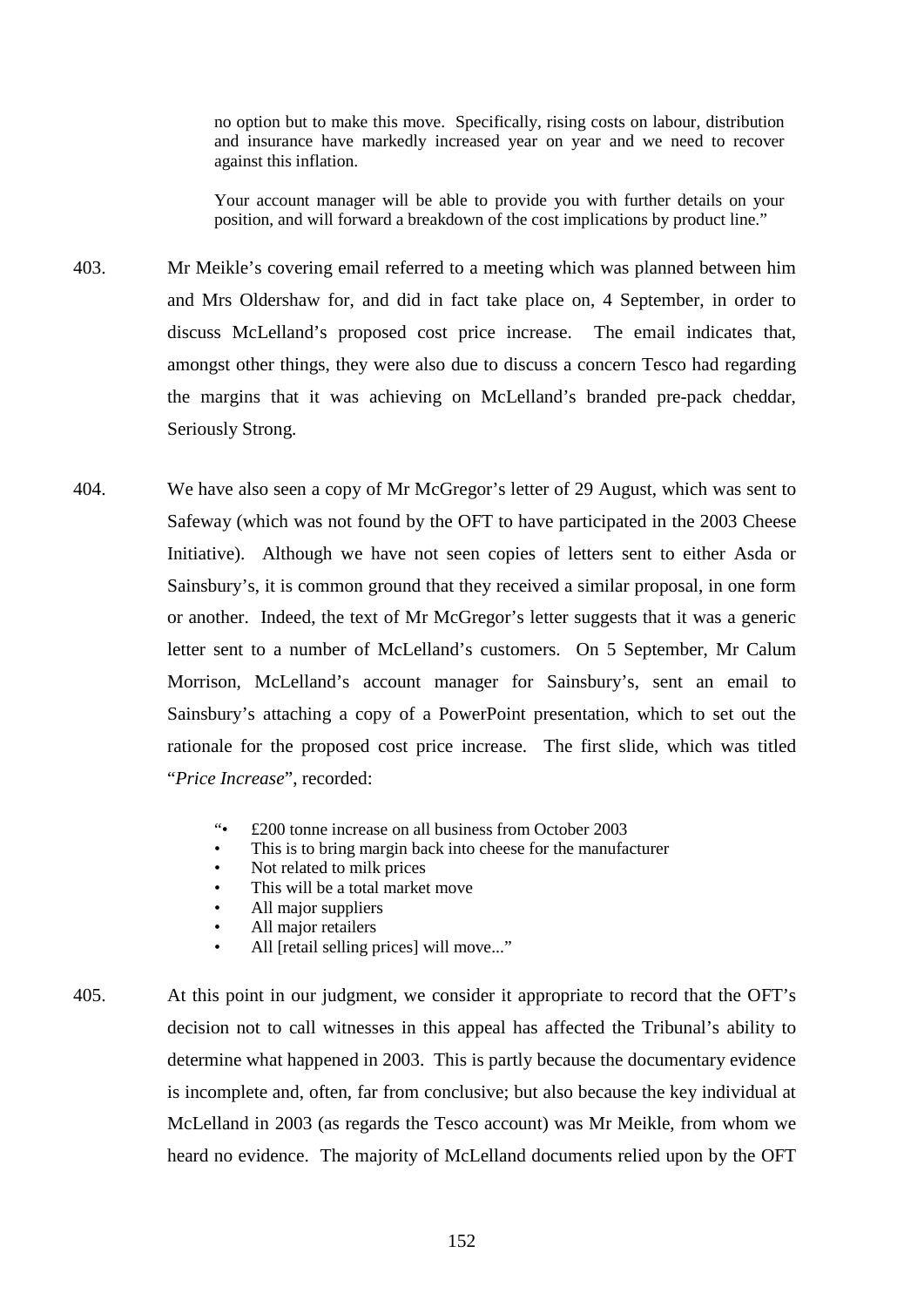to establish the 2003 Cheese Initiative were authored by Mr Meikle, and passed between him and Mrs Oldershaw of Tesco. It was Mr Meikle who had day-to-day responsibility for the Tesco account in 2003. Mr Ferguson was neither the author, nor the recipient, of the material documents. In this context, and taking account of the circumstances, we have resolved ambiguities in the evidence in favour of Tesco, in accordance with our general approach set out at paragraph [126](#page-53-0) above.

## **XXI. STRAND 1 OF 2003: ASDA AS A; McLELLAND AS B; AND TESCO AS C**

### **A. Outline of Strand 1**

406. The OFT's findings in respect of Strand 1 of the 2003 Cheese Initiative are set out at paragraphs 5.513 to 5.517, and 5.529 to 5.539 of the Decision. In essence, the OFT found that, during a telephone conversation on Friday, 26 September, Mr Meikle of McLelland informed Mrs Oldershaw of Tesco that it was Asda's intention to raise its retail prices for cheese on Monday, 29 September. It is not clear whether this information related only to cheese lines supplied to Asda by McLelland or cheeses more generally. Either way, the OFT found that this was information, which Asda had communicated to McLelland on or before 24 September. On the basis of the evidence set out in paragraphs 5.589 to 5.613 of the Decision (which is in the form of three internal Asda emails dated 10, 22 and 23 October, respectively), the OFT concluded that Asda had disclosed its future retail pricing intentions to McLelland in circumstances where it may be taken to have intended, and did in fact foresee, that McLelland would make use of that information to influence conditions on the retail cheese market by passing Asda's future retail pricing intentions to Asda's competitors.

# **B. Background to Strand 1**

407. The OFT's case on this Strand rests principally on an internal McLelland document authored by Mr Meikle and titled "*Tesco Briefing*" (the "Tesco Briefing Note"). Although the document was undated, it was common ground, based on its content, that it was most likely drafted on 2 or 3 October. The Tesco Briefing Note set out Mr Meikle's understanding of the then "*present situation*" with respect to the discussions between Tesco and McLelland, *vis-à-vis* the proposed cost price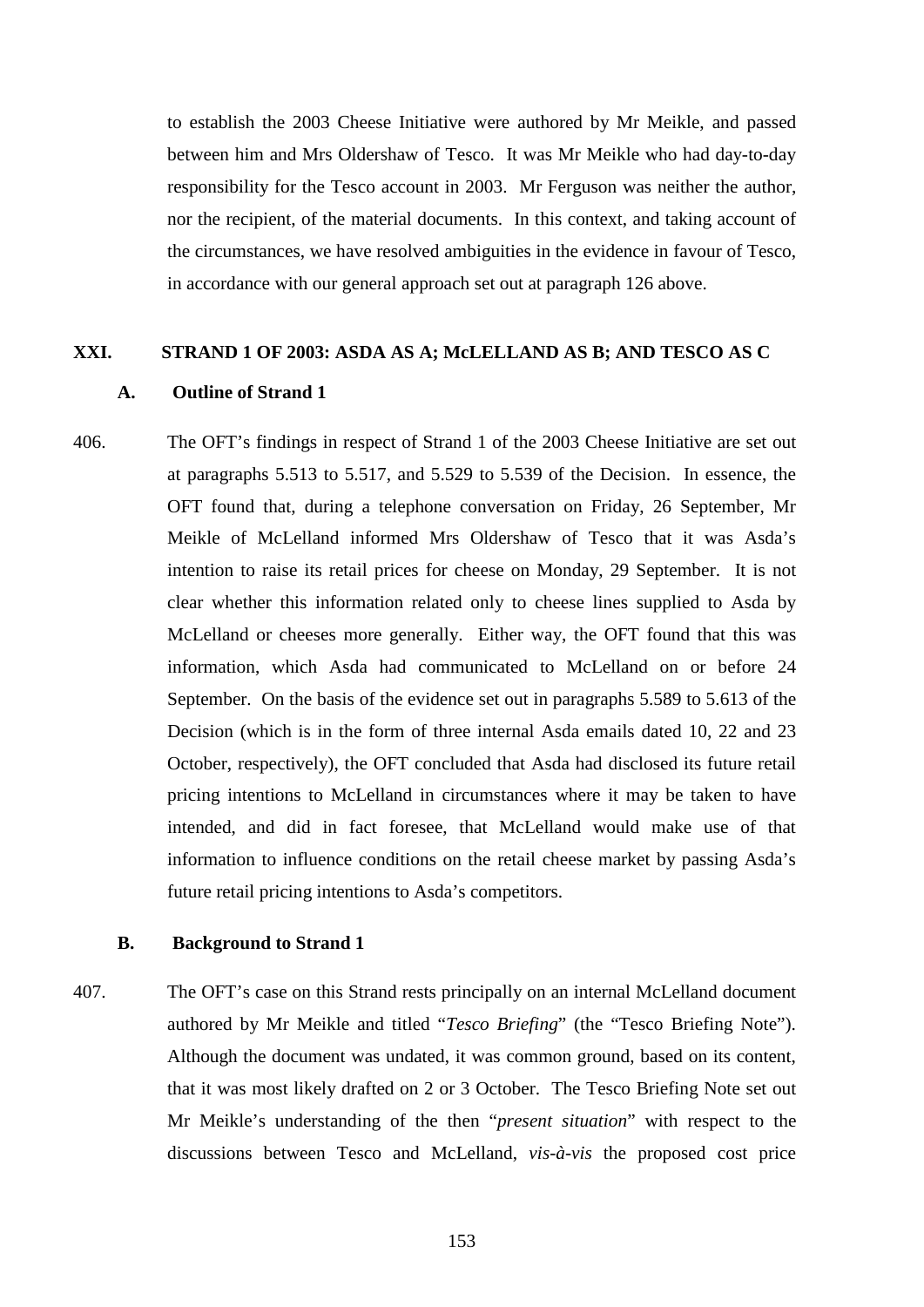increase of £200 per tonne. It was prepared as a briefing for McLelland's sales director, Mr McGregor, and its joint managing director, Mr Irvine, in advance of a meeting scheduled to take place on 6 October with Mr Scouler and Mrs Oldershaw, both of Tesco. We shall return to that meeting below. Before coming to the communications alleged to constitute this Strand, it is necessary to say a little more about the Tesco Briefing Note, since it is that document which forms the basis of the OFT's case on the A to B transmission.

- 408. The Tesco Briefing Note recorded that, at the close of the 4 September meeting between Mr Meikle and Mrs Oldershaw, Mrs Oldershaw "*accepted the cost increase on the basis that we* [McLelland] *would work to increase retail prices across the market to maintain retailer margin.*"
- 409. The OFT found, at paragraphs 5.499 and 5.500 of the Decision, that the record of the meeting of 4 September in the Tesco Briefing Note proved that Mrs Oldershaw had accepted McLelland's cost price increase as at 4 September, subject to a conditional commitment to participate in co-ordinated increases in retail prices for cheese. Tesco challenged the veracity of that version of events.
- 410. Mrs Oldershaw accepted in cross-examination that she knew that McLelland would be approaching the major other retailers regarding the cost price increase.<sup>107</sup> She also accepted that Mr Meikle had proposed a retail price increase to her, as "*all suppliers do when they ask for* [a] *cost price increase*".[108](#page-158-1) Mrs Oldershaw's evidence was, however, that she never agreed to cost price increases at a first meeting with one of Tesco's suppliers and that she did not do so on this occasion either.<sup>109</sup> She also denied that she gave the conditional commitment attributed to her by Mr Meikle in the Tesco Briefing Note.<sup>110</sup> Indeed, it was her evidence that at that time there was no discussion of retail prices because she had not yet accepted the cost price increase.<sup>[111](#page-158-4)</sup>

<span id="page-158-0"></span><sup>&</sup>lt;sup>107</sup> Transcript, Day 10, p. 54.<br>Transcript, Day 10, p. 56.<br>Transcript, Day 10, p. 56.

<span id="page-158-3"></span><span id="page-158-2"></span><span id="page-158-1"></span><sup>&</sup>lt;sup>109</sup> Transcript, Day 10, p. 56.<br>
<sup>110</sup> Transcript, Day 10, pp. 61 and 62.<br>
Transcript, Day 10, p. 61.

<span id="page-158-4"></span>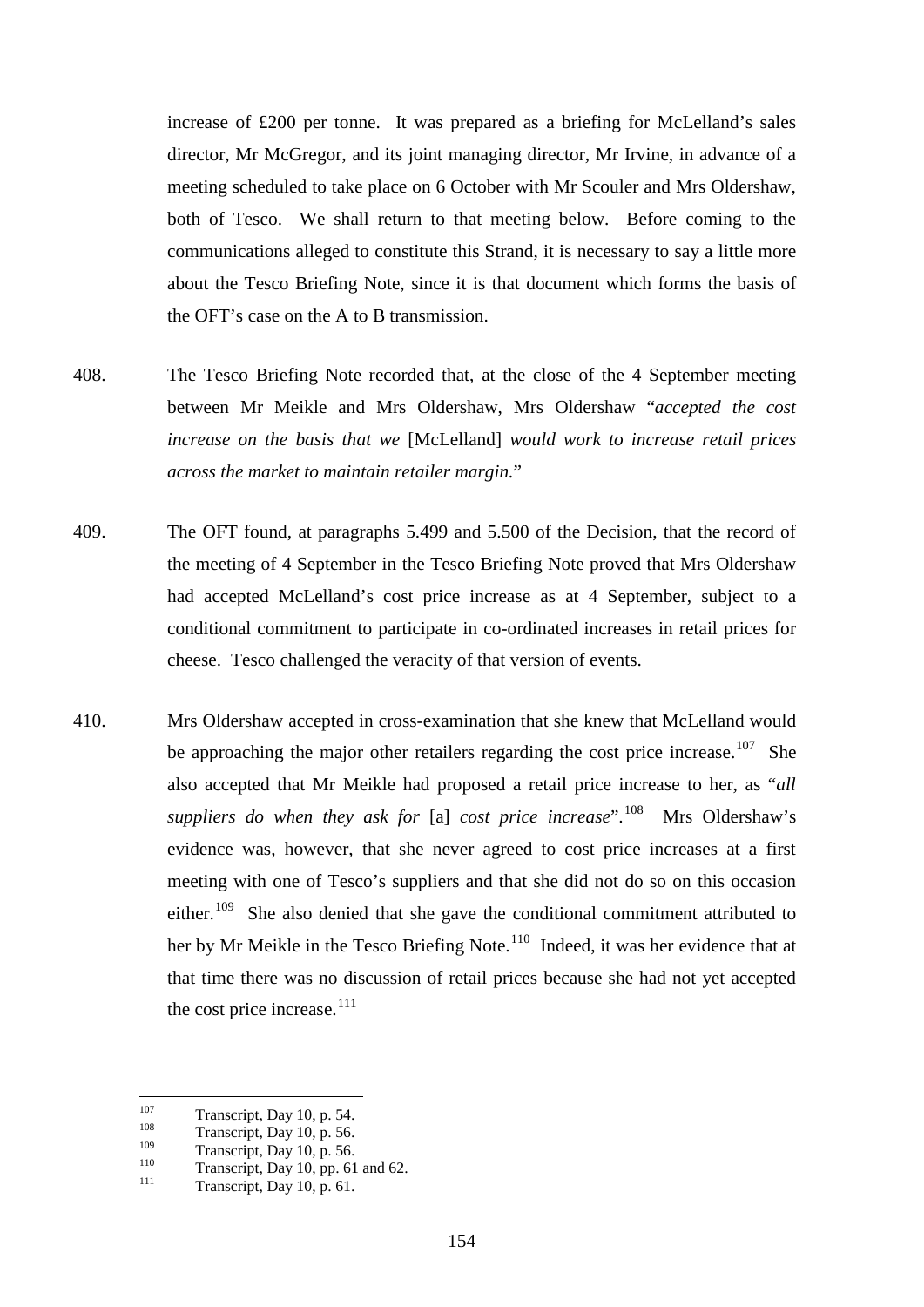- 411. Mr Irvine of McLelland said in cross-examination that the conditional commitment, which Mrs Oldershaw was recorded as having given or acquiesced to, was an instance of McLelland trying to represent "*that this is a safe rise, everybody is going up, all the processors, all the retailers, all the prices, this is safe ... don't be alarmed about it. So we are trying to create a safe scenario for everybody to put their prices up.*"<sup>[112](#page-159-0)</sup> There are, however, several reasons to treat this evidence with caution. First, Mr Irvine could not recall actually having seen the Tesco Briefing Note at the time, although he accepted he may have done.<sup>113</sup> Secondly, even had he done so, he was not in attendance at the meeting of 4 September (that was attended by Mr Meikle and Mrs Oldershaw only) and so his evidence was no more than his interpretation of the Tesco Briefing Note some nine years on. Thirdly, Mr Irvine's evidence contradicts the unequivocal evidence of Mrs Oldershaw, the only witness we have heard who was at the meeting in question. She maintained that no such commitment was given.
- 412. Mrs Oldershaw stated that, although she had not ruled out the possibility of Tesco accepting the cost price increase, she dragged out the process as long as she could, as was her usual practice, by requesting that McLelland provide a more detailed justification for it. Mrs Oldershaw suggested that Mr Meikle may have misinterpreted the fact that she did not reject outright the proposed cost price increase as an in-principle acceptance of it. She also speculated that Mr Meikle may have chosen to present matters in the Tesco Briefing Note so as to cast himself in a better light for the benefit of his superiors.
- 413. On the balance of probabilities we reject the speculation by Mrs Oldershaw that Mr Meikle, in effect, fabricated her acceptance of the cost price increase to impress his superiors. It seems to us unlikely (although we recognise of course that we have not heard evidence from him) that Mr Meikle would have fabricated information for the purpose of briefing his superiors prior to a meeting with McLelland's most important customer, Tesco.

<span id="page-159-0"></span><sup>&</sup>lt;sup>112</sup> Transcript, Day 7, p. 114.<br>Transcript, Day 7, p. 113.

<span id="page-159-1"></span>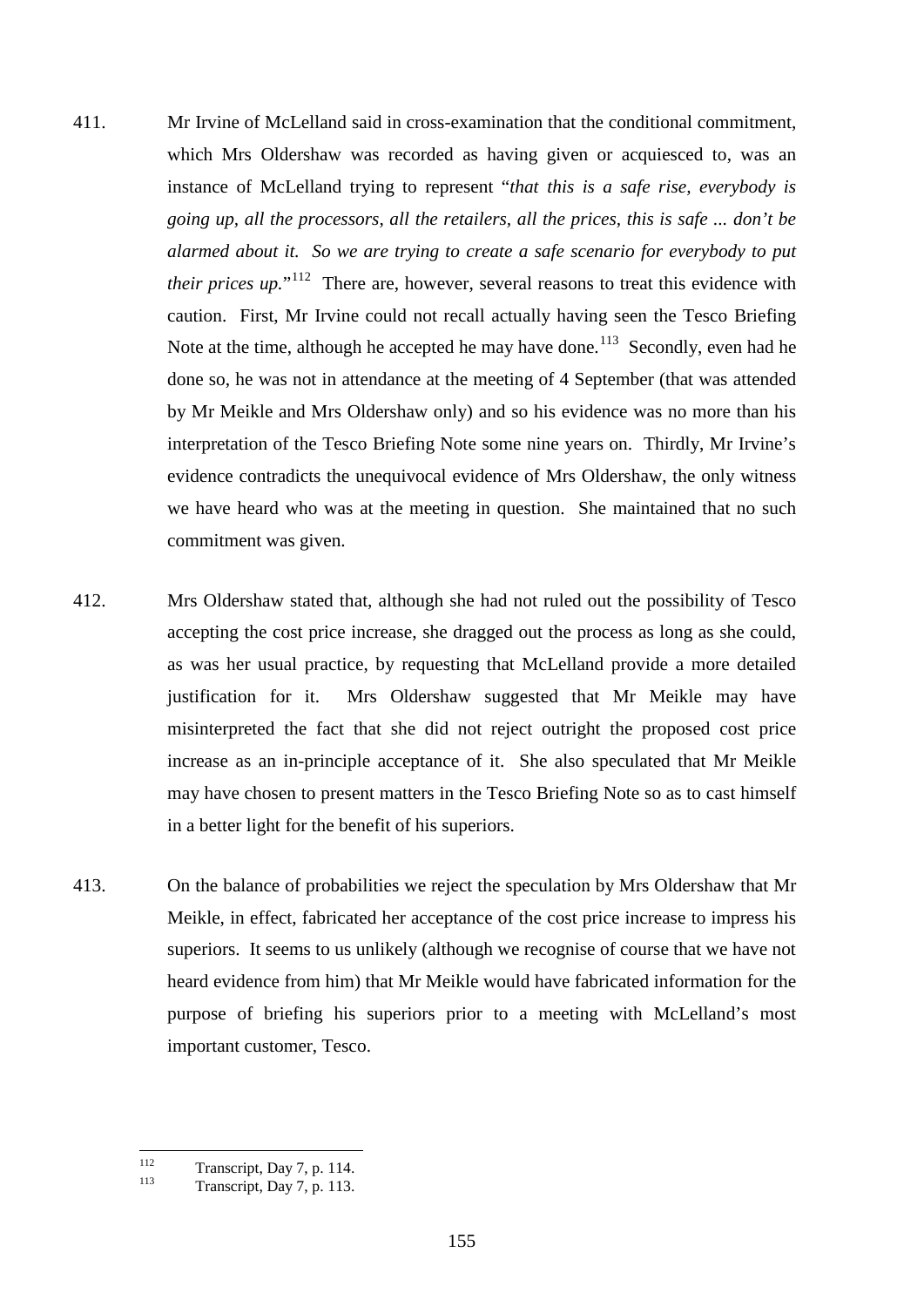- 414. Mr Meikle recorded in the Tesco Briefing Note, however, that "*Lisa* [Oldershaw] *requested a further explanation as to why we* [McLelland] *arrived at the figure of £200*". That further explanation was duly sent by Mr Meikle on 12 September. This appears to be inconsistent with Mr Meikle's recorded understanding that Mrs Oldershaw had already accepted the cost price increase. On the basis of the evidence before us, the most likely explanation for this is that Mr Meikle had, incorrectly, understood Mrs Oldershaw to have accepted, in principle, the proposed cost price increase at the 4 September meeting but that she needed further convincing that the figure of £200 per tonne was justified. Our conclusion is reinforced by the fact that Mr Meikle also recorded in the Tesco Briefing Note that, on Tuesday, 30 September, he had a telephone conversation with Mrs Oldershaw in which she stated that "*she had not agreed to the £200 cost increase and that further justification was needed ...*". This is consistent with Mrs Oldershaw's evidence that, first, she had not accepted the cost price increase at the 4 September meeting and, secondly, that she had followed her normal policy and dragged out cost price negotiations for as long as possible.
- 415. The Tesco Briefing Note goes on to record that "[a]*ll conversations subsequent to this meeting* [of 4 September] *focused on what was happening to retail prices with my understanding* [being] *that the £200 increase was agreed*." We have not seen a record of any conversations between Mr Meikle and Mrs Oldershaw "*focused*" principally on retail prices. Indeed, on 24 September, Mr Meikle sent Mrs Oldershaw an email addressing both cost and retail prices. Whilst that email does appear to proceed on the basis that Mrs Oldershaw had accepted the proposed cost price increase, we have not been taken to any reply from Mrs Oldershaw to that email and it contradicts the position recorded in the Tesco Briefing Note that, on 30 September, Mrs Oldershaw said she had not accepted the cost price increase and further justification was required.

## **C. A to B: did Asda pass its future pricing intentions to McLelland?**

## *A to B transmission*

416. The Tesco Briefing Note records that, on 26 September Mr Meikle spoke to Mrs Oldershaw by telephone and told her that it was McLelland's understanding that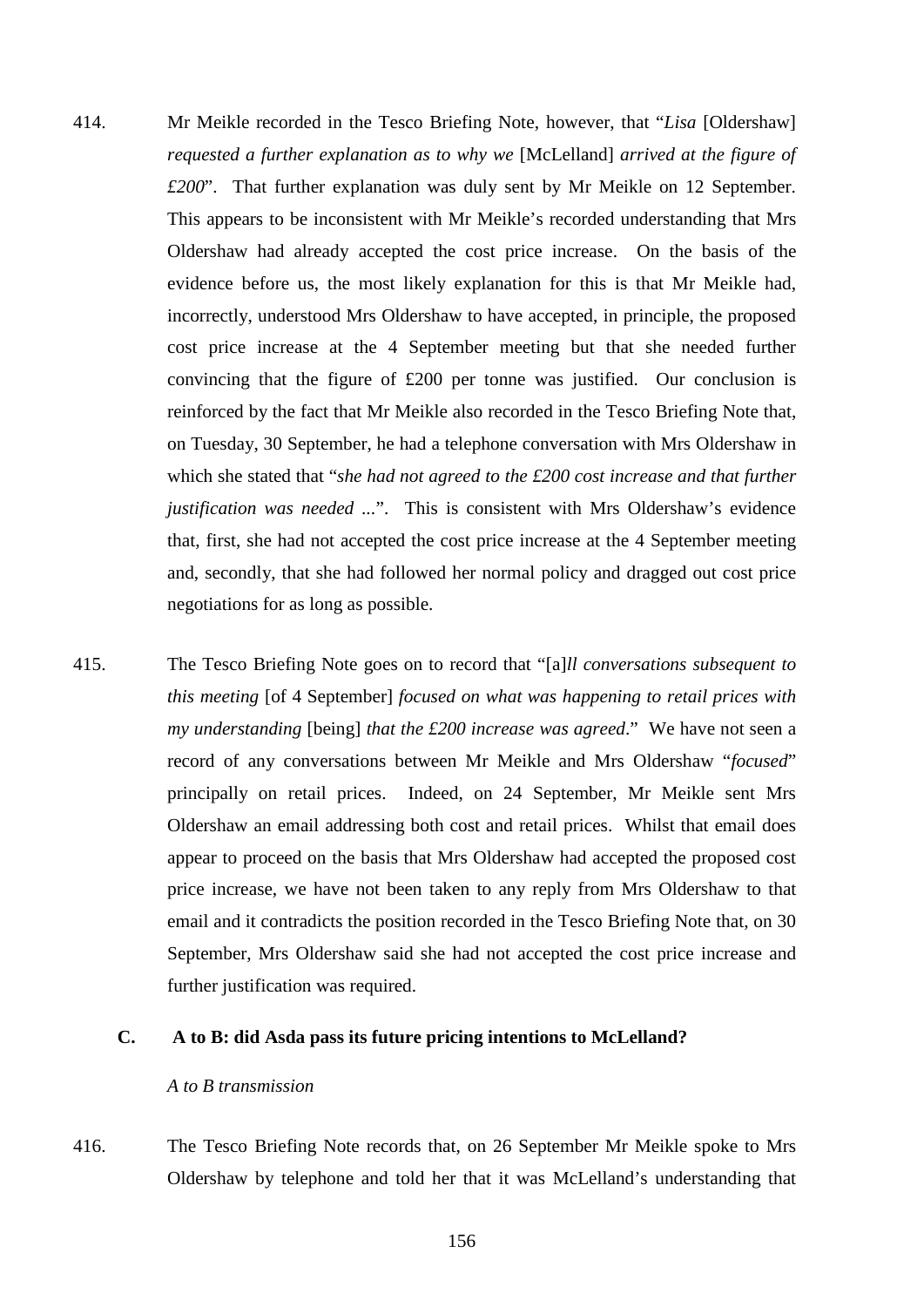"*Asda would move to new retail prices from Monday 29th September*." At paragraph 5.531 of the Decision, the OFT relied on this statement as evidencing that Mr Meikle had disclosed Asda's future retail pricing intentions to Mrs Oldershaw. It was the OFT's case that Asda was the source of that information.

417. To support its case, the OFT relied on an email sent by McLelland's logistics manager, Mr Gerry Doyle, to Messrs McGregor and Ferguson, both of McLelland, on 24 September, which states in material part:

> "Jim [McGregor] / Tom [Ferguson] Further to my telephone conversation with Tom who confirmed that Asda will be moving to new retails effective from Monday the 29th. I urgently require the following information before I can proceed with the price change..."

The reference to "*proceed*[ing] *with the price change*", appears to be a reference to packing random-weight cheeses at the new retail prices.

- 418. The clear terms in which that email was expressed, "*Asda will be moving*" (our emphasis), suggests that Mr Ferguson had received that information from Asda. It is hard to conceive how else Mr Ferguson could have been so certain of the date of the retail price move by Asda. The email also makes it clear that McLelland proposed to act on the information. This further supports the OFT's conclusion, set out at paragraph 5.514 of the Decision, that the information, ultimately passed by Mr Meikle to Mrs Oldershaw, originated from Asda. Tesco now accepts that this is possible but argues that it is not a conclusion open to us because the OFT called no witnesses from Asda. We disagree. We do not consider that evidence from an employee of Asda is necessary in order for us to hold that the information given first by Mr Ferguson to Mr Doyle, and then by Mr Meikle to Mrs Oldershaw, originated from Asda. For the reasons set out above, that is a clear and permissible inference from the contemporaneous documentary evidence.
- 419. Whilst we have seen no direct evidence of how Mr Meikle obtained that information, we were told that McLelland operated from very small office premises and we accept that it is likely that one of his colleagues, such as Mr Ferguson who it appears had the information originally, gave him that information. It is equally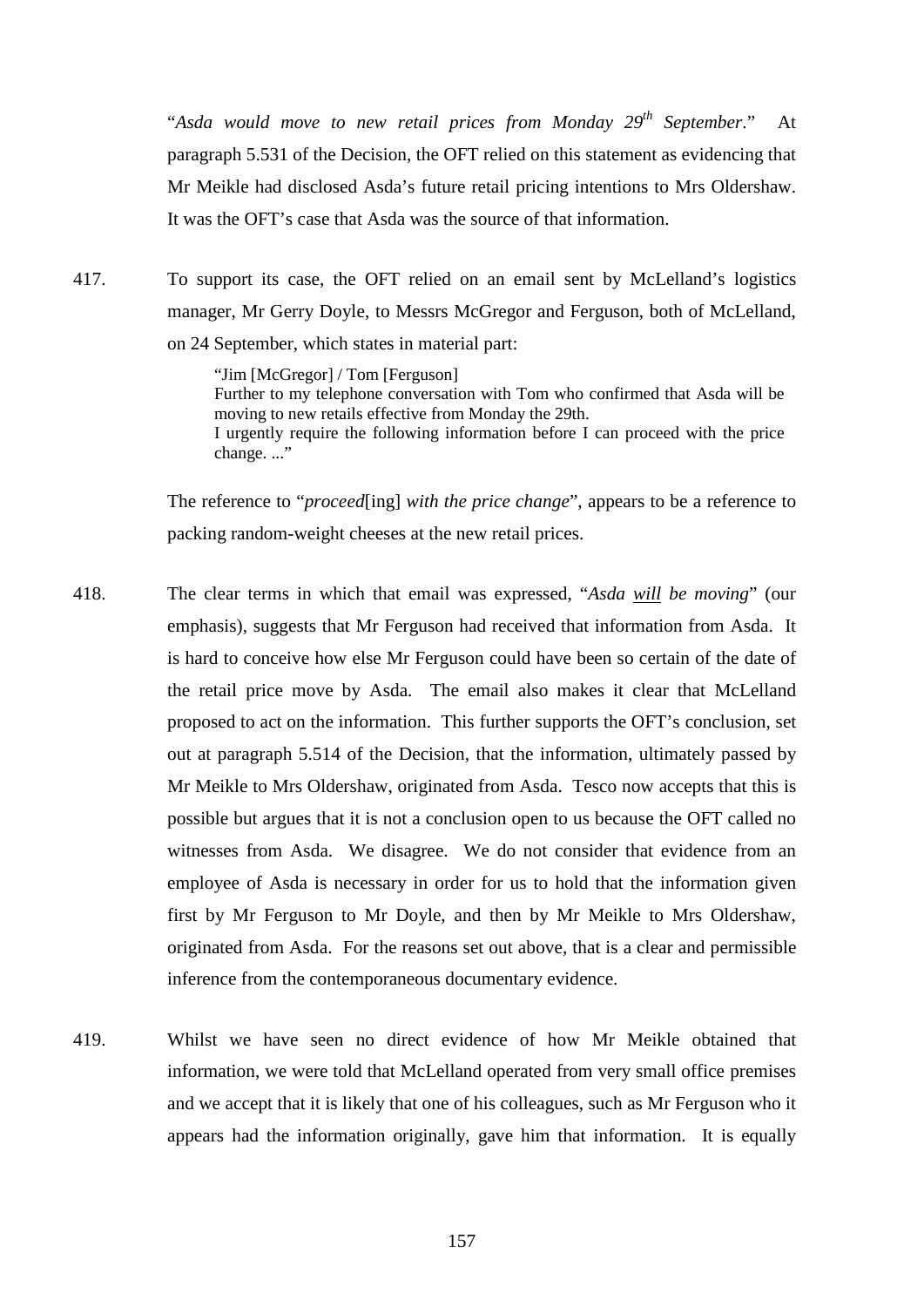possible of course that one of his colleagues simply forwarded him Mr Doyle's email.

420. We have, therefore, concluded, that Asda did, either on or shortly before 24 September, communicate to McLelland that Asda would be increasing its retail prices for, at the least, cheeses supplied to it by McLelland on 29 September.

# *Asda's state of mind as 'A'*

- 421. In order for the A to B limb of this Strand to be established, Asda must have had the requisite state of mind at the time it passed its future retail pricing intentions to McLelland. In other words, we must find that Asda may be taken to have intended, or in fact foresaw, that McLelland would pass Asda's future retail pricing intentions to its competitor-retailers with a view to influencing conditions on the retail cheese market.
- <span id="page-162-0"></span>422. The OFT submitted that Asda's state of mind could be inferred from any or all of the following matters:
	- (a) Asda subsequently received and acted on confidential future pricing information without objection. This is based on three internal Asda emails dated 10, 22 and 23 October respectively and, in so doing, Asda expressly discussed how its pricing behaviour would give a "*strong signal that* [it] *had no intention of holding back the market*";
	- (b) the 2003 FLM Initiative provided similar examples of Asda acting conditionally and participating in the co-ordinated setting of retail prices;
	- (c) Asda's participation in the 2002 Cheese Initiative;
	- (d) Asda was facing the same request for a cost price increase that Tesco was facing and Asda would not have wanted to be 'out of line' on retail prices; and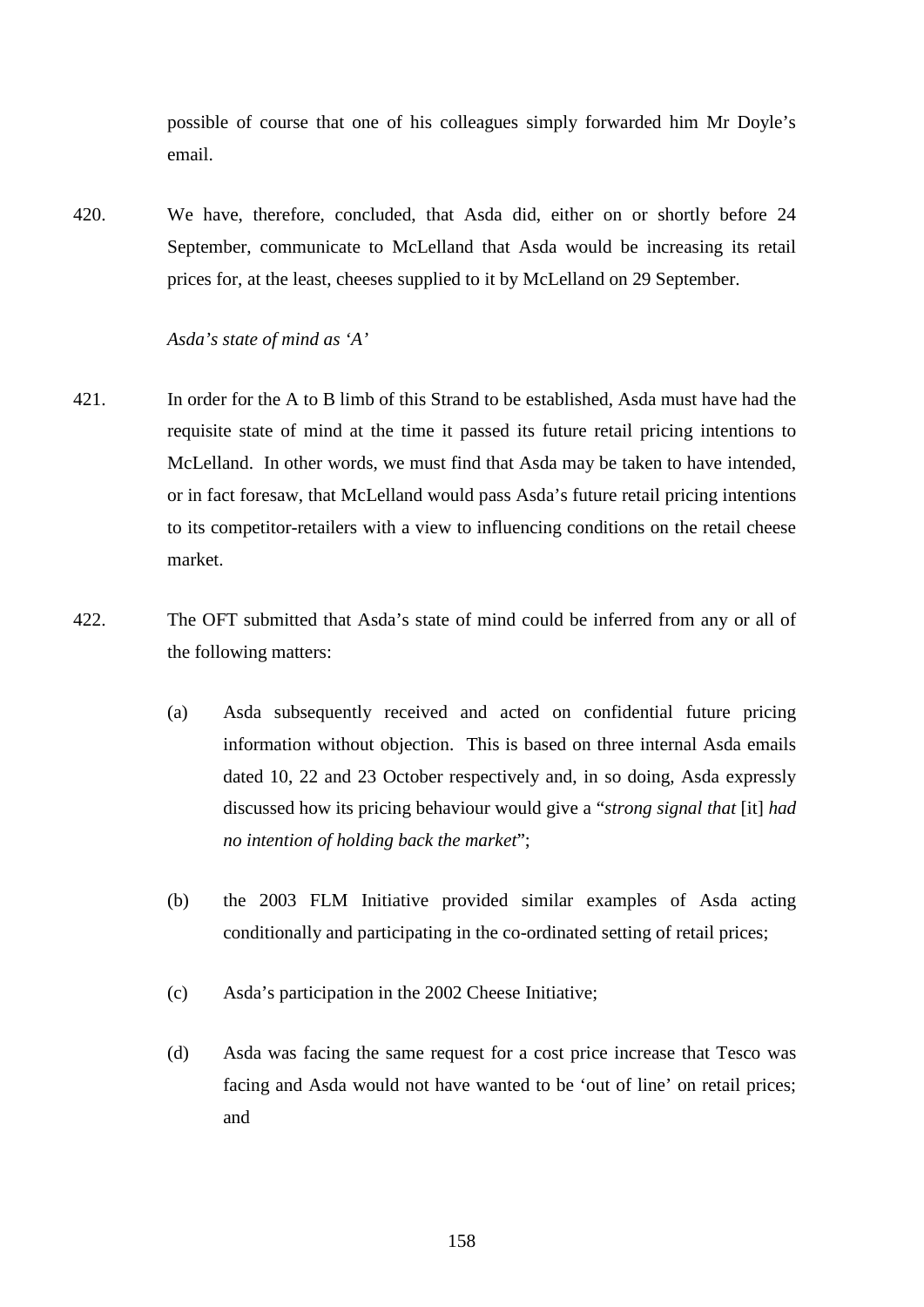- (e) Asda's admission of its participation in the 2003 Cheese Initiative pursuant to its ERA.
- 423. We have concluded that, based on the evidence we have seen, these points do not, whether individually or cumulatively, substantiate the OFT's conclusion, as recorded at paragraph 5.516 of the Decision, on this issue.
- 424. In our judgement, although the OFT can rely on Asda's ERA as some evidence, it is very little probative value in establishing Asda's conduct and state of mind at the relevant time. Furthermore, Tesco has challenged that evidence and argued that there is nothing to support the conclusion that Asda had disclosed its future retail pricing intentions to McLelland with the intention, or actual foresight, that McLelland would use that information to influence market conditions on the retail cheese market by passing it to Asda's competitors. On the contrary, Tesco argued that Mr Doyle's email of 24 September showed that Asda had clearly provided its future retail pricing intentions for the legitimate purpose of packing and labelling. We must, therefore, examine each of the other points relied upon by the OFT to establish Asda's state of mind. It is convenient to address these in reverse order.
- 425. First, it is true that Asda was faced with the same proposal for a cost price increase from McLelland that its competitors had received but that, of itself, tells us nothing about how Asda reacted to that proposal. Whilst the Tribunal accepts that Asda was unlikely to have wanted its retail cheese prices to be higher than those of its competitors, that simple commercial reality is not sufficient to discharge the burden of proof on the OFT, namely to prove on the balance of probabilities that Asda had disclosed its retail pricing intentions to McLelland with the requisite state of mind on or shortly before 24 September.
- <span id="page-163-0"></span>426. Secondly, whilst Asda accepted that it participated in the 2002 Cheese Initiative, that was a separate infringement, which occurred approximately one year previously and in markedly different market circumstances, most notably, the intense pressure from the farmers for an increase in farmgate prices. Furthermore, we have no evidence as to who the individuals concerned at Asda were in this particular instance since we do not know who passed this information to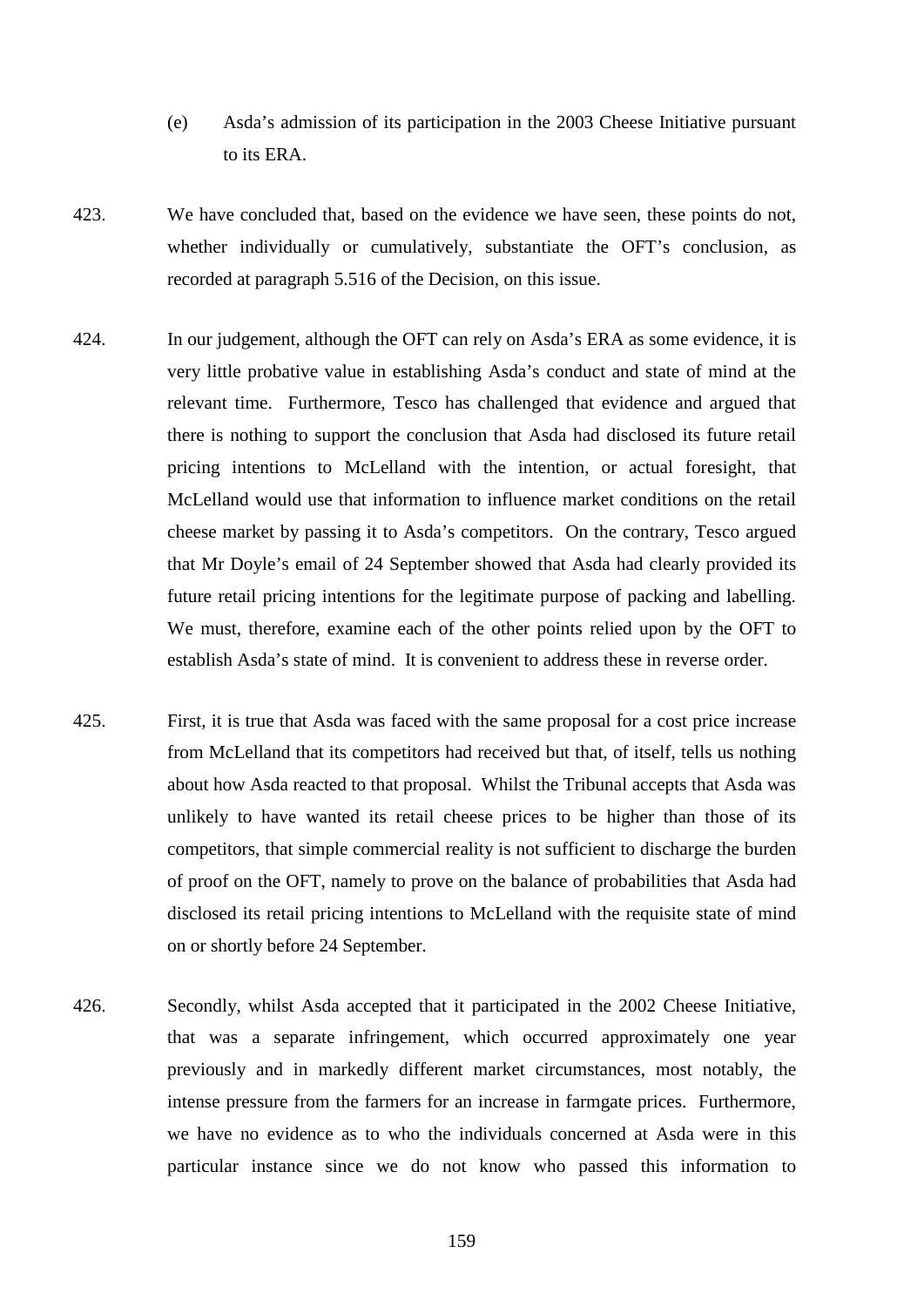McLelland. He or she might have been different from any of those individuals involved in the 2002 Cheese Initiative. We simply do not know. Whilst the infringement is committed by Asda as an undertaking, and not by the individuals employed by it (who form a part of the same undertaking with their corporate employer), Asda's state of mind can only be established by reference to the knowledge and intentions of its employees.

- 427. Thirdly, similar criticisms to those set out in the previous paragraph can be made as regards the OFT's reliance on Asda's participation in the 2003 FLM Initiative. We have seen no evidence that the same individuals were involved at Asda with both cheese and FLM, and it is clear that, according to the Decision, McLelland was not involved in the 2003 FLM Initiative. It did not supply FLM and was not an addressee of that part of the Decision: see paragraphs 1.5.iii. and 7.2.
- 428. Fourthly, it is our view that, whatever the correct interpretation of the emails of 10, 22 and 23 October referred to at paragraph [422\(a\)](#page-162-0) above, those communications post-date that of 24 September by a fortnight and more. In our view, what Asda did with information it appears to have received on or around 10 October can shed little, or no, light on its state of mind when imparting its own intentions to McLelland, with a *prima facie* legitimate commercial purpose, on or before 24 September. There would need to be some evidence demonstrating that the same state of mind existed at that earlier time. No such evidence has been adduced in this appeal.
- 429. For these reasons, we have reached the conclusion that there is insufficient evidence before us to establish the requisite state of mind on the part of Asda at the time it passed its future retail pricing intentions to McLelland on, or shortly before, 24 September.

#### **D. The Tribunal's conclusion on Strand 1**

430. It is, therefore, our judgement that, although the OFT has established that Asda passed its future retail pricing intentions to McLelland on or before 24 September, the evidence was not sufficient to satisfy us to the requisite standard that Asda may be taken to have intended, nor that it in fact foresaw, that that information would be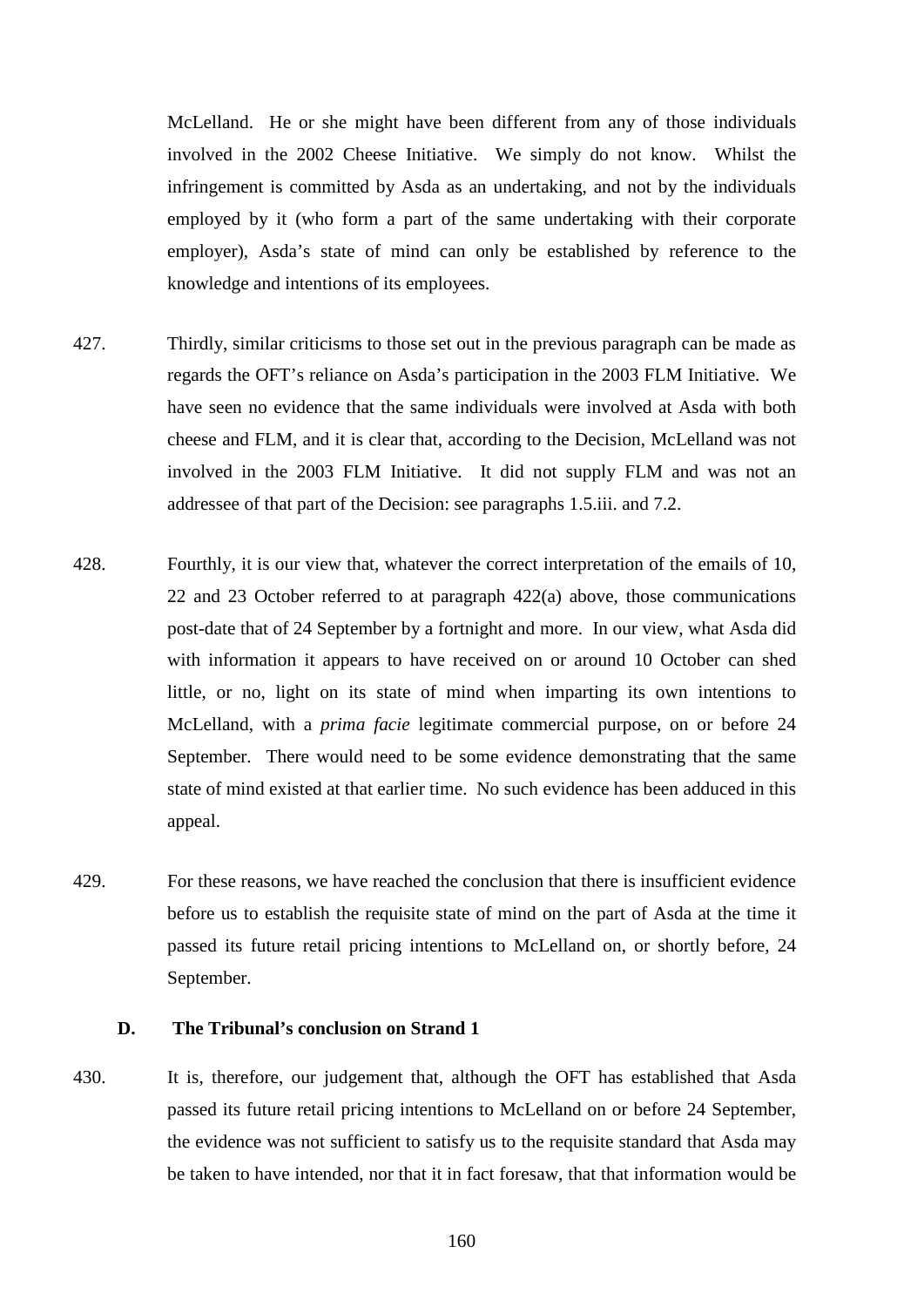passed by McLelland to Asda's competitors. In circumstances where the OFT has failed to establish a necessary element of the A to B transmission, there is no need to carry out an analysis of the alleged B to C transmission, said to be from McLelland to Tesco.

# **XXII. STRAND 2 OF 2003: SAINSBURY'S AS A; McLELLAND AS B; AND TESCO AS C**

## **A. Outline of Strand 2**

431. The OFT's findings in relation to Strand 2 of the 2003 Cheese Initiative are set out at paragraphs 5.541 to 5.559 of the Decision. It was the OFT's case that, on 30 September, Mr Meikle disclosed to Mrs Oldershaw that Safeway and Sainsbury's were going to increase retail prices on certain cheese lines in that he faxed to Mrs Oldershaw "*pristine*" labels, showing retail prices which those retailers had not yet begun to change in-store. The OFT found that that information had been previously disclosed to McLelland by Safeway and Sainsbury's and, in the case of Sainsbury's only, that that had been done with the intention or foresight that such information would be passed to other retailers. No infringement was found against Safeway, however, because the OFT accepted that it was not in possession of any evidence in relation to the 2003 Cheese Initiative demonstrating the circumstances in which Safeway had disclosed its future retail pricing intentions to McLelland.

### **B. Background to Strand 2**

432. On 29 September, Mr Brian Skeffington of McLelland sent an internal email to Mr John Bolton, the manager of McLelland's Mauchline packing facility. That email was copied to several other McLelland employees, including Mr Calum Morrison and Mr Meikle, the account managers for Sainsbury's and Tesco respectively. Mr Skeffington stated as follows:

> "To confirm [the] earlier telephone call in which I asked for your assistance to provide photocopy examples of all pre-pack labels that have been packed with the new retail prices as advised ...

> This information is to send to the buyers this afternoon so that they can be encouraged with proof that retails have moved and expedite price increases across the board."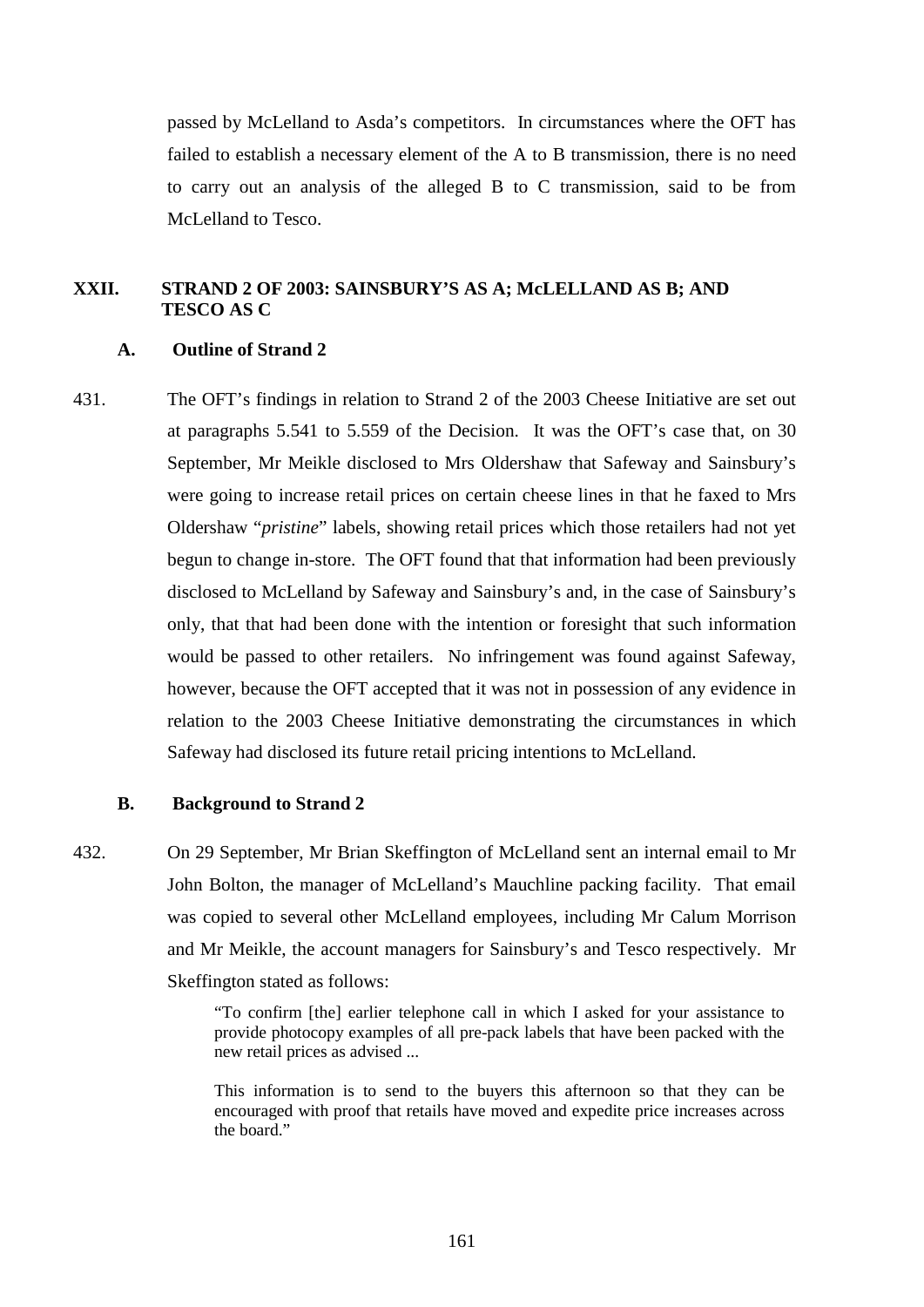433. The OFT analysed this email in the Decision at paragraphs 5.518 to 5.528. It determined that this email meant that McLelland staff were planning to, and did, photocopy price labels to demonstrate to the retailers' cheese buyers, like Mrs Oldershaw at Tesco, that retail price increases were being implemented by their competitors. During the investigation, McLelland informed the OFT, pursuant to its ERA, that the labels copied were most likely Safeway and/or Sainsbury's labels. The OFT concluded that they were both. The OFT further concluded that the retail prices to which the labels related were future prices. It reached this conclusion on the basis of the wording used in Mr Skeffington's email, taking into account the fact that, for random-weight cheeses, there would be a time-lag between packing them with the new prices printed and those same packs reaching the retailers' shelves (see paragraph [18\(b\)](#page-10-0) above).

#### **C. A to B: did Sainsbury's pass its future pricing intentions to McLelland?**

#### *A to B transmission*

434. Whilst we note Sainsbury's and McLelland's ERAs, there is no direct evidence of a transmission from either Sainsbury's or Safeway, in the role of 'A', to McLelland as 'B', of their respective future pricing intentions. It was the OFT's case, however, that such transmissions must have taken place in light of an email sent by Mr Meikle of McLelland to Mrs Oldershaw of Tesco on Tuesday, 30 September. It stated, in pertinent part:

"Lisa,

... I have faxed copies of the Safeway & JS [Sainsbury's] labels to you. Safeway Savers Mild has increased in price by 26p / kilo and JS [Sainsbury's] "Isle of Bute" has increased by 20p / kilo. Regards, Stuart"

That email was also said to evidence the B to C (McLelland to Tesco) transmission for this Strand.

435. Both of the cheeses referred to in Mr Meikle's email were random-weight cheeses, meaning that McLelland had printed the prices on the labels on the instructions of Safeway and Sainsbury's respectively. In order for McLelland to have printed those labels, it is axiomatic that the two retailers must have provided their new retail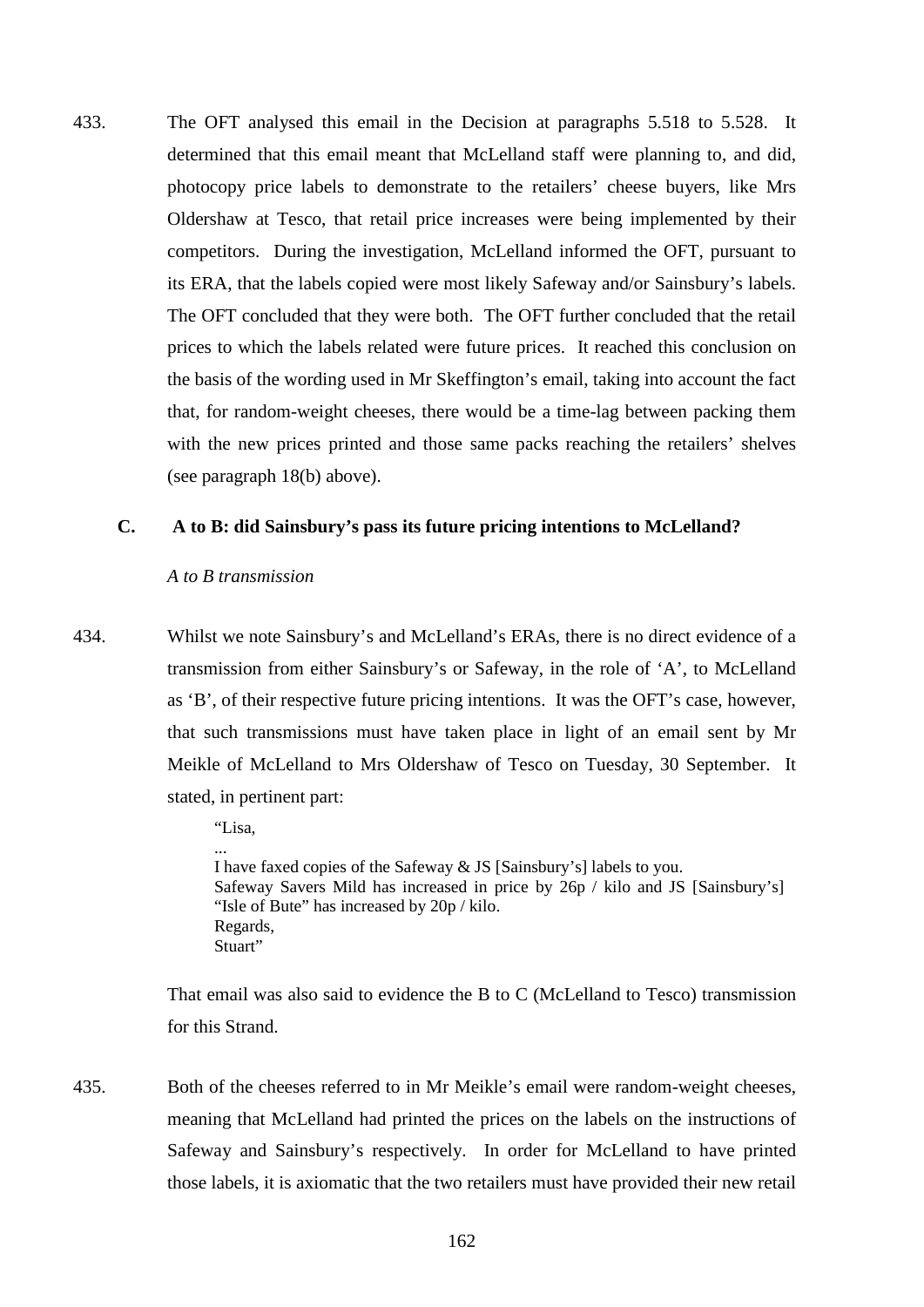prices to McLelland. It goes without saying that, at the time those prices were provided to McLelland by the retailers, they would have been future prices.

436. We are satisfied, on the evidence before us, that by 30 September, someone at Sainsbury's (and Safeway) had disclosed its future retail pricing intentions to McLelland and that there was, therefore, an A to B transmission.

### <span id="page-167-0"></span>*Sainsbury's state of mind as 'A'*

- 437. It is now necessary to examine the state of mind of Sainsbury's at the relevant time (as we have said, no finding of infringement was made against Safeway). The OFT found at paragraph 5.543 of the Decision that Sainsbury's disclosed its future retail pricing intentions to McLelland in circumstances where it may be taken to have intended, and did in fact foresee, that McLelland would pass that information on to competing retailers to influence conditions on the retail cheese market. The OFT accepted that Sainsbury's would have needed to disclose its retail pricing intentions to McLelland in respect of Isle of Bute cheddar in order for the latter to print the relevant prices on the labels. As such, the OFT accepted that there was a legitimate reason for the disclosure (see Decision, paragraph 5.522). The OFT relied, however, on the context in which that disclosure was made in order to establish that Sainsbury's nevertheless had the requisite state of mind:
	- (a) the proposal for a "*£200 tonne increase on all business from October 2003*" sent by McLelland to Sainsbury's on 5 September (see paragraph [404,](#page-156-0) above), which referred to a "*total market move*" involving retail price increases for all cheeses by "[a]*ll major retailers*";
	- (b) there was no evidence suggesting that Sainsbury's took any steps to distance itself from that proposal and Sainsbury's did not identify any inaccuracies regarding this email as part of its representations on the SO and SSO;
	- (c) Sainsbury's entered into an ERA with the OFT; and
	- (d) Sainsbury's participation in the 2002 Cheese Initiative.
		- 163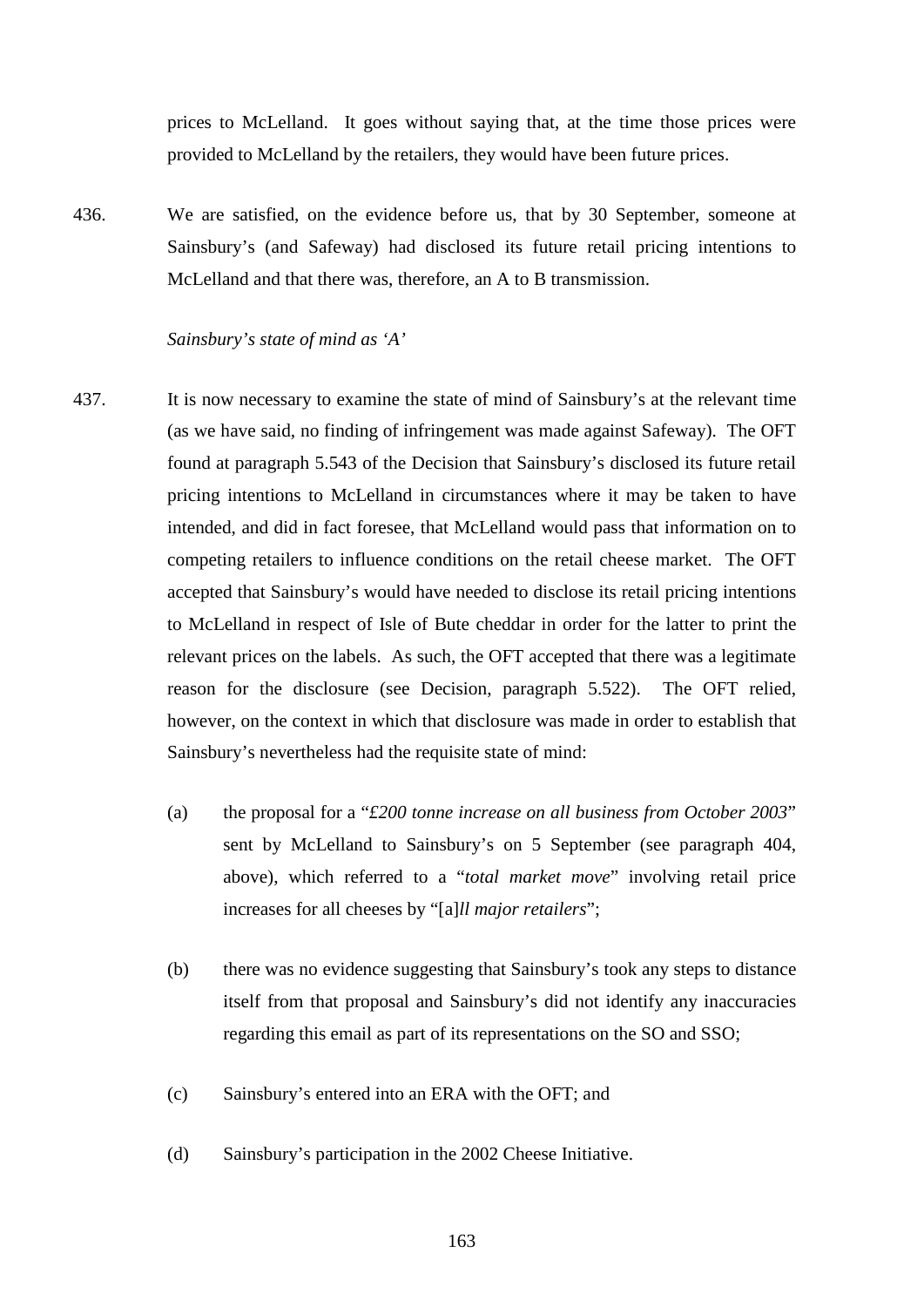- <span id="page-168-0"></span>438. It is our judgement that those factors, whether taken individually or cumulatively, are not sufficient to establish that Sainsbury's passed its future retail pricing intentions to McLelland with the requisite state of mind. First, we reject the OFT's reliance on Sainsbury's conduct during the 2002 Cheese Initiative for the same reasons that we rejected it in relation to Asda under Strand 1 of the 2003 Cheese Initiative (see paragraph [426](#page-163-0) above). Secondly, whilst Sainsbury's ERA can stand as evidence of Sainsbury's state of mind, it has little or no probative value in this regard and, as Tesco observed, there was quite clearly a legitimate labelling reason for Sainsbury's to have provided its future retail pricing intentions to McLelland. Thirdly, as Tesco pointed out, although Sainsbury's received the presentation slides on 5 September, nothing in that presentation proposed that McLelland would coordinate or facilitate any unlawful information exchanges. In his witness statement, Mr Ferguson of McLelland said that the slides were "*over-enthusiastic*" and did not accurately represent the position. In particular, he said that there should not have been any reference to all retailers moving their retail prices because McLelland simply did not have that kind of influence. Mr Scouler of Tesco also commented on the slides in his second witness statement (although he did not see them at the time) and said that, in his view, they were not very sophisticated and would have been unlikely to convince any other retailer. Given the consistency in their evidence, and the absence of any evidence to the contrary, we accept these points made by Messrs Ferguson and Scouler.
- 439. In addition, we note that, on the basis of the evidence before us, Sainsbury's appears to have passed its future retail pricing intentions to McLelland in relation to one line of cheese only, namely Isle of Bute cheddar, at the relevant time. There was self-evidently a legitimate commercial reason for that disclosure, as the very existence of the label faxed by Mr Meikle to Mrs Oldershaw demonstrates. Taking account of Lloyd LJ's statement at paragraph 106 of *Toys and Kits* that there ought not to be a "*cloud of illegality*" hanging over normal, bilateral communications between a retailer and its supplier, it seems to us that, in circumstances where there was a legitimate commercial reason for Sainsbury's to convey the future retail price of Isle of Bute cheddar to McLelland, the OFT must do more than fall back on "*the context in which the disclosure was made*" to establish the requisite state of mind. In this respect we note that this was an instance where, had the OFT chosen to call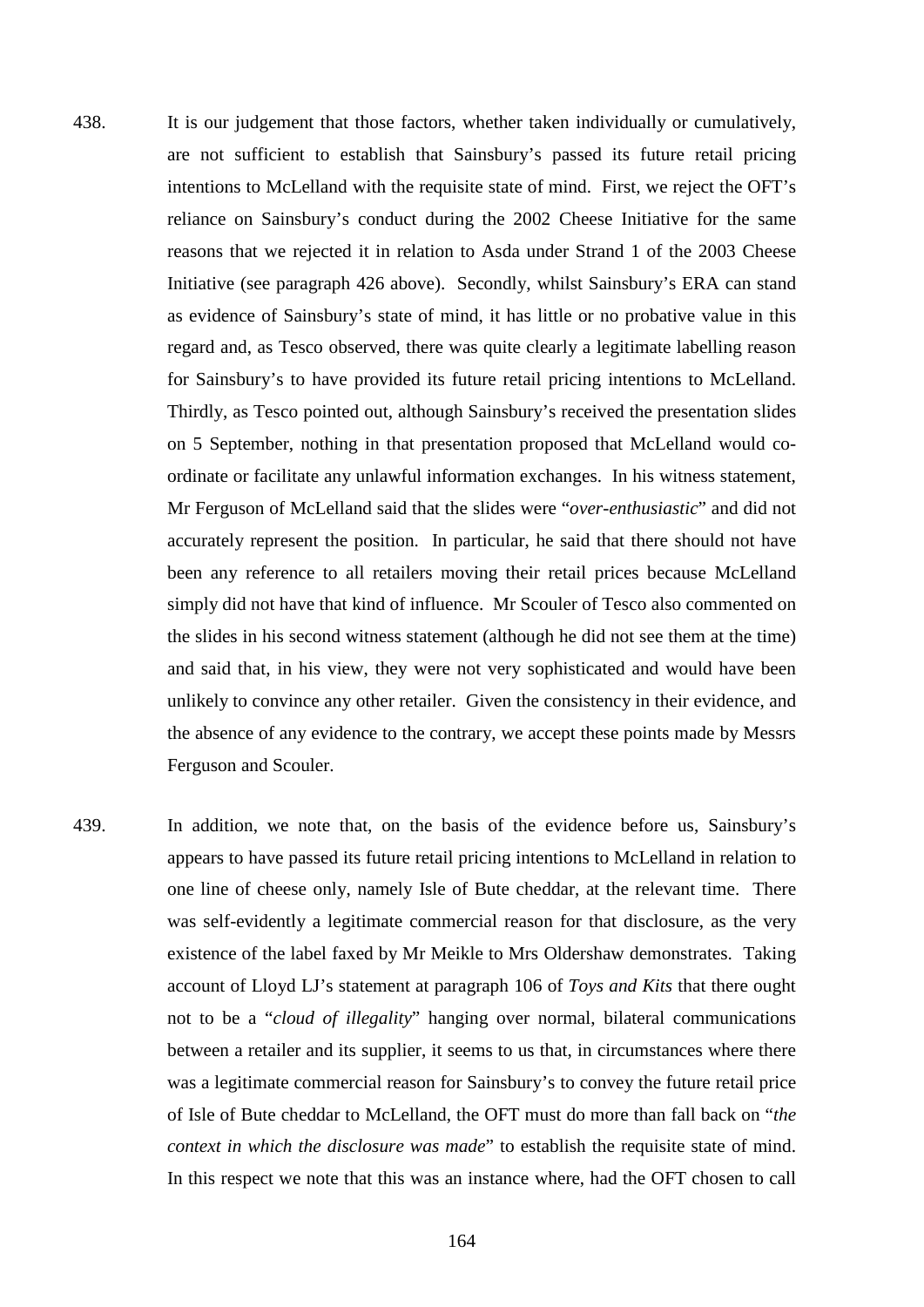<span id="page-169-0"></span>witness evidence from Sainsbury's, the outcome may – and we put it no higher than that – have been different.

440. For those reasons, we reject the OFT's case that Sainsbury's disclosed its future retail pricing intentions to McLelland with the necessary state of mind and, as such, the OFT has failed to establish the A to B transmission of this Strand.

### **D. The Tribunal's conclusion on Strand 2**

- 441. For the reasons set out above, it is our judgement that, although the OFT has established the A to B transmission of future retail pricing intentions by Sainsbury's to McLelland at some point before 30 September, the evidence before us was not sufficient for us to find that Sainsbury's may be taken to have intended, nor that it in fact foresaw, that that information would be passed by McLelland to Sainsbury's competitors.
- 442. In other instances where the OFT has failed to establish a necessary element of a Strand, we have concluded our analysis at that point. In this instance, however, it is necessary for us to address one particular point arising from the receipt by Mrs Oldershaw of the labels from Mr Meikle since it is of some significance for our analysis of Strand 5 below.

# **E. Consequential matters arising out of Strand 2**

443. It is necessary for us to consider Mrs Oldershaw's actions following receipt of the faxed labels (whether they in fact represented future pricing information or not by that time is a point we do not decide). In her second witness statement, Mrs Oldershaw recorded that she had been concerned at the time she received the fax from Mr Meikle because the labels appeared to be "*pristine*". She believed that the "*labels had come from McLelland's packing units, and that the products they related to might not yet have been available in-store*." It was her evidence that she telephoned Mr Meikle to tell him that he should not send her information like that and, indeed, that she took the matter sufficiently seriously that she raised it internally with Mr Scouler. A meeting between Mr Scouler and Mrs Oldershaw, on the one hand, and Messrs Irvine and McGregor of McLelland, on the other, was scheduled for 6 October (the "6 October Meeting") (it was in preparation for this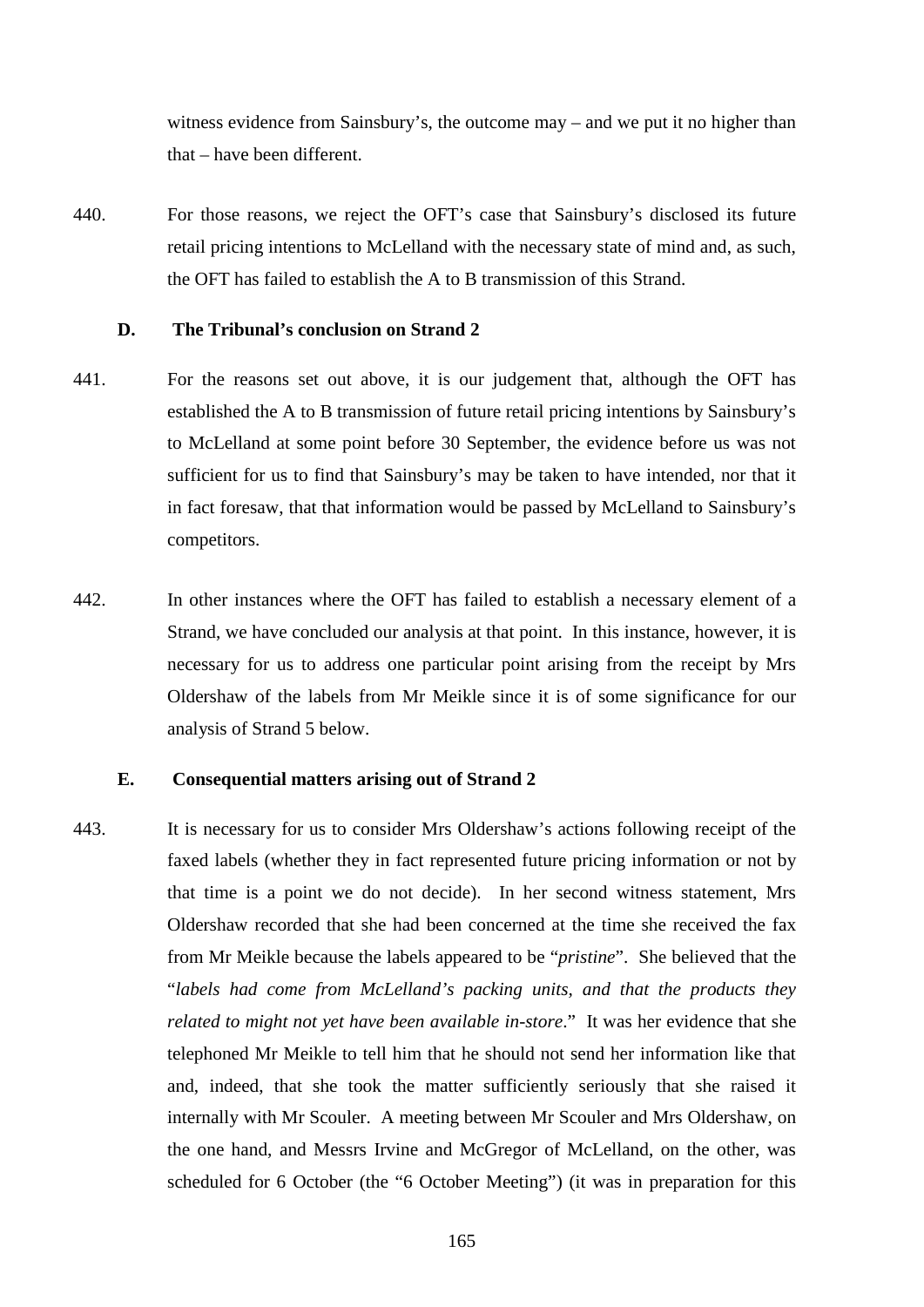meeting that Mr Meikle had produced the Tesco Briefing Note discussed under Strand 1 above). Mrs Oldershaw stated that at the 6 October Meeting, she complained to the McLelland representatives about Mr Meikle having faxed her the "*pristine*" labels.

- 444. Mrs Oldershaw accepted that, prior to the 6 October Meeting, she did not raise Mr Meikle's conduct with anyone at McLelland, other than with Mr Meikle himself. She also said that she had no recollection at all of Mr Meikle's response to her telephone call complaining about his conduct. Mrs Oldershaw could not recall whether she had made any written record of her concerns or not. When it was put to her that, had she really harboured any concerns about the labels, she would have recorded them since that was what Tesco's competition law compliance programme required of Tesco staff, she professed not to recall the content of the training she had received. She accepted that there did not appear to be any documents supporting her evidence that she telephoned Mr Meikle to complain about the "*pristine*" labels he faxed to her on 30 September.<sup>114</sup>
- 445. In support of her evidence that she had concerns about Mr Meikle's fax, however, Mrs Oldershaw referred to a document titled "*McLelland Price Increase Proposal*" (the "Scouler Briefing Note*"*). That document was undated but it was Mrs Oldershaw's evidence that it was an internal note that she had prepared for Mr Scouler to brief him for the 6 October Meeting. Item number 7 in the Scouler Briefing Note read: "*Competition comission* [sic] *training desperately needed*." In her third witness statement, Mrs Oldershaw said that this corroborated her account that she had raised the "*pristine*" labels issue with Mr Scouler and that it was intended to act as a prompt at the 6 October Meeting to raise the issue that McLelland needed to implement some sort of competition law compliance training. In cross-examination, Mrs Oldershaw maintained that she had "*tabled Competition Commission compliance training on the basis of the label issue*".<sup>115</sup> Mr Scouler confirmed in cross-examination that the Scouler Briefing Note was in the format he usually received from one of his buyers ahead of a meeting with a supplier and that

<span id="page-170-1"></span><span id="page-170-0"></span><sup>114</sup> Transcript, Day 10, pp. 81-83.<br>Transcript, Day 10, p. 102.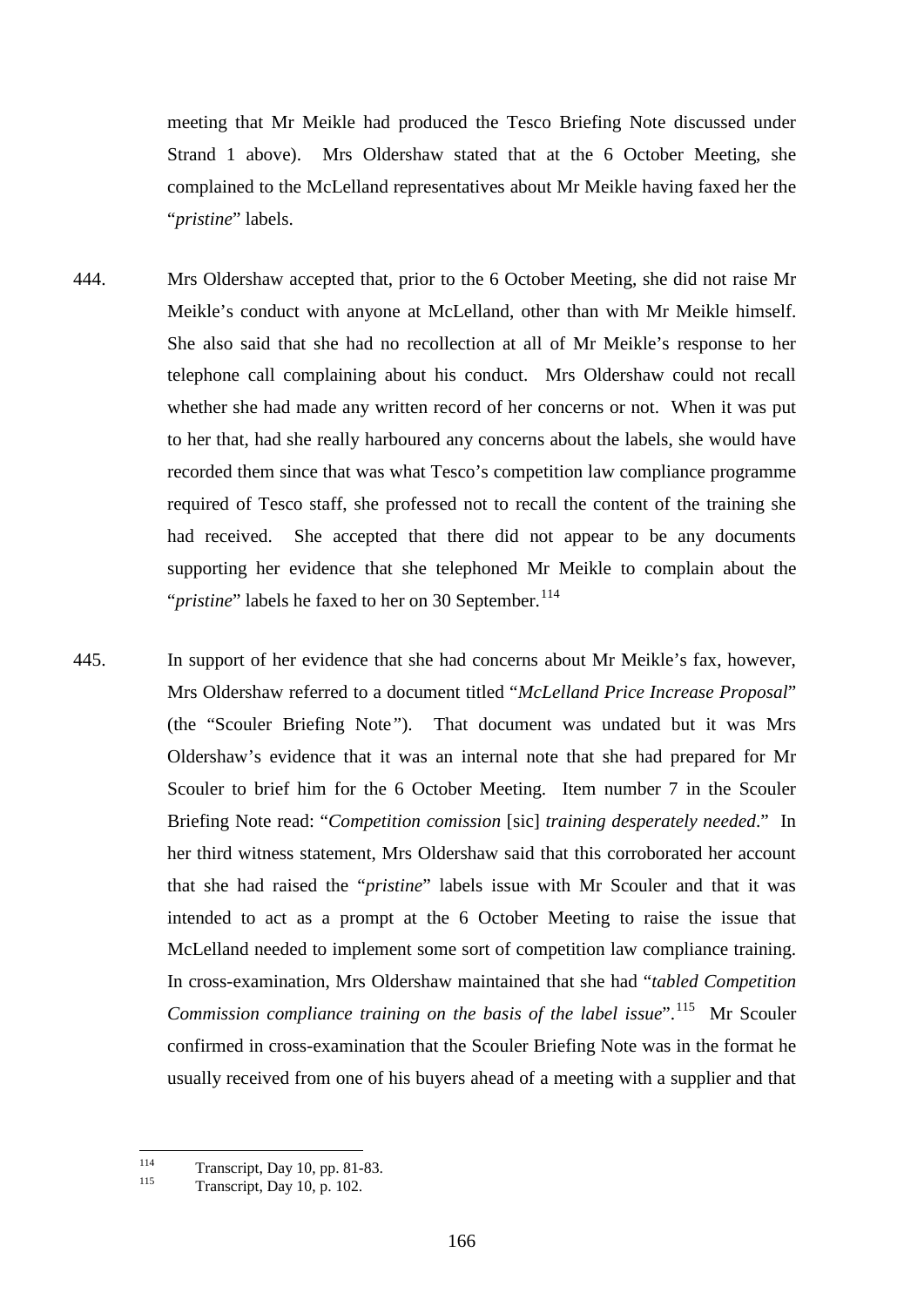it was likely that he received the document in advance of the 6 October Meeting, although he could not specifically recall receiving this document.<sup>[116](#page-171-0)</sup>

- 446. The OFT took a number of points on the Scouler Briefing Note. First, it was suggested by Counsel for the OFT that that Note could have been prepared, or at least updated, after the 6 October Meeting. Both Mr Scouler and Mrs Oldershaw demurred from that suggestion<sup>[117](#page-171-1)</sup> and, in the absence of any evidence to the contrary, we accept their evidence on this point. On its face, there is nothing in the terms of the Scouler Briefing Note to suggest that it was not prepared in advance of the 6 October Meeting and there would seem, as Mrs Oldershaw pointed out, to be no reason to go back to such a brief document after a meeting and "*update it with*  random things".<sup>118</sup>
- 447. It was also suggested for the OFT that the reference to "*Competition comission* [sic] *training*" could have been a reference to the Code of Practice set up by the Government following a recommendation from the Competition Commission after its investigation into the activities of supermarkets in 1999 and  $2000$ .<sup>[119](#page-171-3)</sup> Mrs Oldershaw, despite referring to that investigation in her third witness statement, maintained in cross-examination that she had no recollection at all of the investigation, nor of the Code, and that "*Competition comission* [sic] *training*" was simply the phrase that she and other buyers used for "*that kind of training*", in other words, training on competition law obligations.<sup>[120](#page-171-4)</sup> We find the discrepancy between Mrs Oldershaw's recollection at the time she prepared her third witness statement (March 2012) and the time she gave oral evidence before us (May 2012) surprising. However, her position that the reference to the Competition Commission in the Scouler Briefing Note was not a reference to the Code of Practice was corroborated by Mr Scouler's evidence<sup>[121](#page-171-5)</sup> and, taking the two together, we accept that evidence.

<span id="page-171-1"></span>

<span id="page-171-0"></span>Transcript, Day 12, p. 79.<br>
See respectively, Transcript, Day 12, pp. 79 and 80; and Day 10, pp. 107 and 110.<br>
Transcript, Day 10, p. 107.<br>
<sup>119</sup> "Supermanketate A, papert, an the sumply of appearing from *multiple* atoms

<span id="page-171-3"></span><span id="page-171-2"></span><sup>119</sup> "*Supermarkets: A report on the supply of groceries from multiple stores in the United Kingdom*", October 2000, CM 4842.<br>
Transcript, Day 10, pp. 47, 48, 109 and 110.<br>
Transcript, Day 12, pp. 81 and 82.

<span id="page-171-4"></span>

<span id="page-171-5"></span>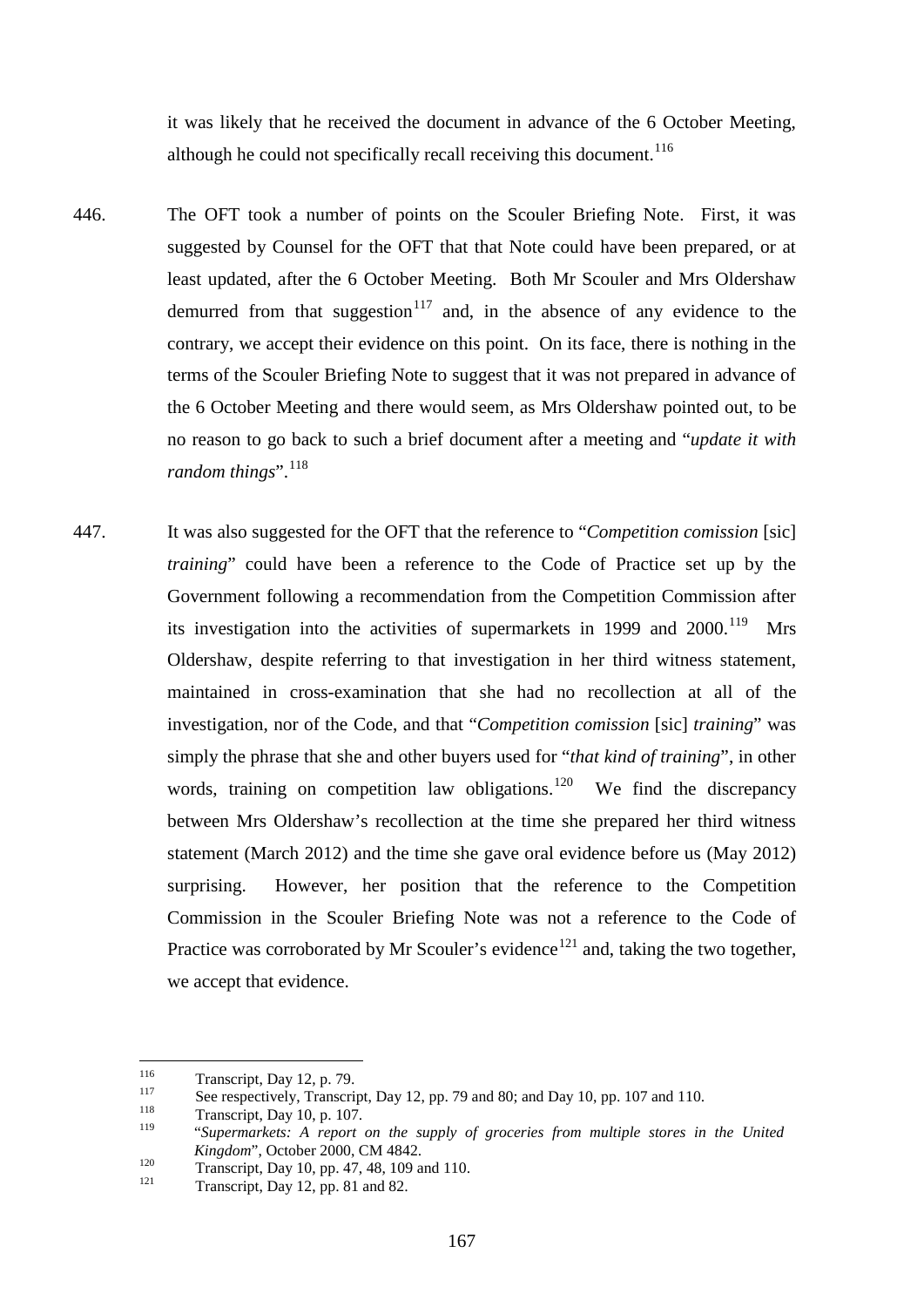- 448. Mrs Oldershaw claimed that she raised the issue of Mr Meikle's "*pristine*" labels with the McLelland representatives at the 6 October Meeting. When asked about this in cross-examination, Mrs Oldershaw stated that she believed she had "*definitely raised the label issue*".<sup>122</sup> We do not accept her evidence on this point. Although there was evidence before us suggesting that competition law issues arose in the course of the meeting, Mrs Oldershaw's version of events is contradicted by the evidence of Messrs Scouler and Irvine who both attended the meeting also. Mr Scouler had no recollection at all of the "*label issue*" being raised at the meeting, nor could he specifically recall it being raised in advance although he said that it may have been.<sup>123</sup> There is no other evidence to support her recollection of events.
- 449. Both Mr Scouler and Mr Irvine remembered, however, that competition-related issues were raised at the 6 October Meeting, but by Mr Scouler, not by Mrs Oldershaw. Mr Irvine recalled suggesting that McLelland's proposed cost price increase might lead to an increase in retail prices for cheese by all grocery retailers, although he did not give any details and revealed no one's specific pricing intentions. Both recalled Mr Scouler putting a stop to that line of discussion as being inappropriate.<sup>[124](#page-172-2)</sup> It would be surprising, if Mrs Oldershaw had actually raised the issue of the "*pristine*" labels, for both these witnesses to recall a discussion in which Mr Scouler sharply put an end to a discussion initiated by Mr Irvine about a generalised increase in retail cheese prices but to have no recollection of a related, and potentially more serious, issue regarding Mr Meikle's conduct being raised. Furthermore, Mr Irvine had no recollection of ever receiving a complaint about Mr Meikle's conduct in any context and indeed he stated that, had there been such a complaint from Tesco, he would "*remember* [it] *very clearly*", it would have "*absolutely stuck in* [his] *mind*".<sup>[125](#page-172-3)</sup> Whilst he did not attend the 6 October Meeting, we also note that Mr Ferguson, Mr Meikle's direct superior at McLelland, was not aware of any complaint having been made about Mr Meikle.<sup>[126](#page-172-4)</sup>

<span id="page-172-1"></span>

<span id="page-172-0"></span><sup>122</sup> Transcript, Day 10, p. 103.<br>
123 Transcript, Day 12, p. 78.<br>
124 See Transcript, Day 7, pp. 118 and 119; and Day 12, p. 77.<br>
125 Transcript, Day 7, p. 15.<br>
126 Transcript, Day 6, pp. 170 and 171.

<span id="page-172-3"></span><span id="page-172-2"></span>

<span id="page-172-4"></span>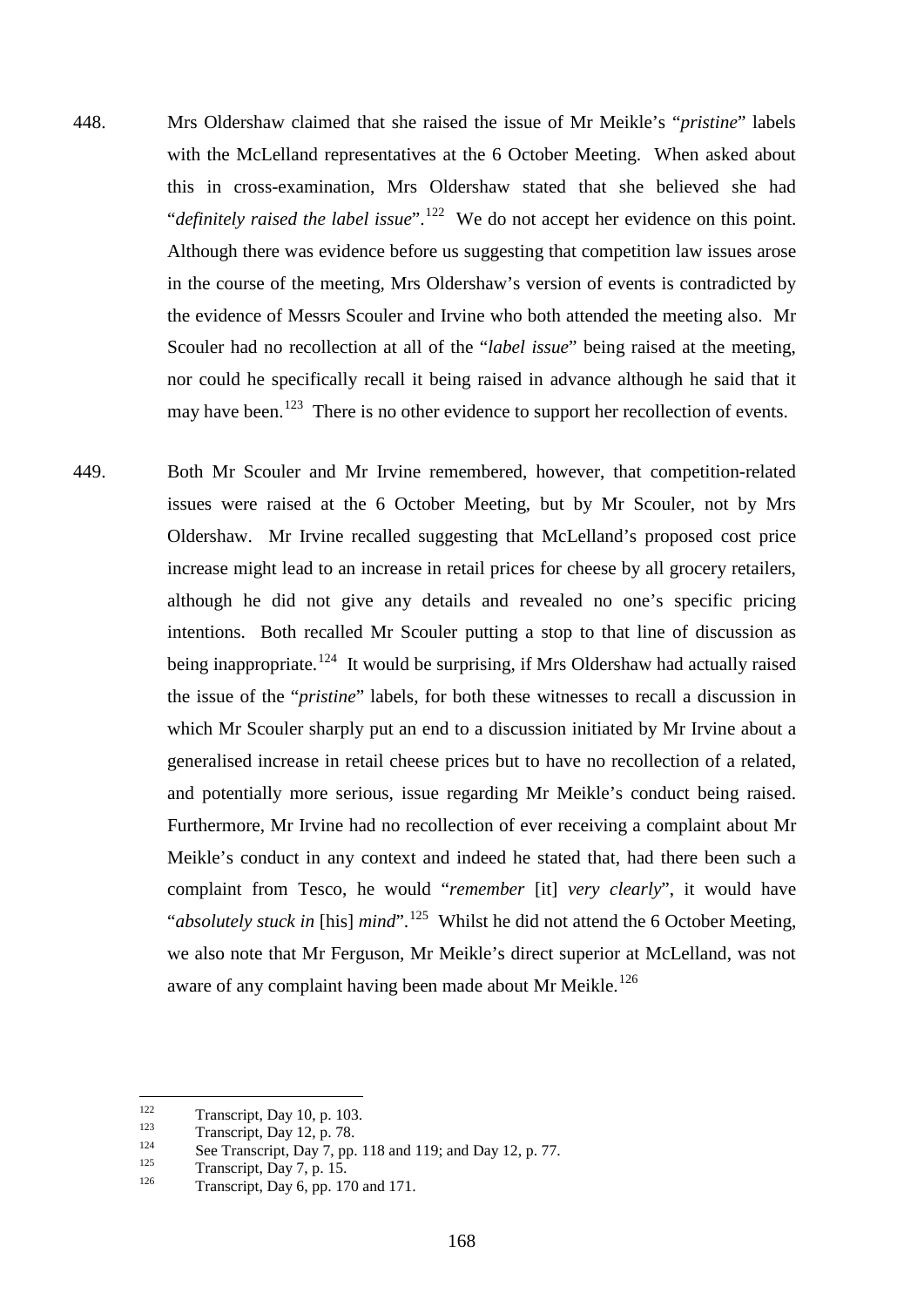450. From the foregoing, we draw the following three conclusions. First, we find that the reference to "*Competition comission* [sic] *training*" in the Scouler Briefing Note was a reference to the issue of the "*pristine*" labels faxed to Mrs Oldershaw by Mr Meikle. Whilst we have some hesitation in reaching this conclusion, not least because it was a somewhat opaque reference to an issue that Mrs Oldershaw stated she regarded as very important, we reject the OFT's ambitious suggestion that this was a reference to the Code of Practice for supermarkets and there was no other suggestion as to what the phrase might have been a reference to. Secondly, in light of our first finding, we accept Mrs Oldershaw's evidence, albeit with some hesitation again, that she raised the labels issue with Mr Meikle by telephone. Finally, in light of the evidence of Messrs Scouler, Irvine and Ferguson, and there being no other indication of the labels having been discussed, we reject Mrs Oldershaw's evidence that she raised the issue of the labels at the 6 October Meeting. It is not necessary for us to speculate as to why that matter was not raised at the 6 October Meeting.

# **XXIII. STRAND 3 OF 2003: SAINSBURY'S AS A; McLELLAND AS B; AND TESCO AS C**

# **A. Outline of Strand 3**

451. The OFT found in the Decision, at paragraphs 5.546 to 5.559, that on 2 October Mr Meikle emailed to Mrs Oldershaw a spreadsheet showing the "*old/current*" and "*new*" prices for various lines of cheese supplied by McLelland to Tesco's competitors. The OFT found that the "*new*" prices relating to Sainsbury's were not yet in store and, therefore, were future retail prices. The OFT submitted that Sainsbury's had given that information to McLelland in circumstances where it may be taken to have intended, or in fact foresaw, that it would be disseminated to its competitors such as Tesco and that Mrs Oldershaw should be taken to have known the circumstances in which Sainsbury's disclosed that information.

## **B. Background to Strand 3**

452. On 2 October, Mr Meikle of McLelland sent Mrs Oldershaw an email stating that "*Sainsbury's have moved retail prices across more of their own label products ...*" Mr Meikle then set out eight lines of cheese with the previous and current prices in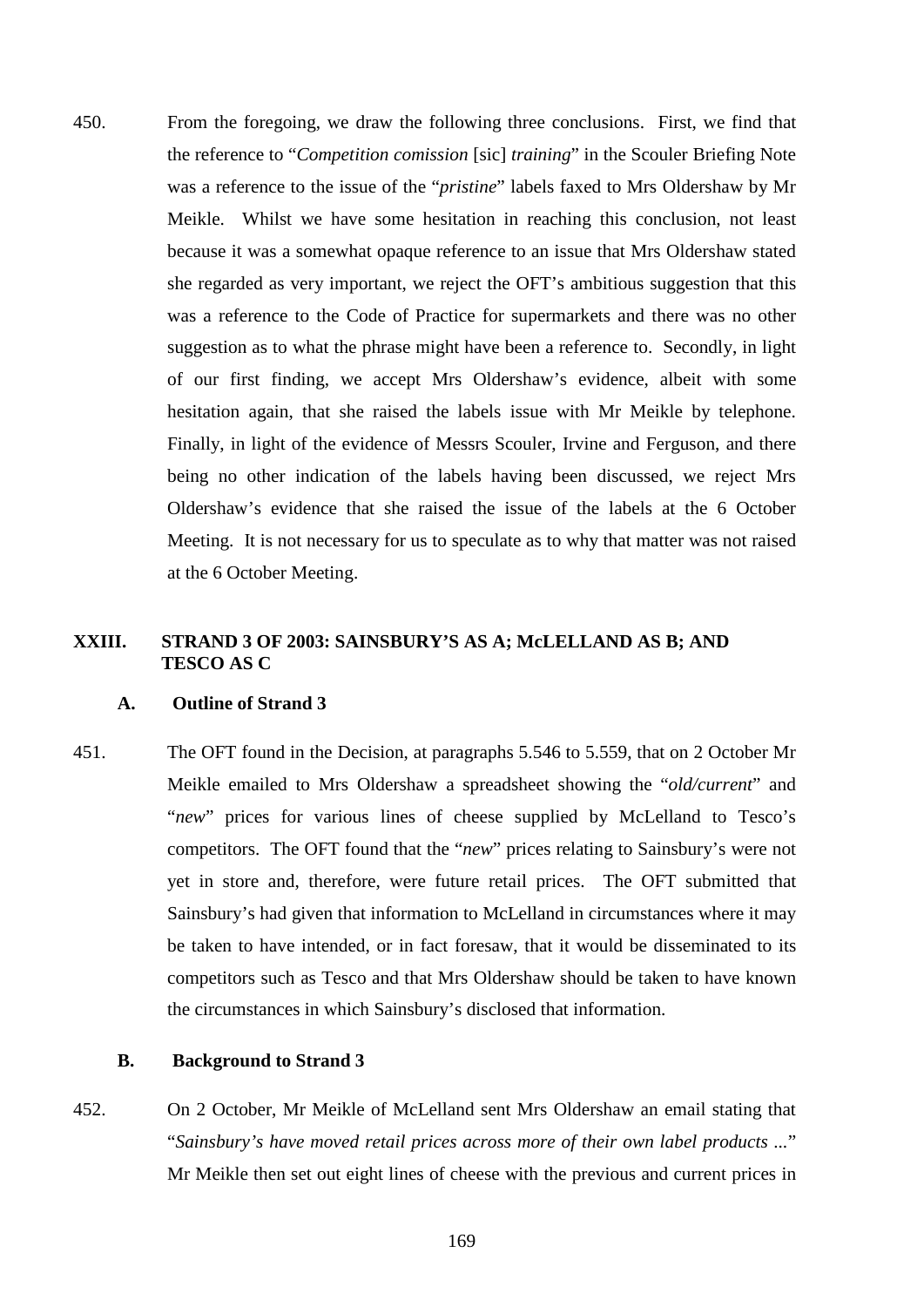relation to each. He signed off saying "*I have copies of the labels so let me know if you need them faxed to you.*" Notwithstanding the reference here to "*labels*", the OFT accepted in its closing submissions that these related to Sainsbury's prices that had just come in-store.

<span id="page-174-0"></span>453. Mrs Oldershaw replied about 20 minutes later requesting that Mr Meikle produce a "*matrix of all your* [McLelland's] *lines, who stocks what and what retail* [prices] *they are currently at.*" Later that day Mr Meikle responded:

> "The attached is a matrix of our pre-pack and deli brands showing the prices across the multiples [i.e. the national multiples, being another way of referring to the retailers]. I have included the old/current retail and the new retail price where relevant. I will keep this updated as changes become visible and also let you know on any own label moves that we identify.

Give me a call if you want any more information."

Mr Meikle attached a spreadsheet setting out 11 lines of pre-pack cheese and seven lines of deli cheese. For each of Tesco, Asda, Sainsbury's, Safeway and the Co-op, the spreadsheet had two columns titled "*Old Retail*" and "*New Retail*" respectively. The "*New Retail*" column was blank for each of Tesco and Asda. In respect of Sainsbury's, Safeway and the Co-op, some cells in the "*New Retail*" columns for pre-pack cheeses contained prices, whilst other stated "*n/a*", presumably denoting those lines a particular retailer did not stock. There were no "*New Retail*" prices for any of the deli cheeses sold by any of the retailers.

454. The evidence before us suggests that on 2 October, when Mr Meikle emailed Mrs Oldershaw, the "*new*" prices for at least five of the eight pre-pack cheese lines which were stocked by Sainsbury's and included in the spreadsheet, were in fact already in Sainsbury's stores. As the OFT itself noted in the Decision, Sainsbury's, in a memorandum on what it considered to be material factual inaccuracies in the SO, informed the OFT that its retail pricing data suggested that the prices recorded by Mr Meikle for the two branded Seriously Strong lines were in store by 30 September. In addition, we know from other documents on the record, that prices of three random-weight lines were also in-store on or before 2 October. In respect of the other random-weight lines, we simply do not know when those prices appeared in store.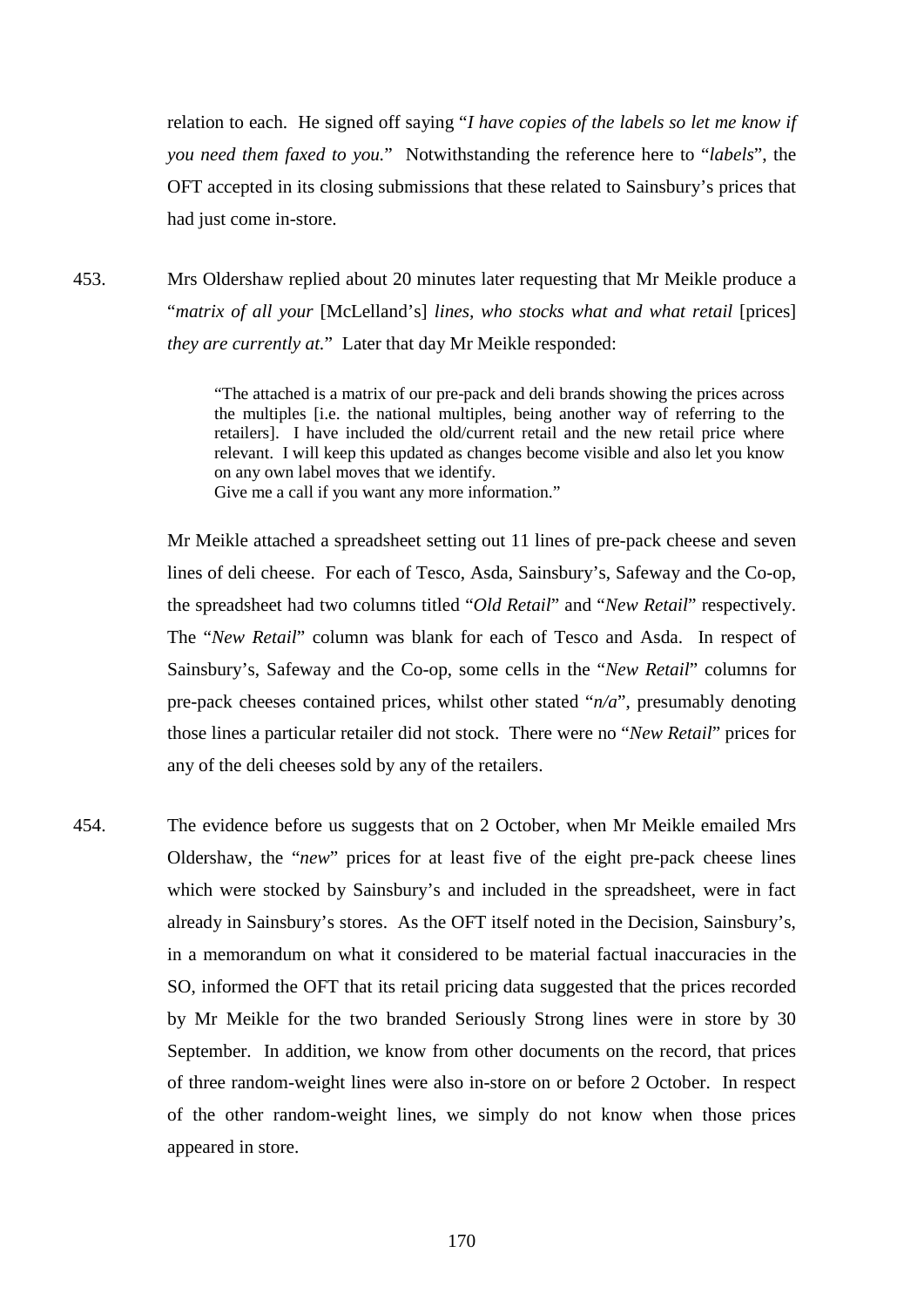455. It was, however, the OFT's case that the prices in the "*New Retail*" column were future retail prices. Nevertheless, it made no finding of infringement in respect of Safeway or Co-op because it had no, or at least no sufficient, evidence "*in relation to the circumstances under which either retailer disclosed its cheese retail pricing intentions to McLelland.*"

## **C. A to B: did Sainsbury's pass its future pricing intentions to McLelland?**

#### *A to B transmission*

- 456. The OFT did not, in the Decision, give any indication as to when it considered that Sainsbury's passed its future retail pricing intentions to McLelland, nor is there any direct evidence of that transmission. In relation to the random-weight, pre-pack cheeses included in the spreadsheet (nine lines, although Sainsbury's only appears to have stocked six of those), it is clear that Sainsbury's must, at some point prior to 2 October, have passed its future retail pricing intentions to McLelland in order for McLelland to have packed those cheeses. That does not, however, follow for the two fixed-weight lines included in the pre-pack section of the spreadsheet (250g and 500g packs of Seriously Strong), which would not have had the price printed on them. Whilst it is of course quite possible that Sainsbury's had passed its future retail pricing intentions in respect of the fixed-weight cheeses to McLelland, there is simply no evidence of that.
- 457. We find that Sainsbury's must have passed its future retail pricing intentions in respect of the random-weight cheeses to McLelland and, therefore, in respect of those lines at least, there was an A to B transmission of future retail pricing intentions from Sainsbury's to McLelland.

# *Sainsbury's state of mind as 'A'*

458. At paragraph 5.550 of the Decision, the OFT found that Sainsbury's disclosed the relevant information to McLelland in circumstances in which it may be taken to have intended, and did in fact foresee, that McLelland would use that information to influence conditions on the cheese retail market by passing it on to competing retailers in order to facilitate further cheese retail price increases. The OFT's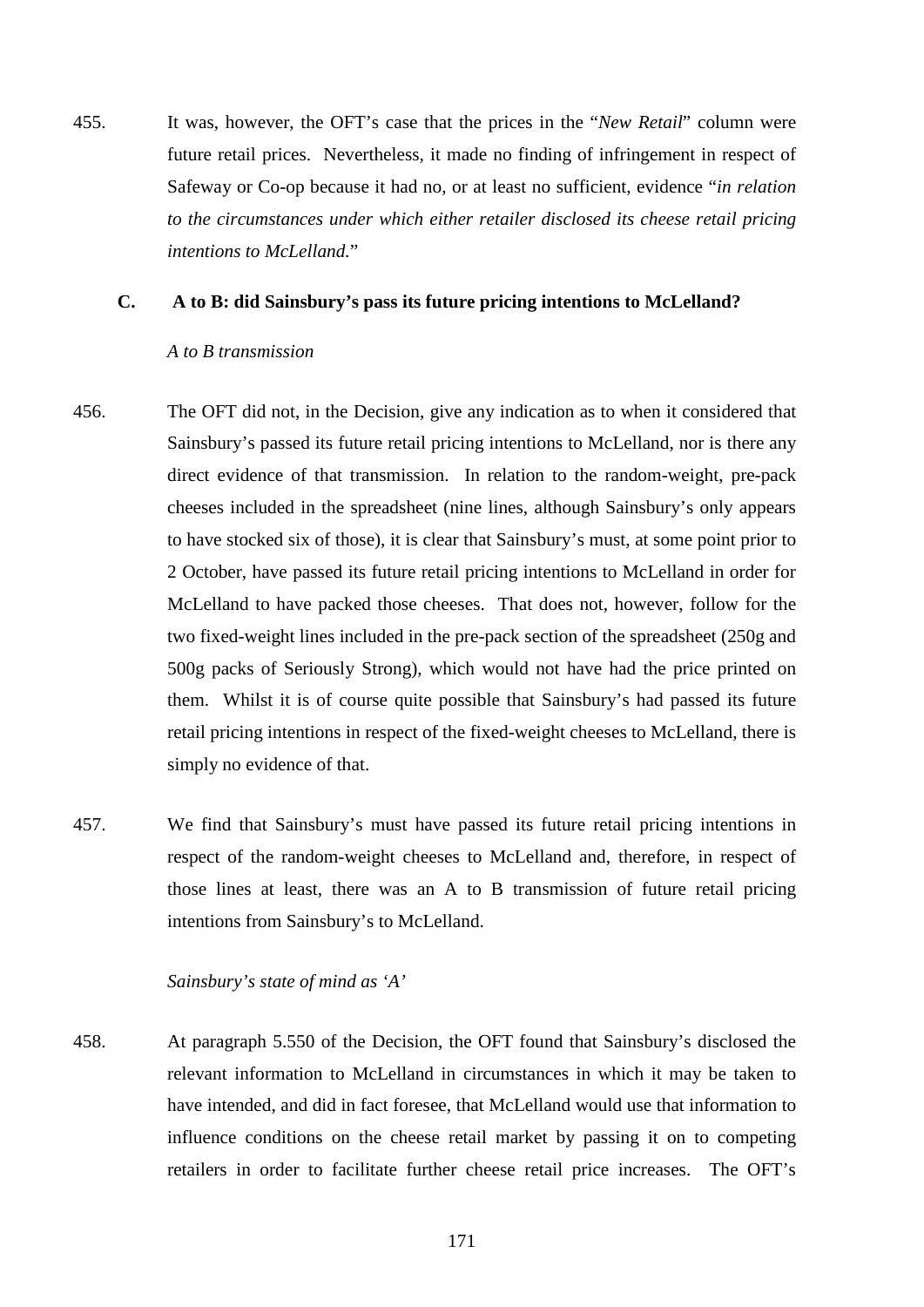reasons for that finding were in fact precisely the same reasons on which the OFT relied in relation to Strand 2 of the 2003 Cheese Initiative (see paragraph [437](#page-167-0) above). We rejected those reasons in that context (see paragraphs [438-](#page-168-0)[440](#page-169-0) above) and we reject them again here for the same reasons.

459. We therefore conclude that the OFT has not established that Sainsbury's passed its future retail pricing intentions to McLelland in circumstances in which it may be taken to have intended, or did in fact foresee, that McLelland would pass that information on to Sainsbury's competitors, including Tesco.

## **D. The Tribunal's conclusion on Strand 3 of the 2003 Cheese Initiative**

460. For the reasons set out above, it is our judgement that, although the OFT established the A to B transmission of future retail pricing intentions by Sainsbury's to McLelland in respect of certain random-weight cheese lines at some point prior to 2 October, the evidence before us did not provide a sufficient basis for us to conclude that Sainsbury's may be taken to have intended, nor that it in fact foresaw, that that information would be passed by McLelland to Sainsbury's' competitors.

## **XXIV. STRAND 4 OF 2003: ASDA AS A; McLELLAND AS B; AND TESCO AS C**

#### **A. Outline of Strand 4**

- 461. It was the OFT's case, set out at paragraphs 5.560 to 5.570 of the Decision, that on 7 October, Mr Meikle sent Mrs Oldershaw an updated version of the spreadsheet he had previously sent to her on 2 October (see Strand 3 above, in particular paragraph [453\)](#page-174-0). The spreadsheet this time included prices for Asda cheeses and, on the basis of the language used in the covering email, it was the OFT's case that those prices, at least in relation to the random-weight cheeses listed, were future, and thus confidential, prices.
- 462. The OFT found that Asda disclosed that information in circumstances where it may be taken to have intended, and did in fact foresee, that McLelland would pass that information to Asda's competitors. It concluded that Asda's employees knew that they were acting as part of a "*coordinated market move*".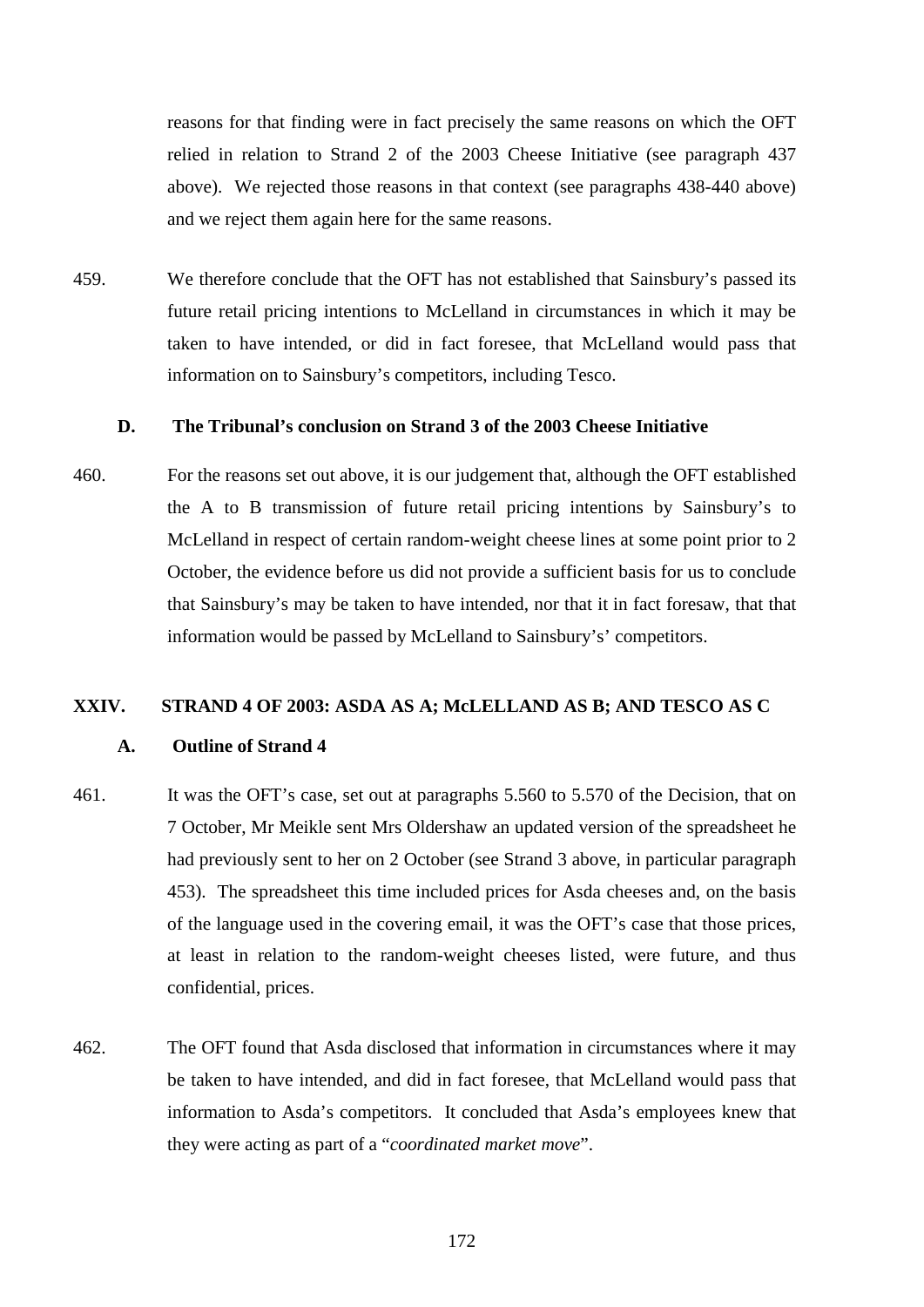## **B. Background to Strand 4**

463. On 7 October Mr Meikle emailed Mrs Oldershaw twice. His first email, sent at

08:55, stated:

"Hi Lisa, Quick update on the retail position of Seriously Strong. Asda – 250g Coloured and White was £1.52, now £1.71 - 400g Coloured and White was £2.56, now £2.68 These prices are taken from the Asda website. We will buy some product form [sic] store this morning and I can fax the receipts to you as confirmation ..."

On the basis of that email, it seems that Asda had moved the retail prices of Seriously Strong pre-pack cheese in-store. The OFT did not seek to contend otherwise.

464. Mr Meikle's second email, sent slightly under two hours later at 10:47, however, on its face appears to pass Asda's future retail pricing intentions to Mrs Oldershaw of Tesco. That email stated as follows:

"Hi Lisa,

Please find attached an updated spreadsheet including the new retail prices that Asda will run on McLelland Random Weight branded lines. The only Asda label line we do is Extra Special Mull of Kintyre 250g where the retail price has moved from £1.48 to £1.68 ..."

465. The attached spreadsheet was, as Mr Meikle's covering email indicated, an updated version of that sent on 2 October. Apart from McLelland's Seriously Strong, the column of "*New Retail*" prices for Tesco remained blank. That for Asda was, however, filled in. The OFT concluded that it was "*evident*", in particular from the description of those prices as "*new retail prices that Asda will run*" (emphasis as it appears in the Decision), that the updated spreadsheet contained Asda's future retail pricing intentions. The OFT noted that Asda had not submitted any factual inaccuracies on the OFT's finding in this respect.

## **C. A to B: did Asda pass its future pricing intentions to McLelland?**

#### *A to B transmission*

466. The evidence is that the information regarding the retail prices for the randomweight branded lines supplied by McLelland to Asda and set out in Mr Meikle's spreadsheet was passed to McLelland by Asda on 3 October.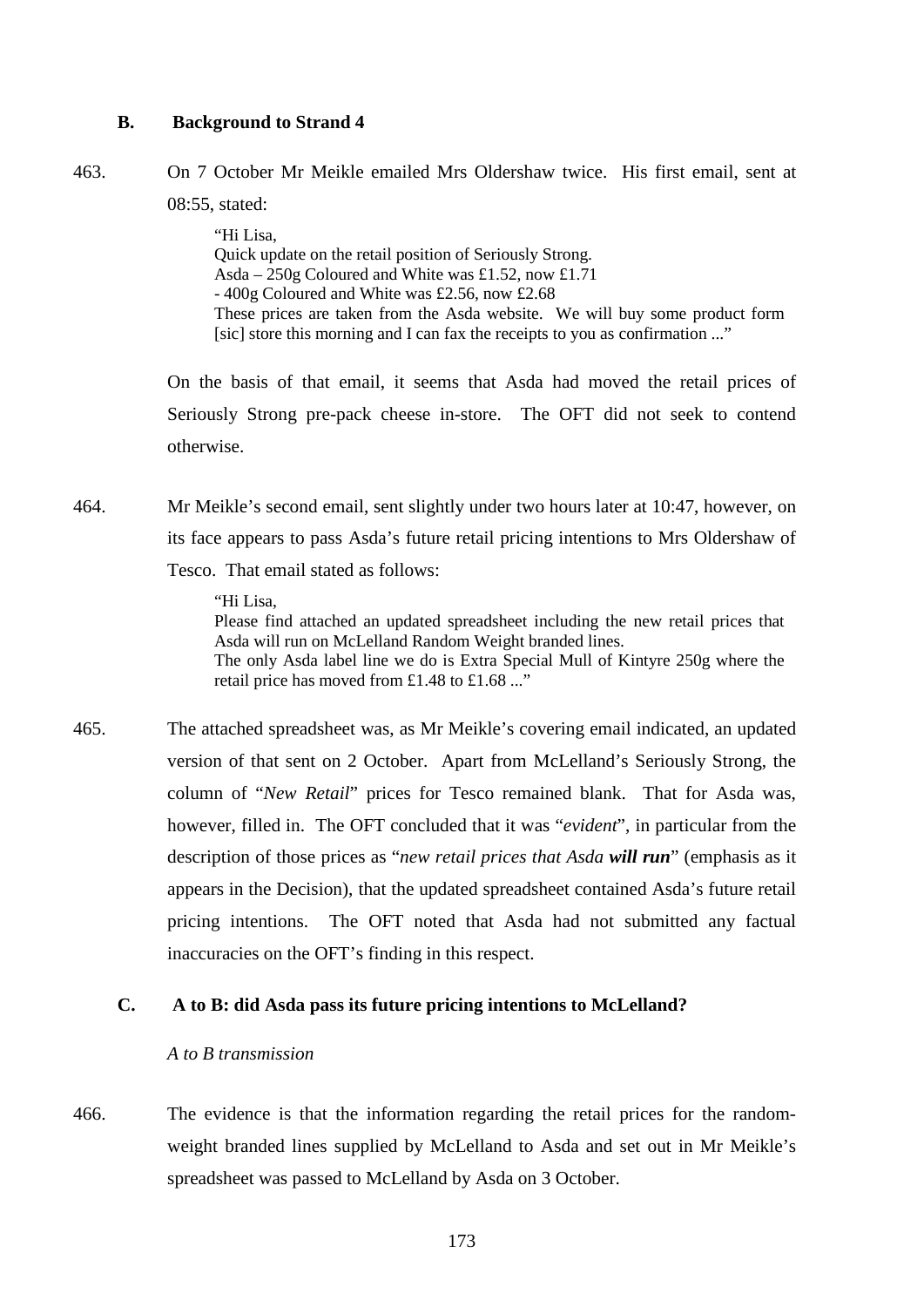467. On 2 October Mr Jonathan Betts of Asda sent an email to Mr Chris Reid of McLelland. He confirmed that Asda had accepted McLelland's proposed cost price increase of £200 per tonne in relation to deli and pre-pack cheeses (this would appear to be a reference to both random- and fixed-weight cheese lines), and that he would inform McLelland the following day "*what changes* [Asda] *will be making, if any, to* [its] *retail position*". The following day, 3 October, Mr Betts emailed Mr Reid at 17:07 stating:

> "... Attached above please find the revised retails per kg I would like applying to your brands supplied to ASDA. Products priced at these levels should be sent into our depots from Monday 6 October onwards ..."

The attachment to Mr Betts' email was a spreadsheet setting out "*revised*" retail prices for 13 lines of cheese. That email was forwarded by Mr Reid to Mr Meikle and Mr Calum Morrison, the McLelland account managers for Tesco and Sainsbury's respectively, on 7 October, a little under an hour before Mr Meikle sent his updated spreadsheet to Mrs Oldershaw. Of the 13 cheese lines for which Mr Betts set out "*revised*" retail prices, only six appeared in Mr Meikle's spreadsheet but the prices for those lines all match precisely the "*revised*" retail prices Mr Betts had notified to McLelland.

468. At the time that McLelland received the information (subsequently conveyed to Tesco) from Asda on 3 October, it quite clearly represented Asda's future retail pricing intentions.

*Asda's state of mind as 'A'*

469. The OFT found that Asda may be taken to have intended, and in fact foresaw, that its future retail pricing intentions would be passed by McLelland to Asda's retailercompetitors. Tesco contested this finding. We have not, however, determined this matter because, as we explain below, whatever Asda's intentions, by the time Mr Meikle sent his updated spreadsheet to Mrs Oldershaw at 10:47 on 7 October, the retail prices it contained appear to have been live in Asda stores.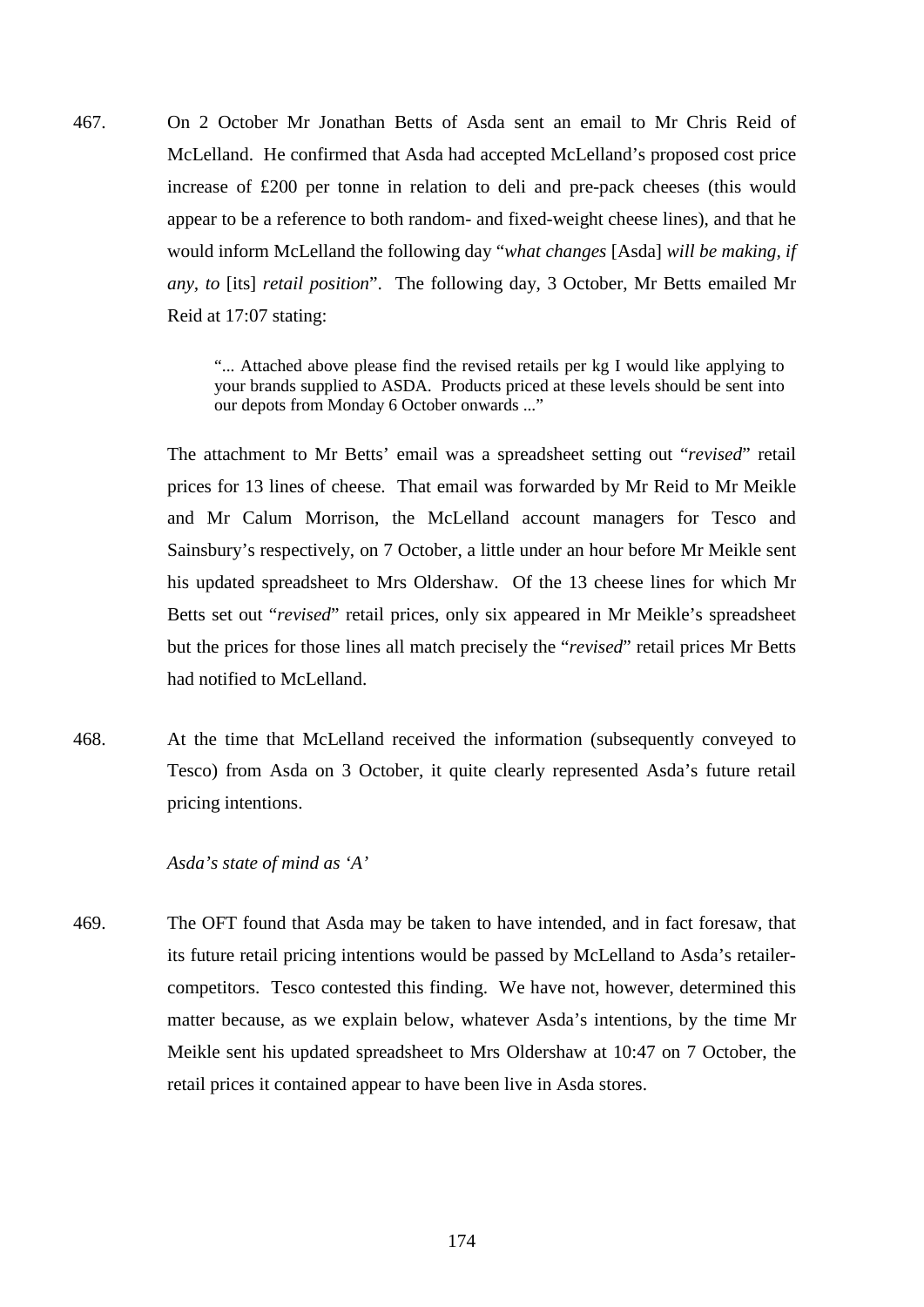## **D. B to C: did McLelland pass Asda's future pricing intentions to Tesco?**

- 470. As noted, there can be little doubt that Mr Meikle's email to Mrs Oldershaw on 7 October communicated to Tesco information that McLelland had received from Asda. The prices for Asda's pre-pack, branded cheeses set out in the "*New Retail*" column of the updated spreadsheet are exactly the same as those set out by Mr Betts of Asda in his email to McLelland's Mr Reid on 3 October. It is clear that those prices were future prices when Asda notified them to McLelland. That does not necessarily mean, however, that the prices, by the time of transmission to Tesco on 7 October, *still* constituted future information on retail prices. In her opening submissions, Counsel for Tesco relied on an internal Asda email sent by Mr Betts shortly after Mr Meikle's email to Mrs Oldershaw, to establish that they were not future prices (seemingly the only occasion that either party referred to this document). [127](#page-179-0)
- 471. We have concluded that Mr Betts' email of 7 October provides clear, contemporaneous evidence that the Asda prices set out in Mr Meikle's updated spreadsheet were no longer future prices at the time they were sent to Mrs Oldershaw. Mr Meikle sent the updated spreadsheet containing the "*new retail prices that Asda will run on McLelland Random Weight branded lines*" (our emphasis) to Mrs Oldershaw at 10:47 on 7 October. A mere fourteen minutes later, at 11:01, Mr Betts sent an email to a number of his Asda colleagues. The subject line read "*Cheese pricing Update*". Mr Betts wrote "*Brands moved in the market this Monday ... Retails on our* [Asda's] *branded products moved this morning in line with increased costs*" (bold text in original; underlining added). It might be thought that the reference to "*our branded*" cheeses was a reference to Asda ownlabel products. That impression is immediately dispelled, however, by the very next line of Mr Betts' email which states that "*Own label is pursuing a more cautious route* ..." (bold text in original). It is not clear whether Mr Meikle in fact appreciated that he was not sending future pricing information to Mrs Oldershaw, although we note in passing that it was Mrs Oldershaw's evidence that she did not understand the updated spreadsheet to contain future retail pricing information.

<span id="page-179-0"></span><sup>127</sup> Transcript, Day 2, p. 73.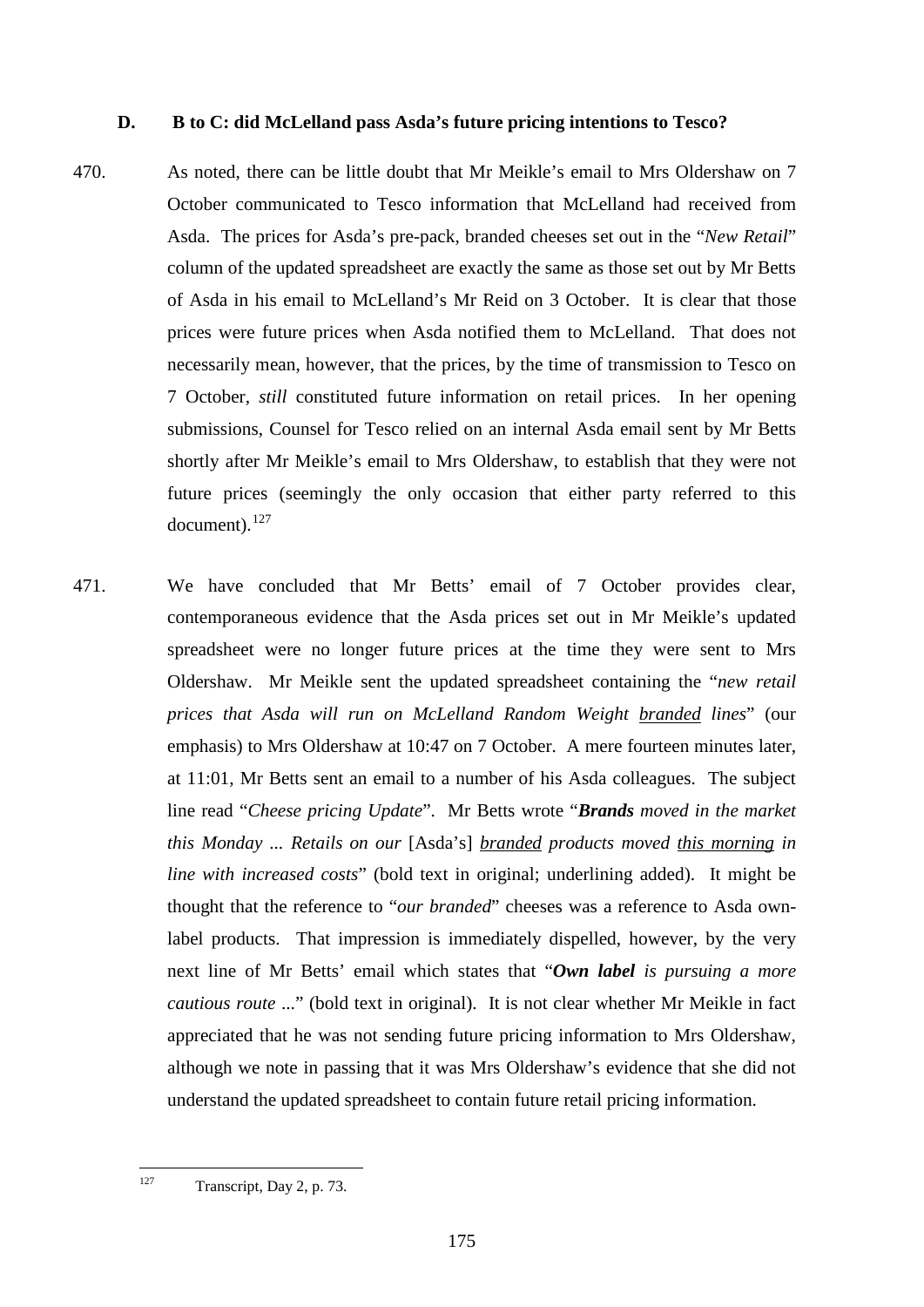- 472. Thus, by the time that Mr Meikle emailed Mrs Oldershaw for the second time on 7 October, the retail prices for Asda's branded cheeses were already current retail prices. As such, there was no transmission by McLelland to Tesco of Asda's *future* retail pricing intentions. The OFT did not seek to argue that the transmission of retail pricing information that had only very recently become current (as opposed to future) information was anti-competitive by effect.
- <span id="page-180-0"></span>473. In light of the foregoing, it is not necessary for us to determine whether Mrs Oldershaw took the information communicated to her by Mr Meikle into account in setting Tesco's retail prices. We would simply note that, if she did indeed take that information into account (and the evidence suggests that she did), it was legitimate for her to do so since, in so doing, she was, to paraphrase the Court of Justice's judgment in *Suiker Unie*, simply adapting intelligently to the existing conduct of her competitors on the market.

#### **E. The Tribunal's conclusion on Strand 4**

474. For the reasons set out above, it is our judgement that, whilst Asda did pass its future retail pricing intentions to McLelland on 3 October, McLelland did not pass that information on to Tesco until a time at which those prices were already effective and publicly available in Asda stores. As such, the OFT failed to establish, on the balance of probabilities, that there was any communication of future retail pricing intentions from McLelland to Tesco, i.e. B to C, in the context of this Strand.

#### **XXV. STRAND 5 OF 2003: TESCO AS A; McLELLAND AS B; AND ASDA AS C**

#### **A. Outline of Strand 5**

475. The OFT found, at paragraphs 5.571 to 5.613 of the Decision, that Mrs Oldershaw sent an email to Mr Meikle of McLelland on 9 October disclosing Tesco's future retail pricing intentions in respect of a number of cheese lines. The OFT accepted that there may have been a legitimate packing reason for that disclosure. It concluded, however, that, because it had found that Mrs Oldershaw had received Asda's future retail pricing intentions only two days previously and since she did not expressly request that McLelland keep Tesco's information confidential, Tesco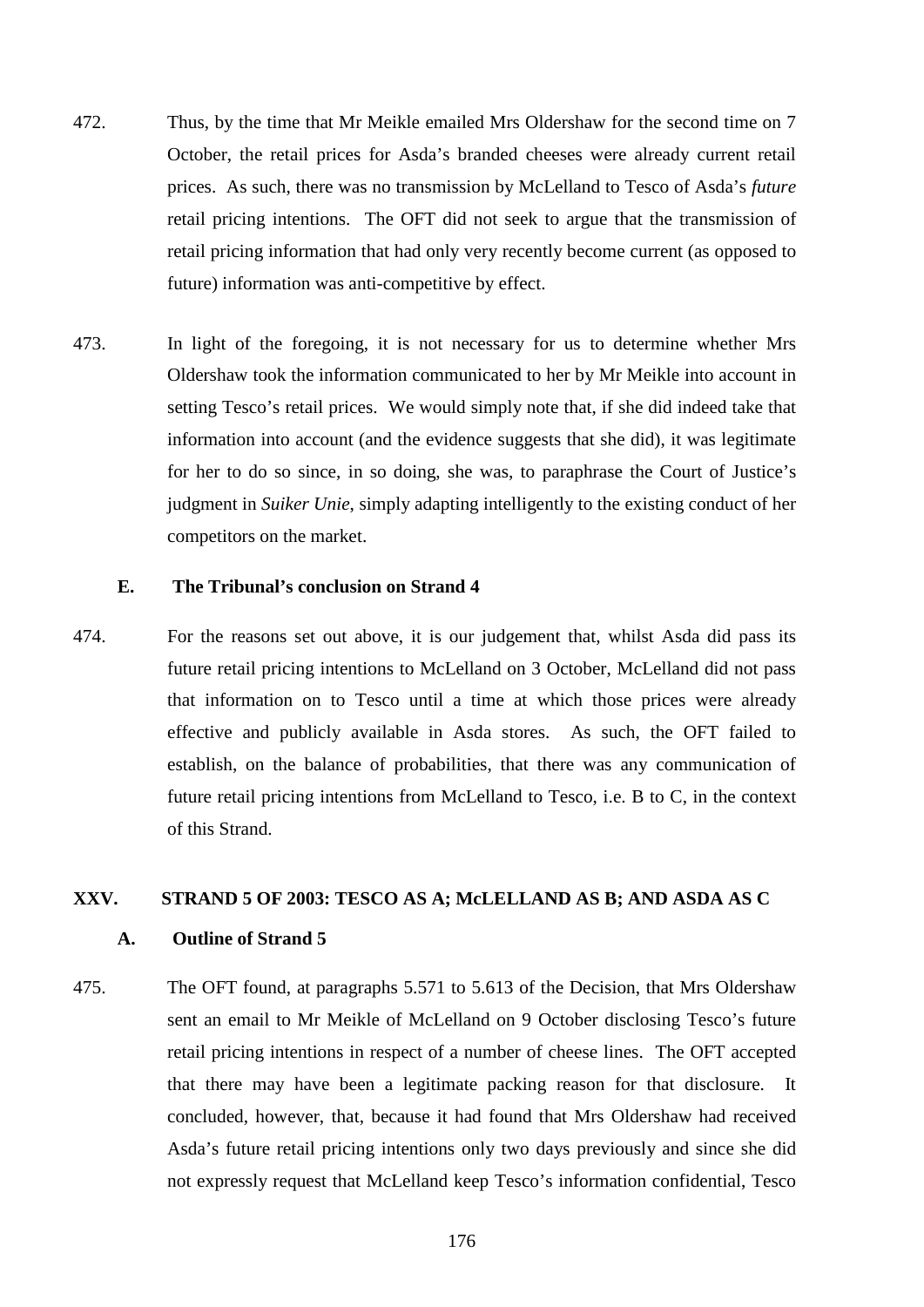may be taken to have intended, or to have in fact foreseen, that McLelland would pass that information to one or more of Tesco's competitors.

476. The OFT also found that the new retail prices notified to Mr Meikle on 9 October had not been set independently by Tesco, in that they corresponded very closely (and, in a number of cases, precisely) to those set by Asda, which Mr Meikle had sent to Mrs Oldershaw on 7 October (see Strand 4 above).

#### **B. Background to Strand 5**

477. Following the 6 October Meeting, it would appear that Mrs Oldershaw had a further discussion with Mr Meikle. On 8 October Mr Meikle emailed Mrs Oldershaw attaching a spreadsheet showing the new retail prices that McLelland would "*pack the McLelland random-weight brands at for supply to Tesco*". Mr Meikle also explained that he had "*suggested new retail prices*" for Tesco generic mature cheddar lines. He further requested confirmation from Mrs Oldershaw as to the new retail prices for Caledonian and Scottish lines, as well as confirmation of the dates on which the new cost prices were to be applied. The spreadsheet attached to Mr Meikle's email listed two deli lines, Seriously Strong Coloured and Seriously Strong White. In respect of the latter, the spreadsheet provided a "*New Retail Price*" of £6.83 which was described as a "*Suggested new retail* [price] *to maintain % margin*". The "*New Retail Price*" for the former line was left blank. The spreadsheet provided for a "*New Cost* [Price] *Effective From*" date, stated to be 19 October, in respect of both deli lines. Mr Meikle's covering email made no reference to the retail prices of either of these two deli lines but did refer to 19 October as the date for the application of the new cost prices.

### **C. A to B: did Tesco pass its future pricing intentions to McLelland?**

#### *A to B transmission*

# 478. On 9 October, Mrs Oldershaw replied to Mr Meikle's email of the previous day stating:

"Stuart

I have amended some of the suggested [retail selling prices] ... please pack to these [retail selling prices] ASAP. – thanks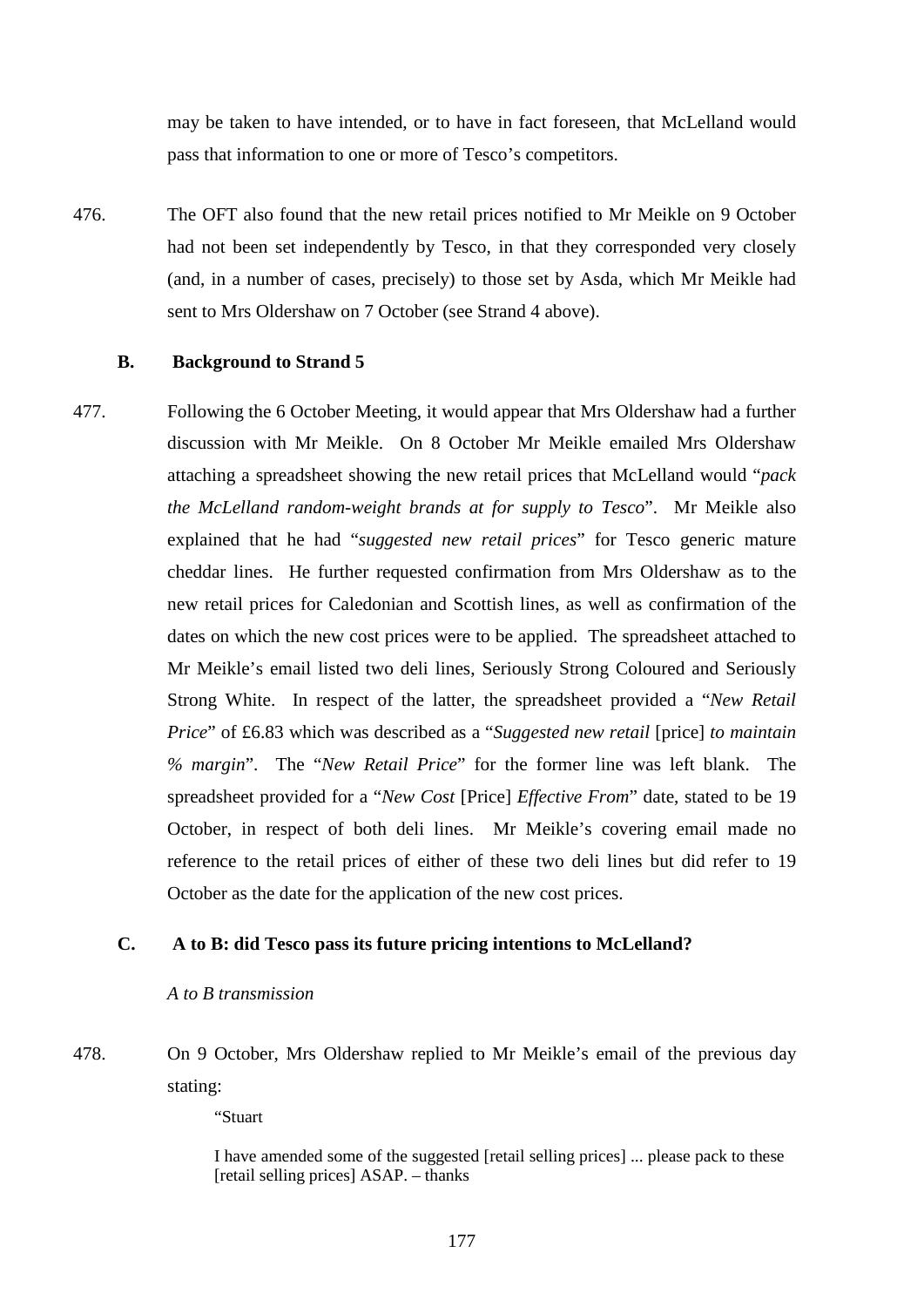As for Costs ... we will increase your cost price by £200 [per tonne] ...

Costs on Seriously Strong PRE PACKS will move on Sun 12th October[.] Costs on all other Mclelland [sic] lines (with the EXCEPTION of [Seriously Strong] Deli as I need to discuss) will move on Sun 19th October ..."

Mrs Oldershaw's email attached a new version of the spreadsheet attached to Mr Meikle's email of the previous day, setting out the various new retail prices, which she was requesting that McLelland pack the various random-weight cheese lines at.

479. It is, therefore, clear that Mrs Oldershaw did send McLelland Tesco's future retail pricing intentions.

### *Tesco's state of mind as 'A'*

- 480. We find that Mrs Oldershaw's email clearly had a legitimate commercial explanation: she was asking McLelland to pack the random-weight cheese lines at the retail prices set out in the spreadsheet attached to her email and confirming the dates on which the new cost prices would become effective for certain lines. We must therefore consider whether there is any evidence supporting the OFT's case that, notwithstanding that legitimate explanation, Mrs Oldershaw may be taken to have intended, or to have actually foreseen, that McLelland would pass that information to Tesco's competitors in order to influence conditions on the retail cheese market.
- 481. At the hearing the OFT sought to suggest that, because the spreadsheet attached to Mrs Oldershaw's email had a retail price in it for Seriously Strong White deli, she must have discussed that price with Mr Meikle. It was put to her in crossexamination by Counsel for the OFT that there was no reason for her to have been discussing deli retail prices with Mr Meikle.<sup>128</sup> Mrs Oldershaw accepted that she would have discussed the *cost* prices for deli cheeses with Mr Meikle but denied having ever discussed Tesco's *retail* prices for deli lines. She explained that, although the attachment to Mr Meikle's email of 8 October contained a retail deli price, that did not mean that she had requested that a deli price be suggested by

<span id="page-182-0"></span><sup>128</sup> Transcript, Day 10, pp. 114-117.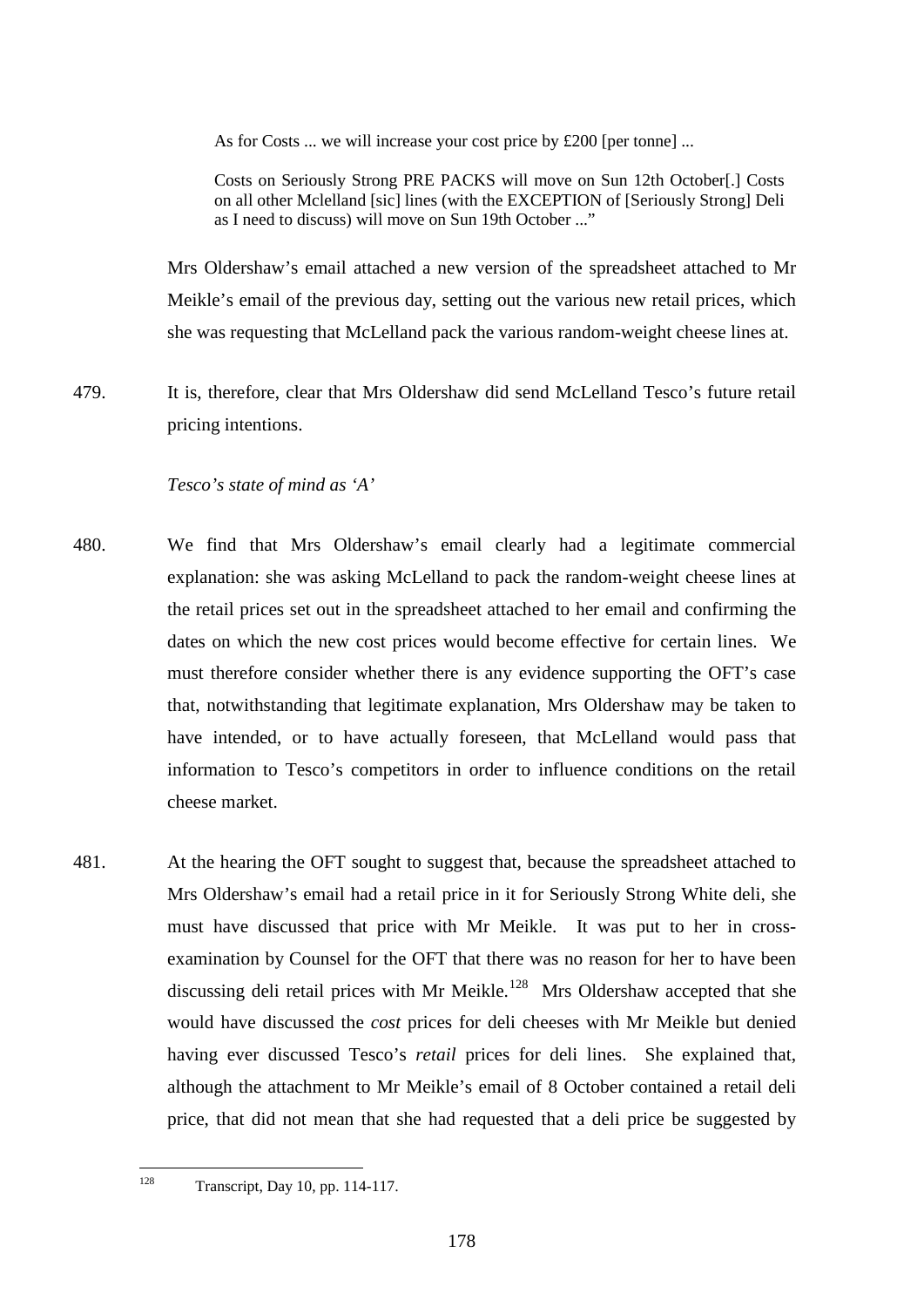McLelland, $129$  still less that she intended or foresaw McLelland would pass such information to her competitors. She also pointed out that, whilst Mr Meikle's version of the spreadsheet showed an effective date for the cost price increase in relation to the deli lines, the version she returned to him attached to her email of 9 October had "ON HOLD" by both deli lines because she wanted to discuss those dates.<sup>[130](#page-183-1)</sup> In her third witness statement, Mrs Oldershaw also explained that the retail price of £6.83 in respect of Seriously Strong White deli which appeared in the spreadsheet she sent to Mr Meikle was "*not a future retail price* [she] *intended to implement, but a suggested retail price included in the original version of the spreadsheet ... to maintain ... percentage margin*." Mrs Oldershaw confirmed that that remained her evidence in re-examination by Counsel for Tesco.<sup>131</sup> We accept Mrs Oldershaw's evidence in this respect. It accords with, and supports, our own reading of the emails of 8 and 9 October, and their respective attachments.

- 482. Is there then any other basis for finding that Mrs Oldershaw may be taken to have intended, or in fact foresaw, that McLelland would pass Tesco's information to Tesco's competitors? At paragraph 5.573 of the Decision, the OFT found that Mrs Oldershaw disclosed her future retail pricing intentions to Mr Meikle in circumstances where, only two days earlier on 7 October, he had sent to her Asda's future retail pricing intentions. That finding of course relies on the OFT's conclusions in relation to Strand 4. Given our finding, set out at paragraphs [470](#page-179-0) to [473](#page-180-0) above, that that information no longer constituted *future* retail pricing information at the time it was sent by Mr Meikle to Mrs Oldershaw, this provides no support for the OFT's finding on this point.
- 483. At paragraph 5.577 of the Decision, the OFT also relied on its finding that on three other, prior occasions, namely Strands 1 to 3 of the 2003 Cheese Initiative, McLelland passed to Mrs Oldershaw information about the future retail pricing intentions of Tesco's competitors. Although we have not found any of those Strands to be made out on the evidence that was before us, it will be recalled that, in our judgement, the OFT's case on each of those Strands failed in relation to the

<span id="page-183-1"></span>

<span id="page-183-2"></span>

<span id="page-183-0"></span><sup>&</sup>lt;sup>129</sup> Transcript, Day 10, p. 115.<br>
<sup>130</sup> Transcript, Day 10, p. 118.<br>
Transcript, Day 10, p. 134.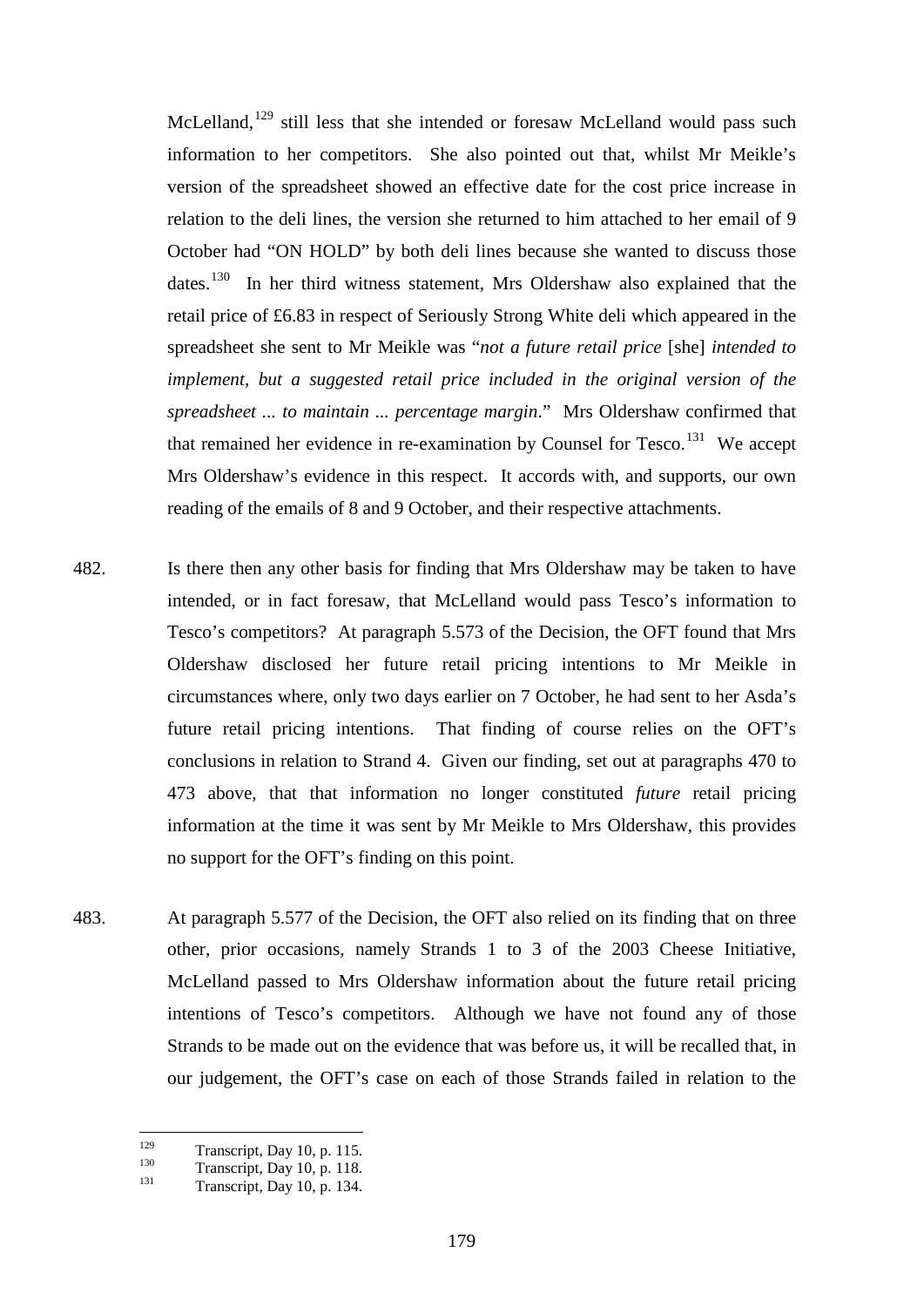state of mind of retailer A. We did not, therefore, consider it necessary to analyse whether Mrs Oldershaw, on receipt of the alleged B to C transmission by McLelland to Tesco, would have appreciated the circumstances in which she was being given her competitors' future retail pricing intentions (if indeed that was the case). Nor do we consider that to be necessary now. In the context of Strand 2 above, we found as a matter of fact that, on 30 September, when Mr Meikle faxed to Mrs Oldershaw two allegedly "*pristine*" labels, Mrs Oldershaw, believing that those labels represented the future retail pricing intentions of her competitors, rebuked Mr Meikle by telephone and raised her concerns within Tesco with Mr Scouler prior to the 6 October Meeting (although not at the meeting itself). Given that finding, it is our judgement that Mrs Oldershaw cannot be taken to have intended, nor did she in fact foresee, that McLelland would pass Tesco's future retail pricing intentions to Tesco's competitors on or after 9 October. When viewed against that background, we do not find noteworthy the fact that Mrs Oldershaw did not make a written request to Mr Meikle that he treat Tesco's retail pricing intentions as confidential. She had already spoken to him about sending her other retailers' information only a few days earlier and we consider that it was, at the least, implicit that he should treat Tesco's information confidentially also.

#### **D. The Tribunal's conclusion on Strand 5**

484. For the reasons set out above, it is our judgement that, whilst Mrs Oldershaw did convey her future retail pricing intentions to McLelland on 9 October, there was a legitimate commercial reason for that communication and the OFT has failed to establish that Mrs Oldershaw may be taken to have intended, or that she in fact foresaw, that McLelland would pass that information to Tesco's competitors.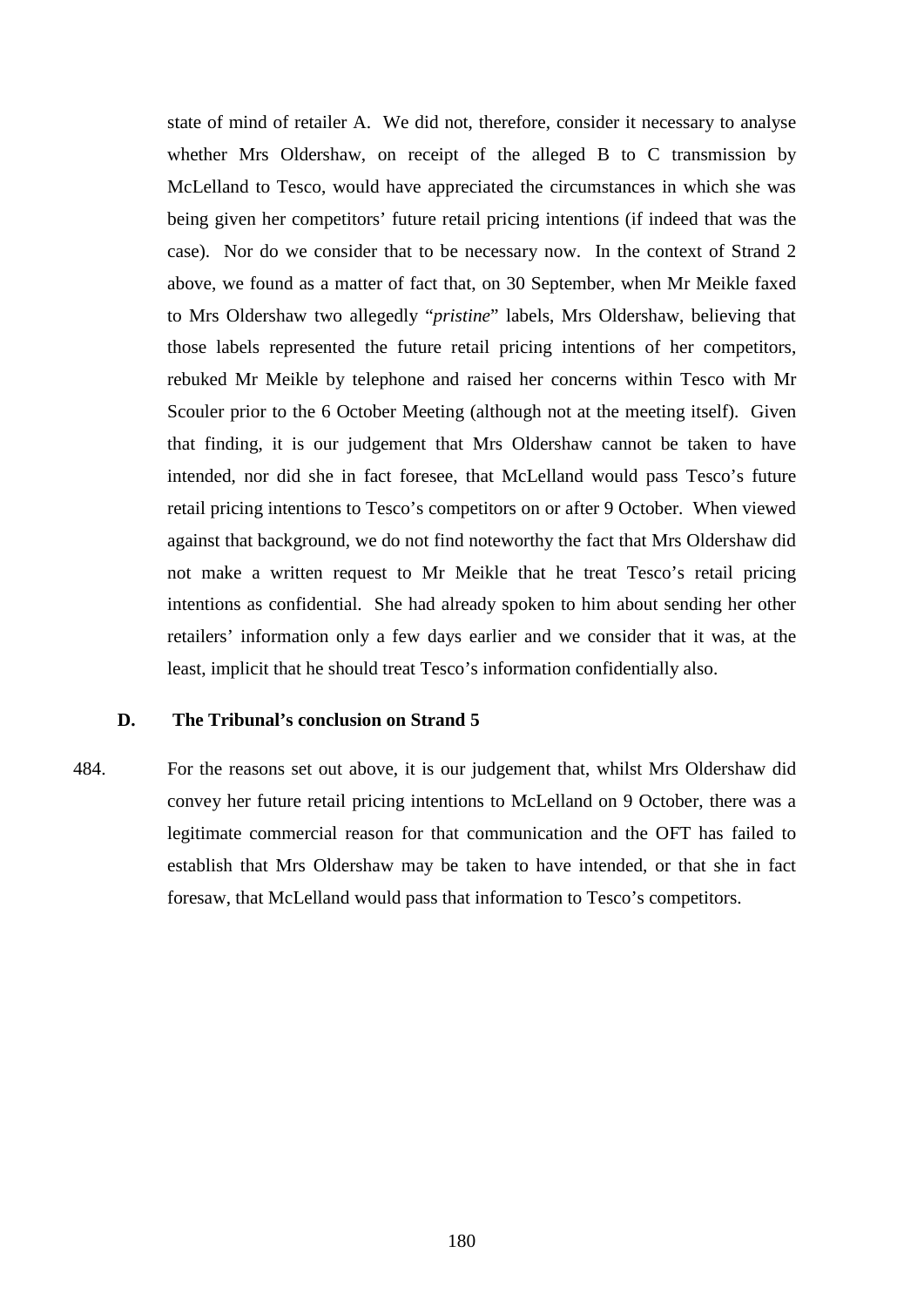#### **XXVI. THE TRIBUNAL'S OVERALL CONCLUSIONS ON THE 2003 CHEESE INITIATIVE**

485. In conclusion, we have found that there was insufficient evidence to support a number of the conclusions reached by the OFT in the Decision and that none of the five Strands of the 2003 Cheese Initiative, as found in the Decision, are proved as against Tesco. In our judgement, therefore, the finding at paragraphs 1.5.ii. and 7.2 (third indent) of the Decision that there was in 2003 a single overall concerted practice in which Asda, Sainsbury's and Tesco indirectly exchanged cheese retail pricing intentions via McLelland, should be set aside as against Tesco.

#### **XXVII. DISPOSAL OF TESCO'S APPEAL ON LIABILITY**

- 486. For all these reasons, it is our unanimous conclusion that Tesco's appeal against the OFT's findings of infringement in relation to the 2002 and 2003 Cheese Initiatives should be allowed in part.
- <span id="page-185-0"></span>487. The OFT's findings in relation to the 2002 Cheese Initiative are set aside as against Tesco, save in relation to the communications known as Strands 2, 3 and 7 of that Infringement, where the OFT found that:
	- (a) Strand 2: On or before 16 October 2002, Sainsbury's disclosed its future retail pricing intentions for cheese to McLelland, in circumstances where Sainsbury's may be taken to have intended, and in fact foresaw, that McLelland would make use of that information to influence market conditions by passing it to other retailers; McLelland did in fact pass Sainsbury's intentions to Tesco, and did so in circumstances where Tesco may be taken to have known the circumstances in which the original disclosure was made;
	- (b) Strand 3: On 30 October 2002, Tesco disclosed its future retail pricing intentions for cheese to Dairy Crest in circumstances where Tesco may be taken to have intended, and in fact foresaw, that Dairy Crest would make use of that information to influence market conditions by passing it to other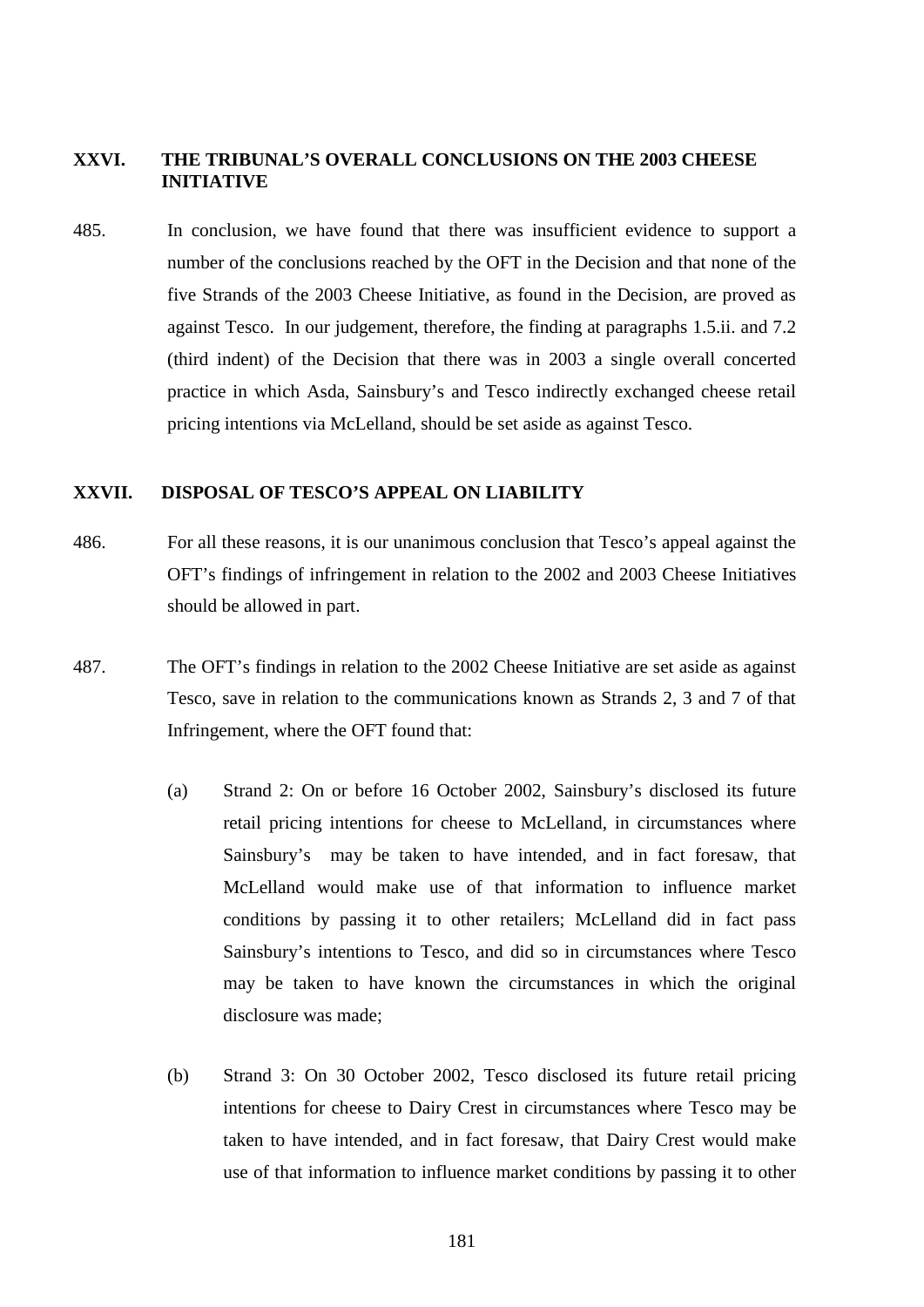retailers; Dairy Crest did in fact pass Tesco's intentions to Sainsbury's, and did so in circumstances where Sainsbury's may be taken to have known the circumstances in which the original disclosure was made; and

(c) Strand 7: On 5 November 2002, McLelland disclosed to Sainsbury's that it was Tesco's future retail pricing intention to match a number of retail price increases made by Asda, having received that information from Tesco, and that each of Tesco and Sainsbury's acted with the requisite state of mind in disclosing and receiving that information.

It is therefore our judgement that the OFT was right to find that, as a result of its conduct on those three occasions, Tesco did engage in conduct, which had as its object the restriction of competition in relation to the supply of British-produced cheddar and territorial cheeses in the UK, contrary to the Chapter I prohibition. Whether that is sufficient to amount to participation by Tesco in the single overall concerted practice referred to as the 2002 Cheese Initiative and found by the OFT in the Decision, or whether those three instances should be viewed as single, isolated infringements, is a matter for further argument. The remainder of the OFT's findings in relation to Tesco and the 2002 Cheese Initiative are set aside as against Tesco.

488. The OFT's finding that Tesco infringed the Chapter I prohibition by participating in the 2003 Cheese Initiative is set aside in its entirety as against Tesco.

#### **XXVIII. CONSEQUENTIAL MATTERS AND DIRECTIONS**

489. As will be clear from paragraph [487](#page-185-0) above, this judgment will require us to receive submissions as to whether or not Tesco's infringing conduct in 2002 is sufficient to constitute participation in the single overall concerted practice known as the 2002 Cheese Initiative, in addition to hearing argument in relation to the level of the financial penalty imposed on Tesco.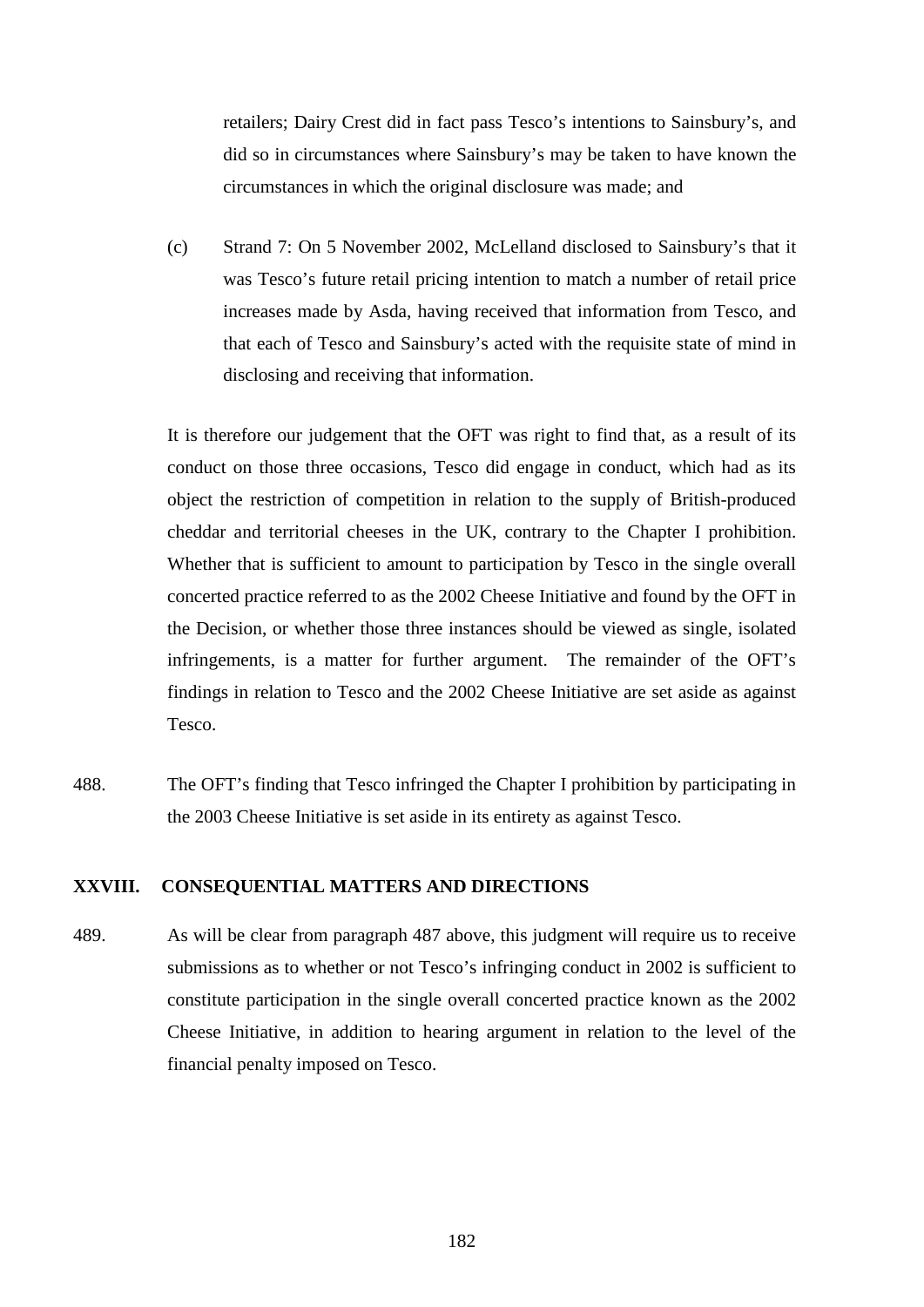490. The parties are invited to seek to agree the appropriate form of order disposing of this phase of the appeal on liability and setting out a proposed timetable for the remainder of the proceedings. That is to be submitted to the Tribunal in draft, with any areas on which the parties are unable to reach agreement indicated, within one month of the date on which this judgment is handed down.

Lord Carlile of Berriew C.B.E., Q.C.

Clare Potter Margot Daly

Charles Dhanowa O.B.E., Q.C. (Hons) Registrar

Date: 20 December 2012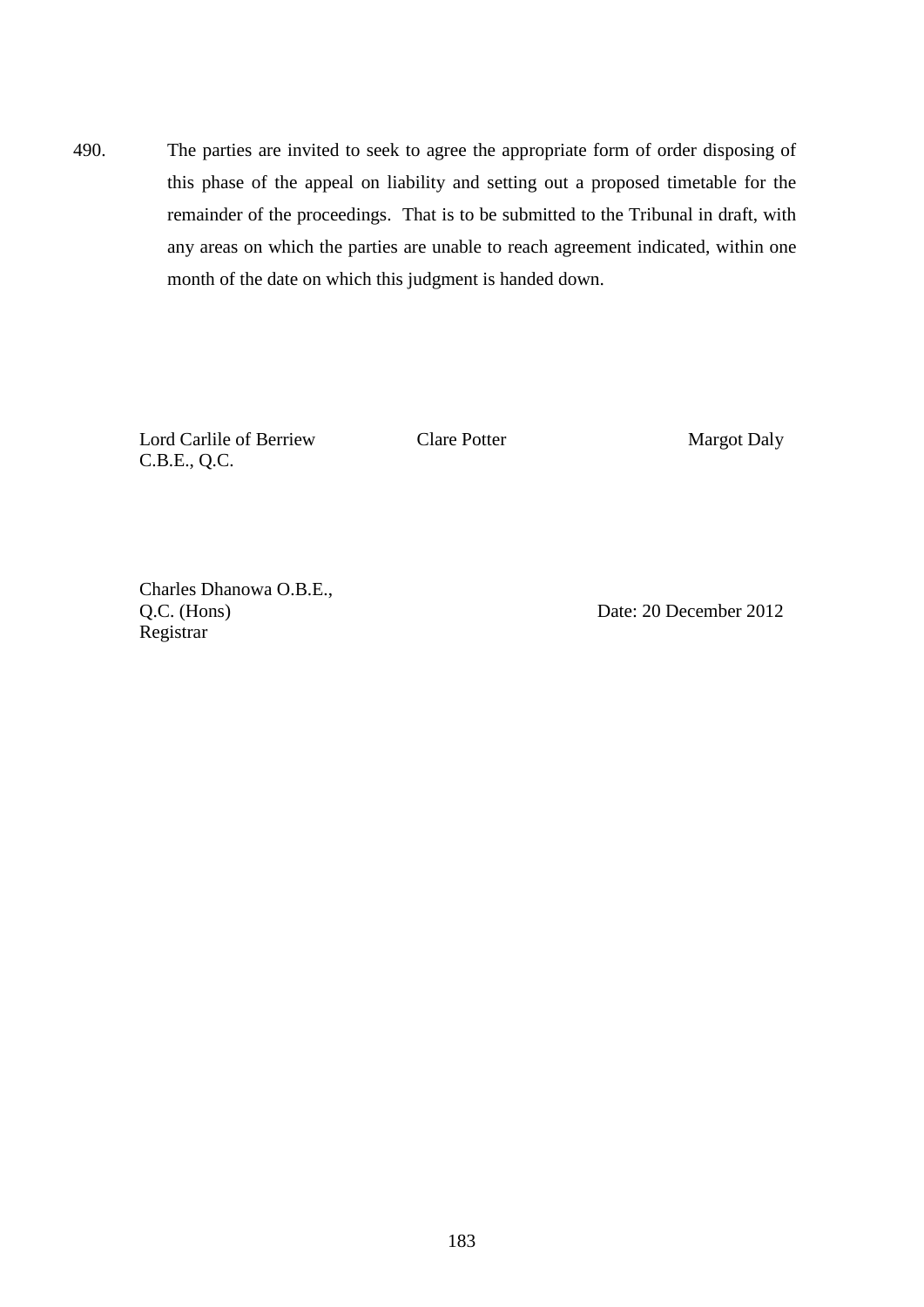## **APPENDIX I: GLOSSARY OF DEFINED TERMS**

| <b>Defined term</b>              | <b>Meaning</b>                                                                                                                                                        | Paragraph<br>where first<br>used |
|----------------------------------|-----------------------------------------------------------------------------------------------------------------------------------------------------------------------|----------------------------------|
| 16 October email                 | The email sent by Mr Ferguson to Mr<br>McGregor, each of McLelland on 16 October<br>2002                                                                              | 231                              |
| 1998 Act                         | The Competition Act 1998 (as amended)                                                                                                                                 | $\overline{2}$                   |
| 21 October email                 | The email sent by Mr Ferguson of McLelland<br>to Mrs Oldershaw of Tesco on 21 October 2002                                                                            | 242                              |
| 4 November email                 | The email sent by Mr Arthey of Dairy Crest to<br>Mrs Oldershaw Tesco, copied to two of his<br>Dairy Crest colleagues, Messrs Ryder and<br>Beaumont on 4 November 2002 | 326                              |
| 6 October Meeting                | The meeting between Mr Scouler and Mrs<br>Oldershaw of Tesco, and Messrs Irvine and<br>McGregor of McLelland, held on 6 October<br>2003                               | 443                              |
| admitting party                  | See "ERA party"                                                                                                                                                       | 31(c)                            |
| Arla                             | Arla Foods Limited and Arla Foods UK<br><b>Holding Limited</b>                                                                                                        | 30                               |
| <b>Arthey Email</b>              | The email sent by Mr Arthey of Dairy Crest to<br>a number of his Dairy Crest colleagues on 30<br>October 2002                                                         | 287                              |
| Asda                             | Asda Stores Limited, Asda Group Limited,<br>Wal-Mart Stores (UK) Limited and Broadstreet<br>Great Wilson Europe Limited                                               | 31                               |
| basket policy                    | Tesco's policy of matching any lower prices<br>charged by one of its major retailer-competitors<br>on a notional basket of goods                                      | 23                               |
| Dairy Crest                      | Dairy Crest Limited and Dairy Crest Group plc                                                                                                                         | 13(a)                            |
| Dairy Crest briefing<br>document | Dairy Crest document sent to Tesco and other<br>retailers on or around 23 September 2002<br>relating to the proposed $£200$ per tonne cost<br>price increase          | 195                              |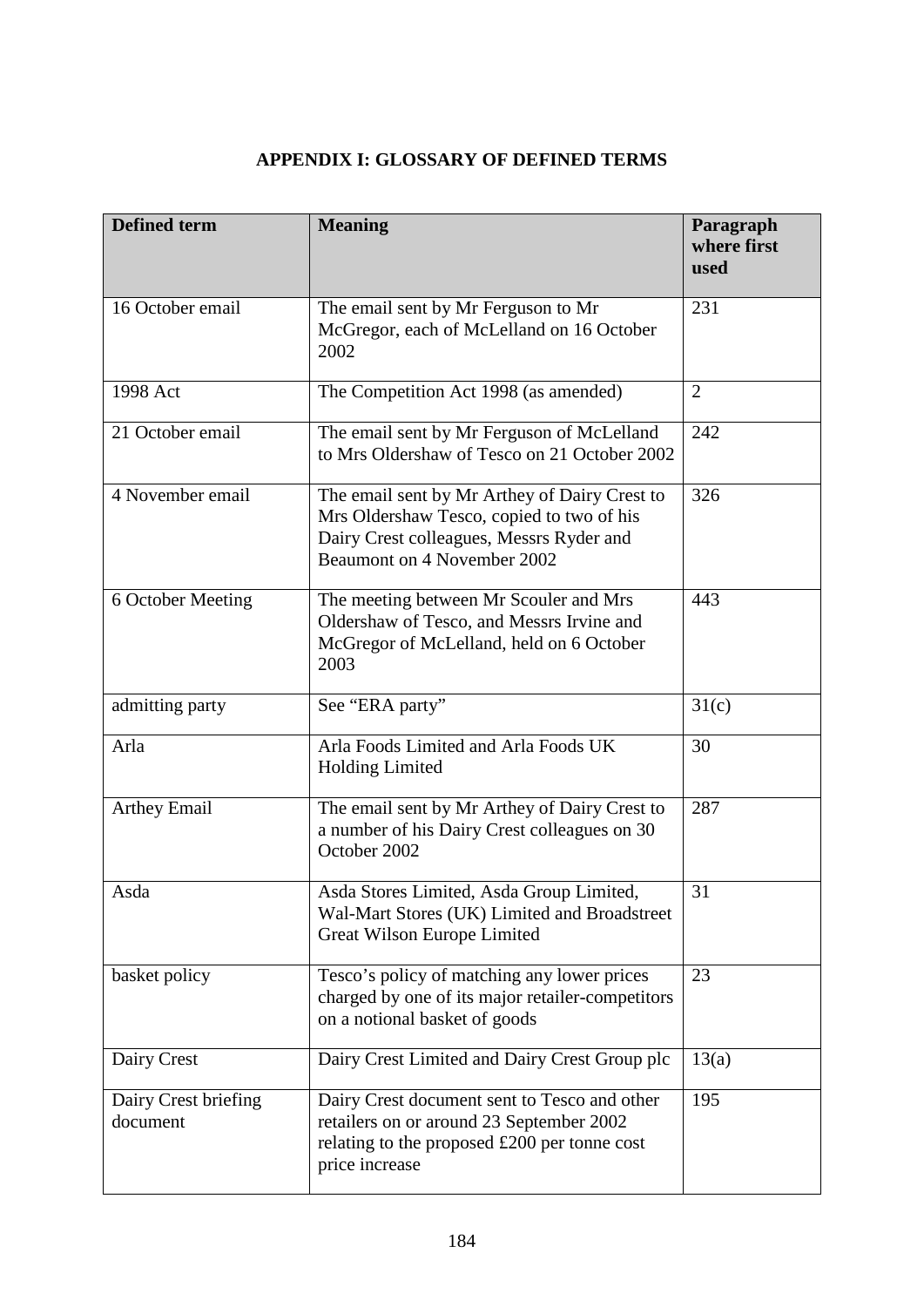| <b>Defined term</b>                                    | <b>Meaning</b>                                                                                                                                               | Paragraph<br>where first<br>used |
|--------------------------------------------------------|--------------------------------------------------------------------------------------------------------------------------------------------------------------|----------------------------------|
| Decision                                               | The decision taken by the OFT on 26 July<br>2011, issued on 10 August, and entitled "Dairy<br>retail price initiatives" (Case CE/3094-03)                    | $\overline{2}$                   |
| Dyestuffs                                              | Case 48/69 ICI v Commission [1972] ECR 619                                                                                                                   | 45                               |
| <b>ERA</b>                                             | Early resolution agreement                                                                                                                                   | 31(b)                            |
| ERA party                                              | Refers to one of the seven parties that<br>concluded ERAs with the OFT, namely Asda,<br>Dairy Crest, Glanbia, McLelland, Safeway,<br>Sainsbury's and Wiseman | 31(c)                            |
| farmgate price                                         | The price paid to the farmers by the suppliers<br>for the raw milk                                                                                           | 11                               |
| <b>FLM</b>                                             | Fresh liquid milk                                                                                                                                            | $\mathbf{1}$                     |
| <b>Football Kits</b>                                   | Judgment of the Tribunal in Cases 1021 $\&$<br>1022/1/1/03 JJB Sports plc and Allsports Ltd v<br>OFT [2004] CAT 17                                           | 44                               |
| Glanbia                                                | The Cheese Company Limited, Waterfood<br>Foods International Limited, Glanbia<br>Investments (UK) Limited and Glanbia (UK)<br>Limited                        | 13(b)                            |
| Guidelines on Horizontal<br>Co-operation<br>Agreements | Guidelines on the applicability of Article 101<br>of the TFEU to horizontal co-operation<br>agreements, OJ 2011 C11/1                                        | 78                               |
| Infringements                                          | The 2002 and 2003 Cheese Initiatives as<br>defined at paragraph 1.5 of the Decision and set<br>out at paragraphs 33 and 34 of the judgment                   | 9                                |
| <b>KPIs</b>                                            | Key performance indicators                                                                                                                                   | 22                               |
| McLelland                                              | <b>Lactalis McLelland Limited</b>                                                                                                                            | 13(c)                            |
| Morrisons                                              | WM Morrison Supermarkets plc                                                                                                                                 | 31(b)                            |
| national multiples                                     | See "retailers"                                                                                                                                              | 15                               |
| <b>NFU</b>                                             | National Farmers' Union                                                                                                                                      | 164                              |
| <b>NFU Scotland</b>                                    | National Farmers' Union of Scotland                                                                                                                          | 164                              |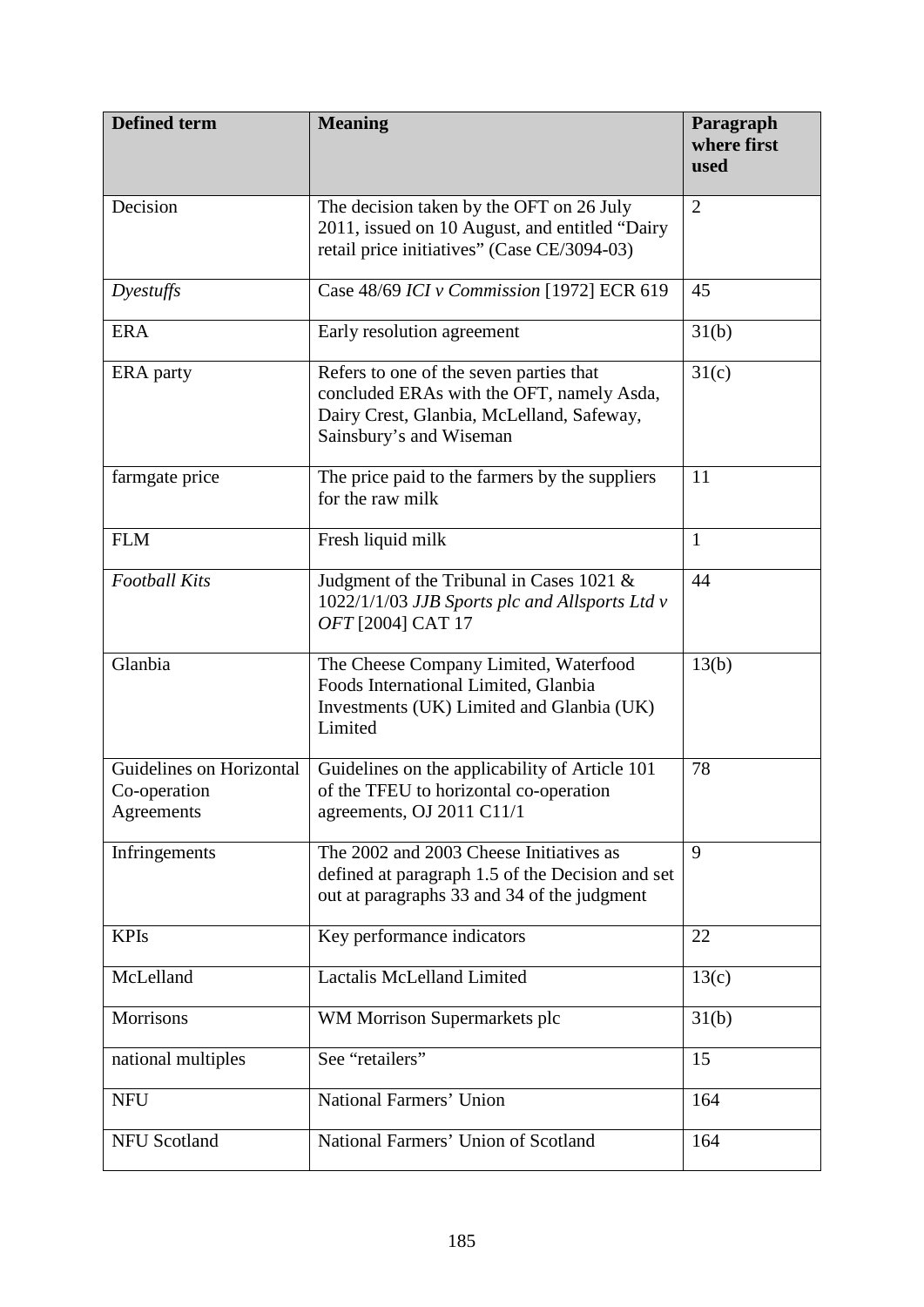| <b>Defined term</b>          | <b>Meaning</b>                                                                                                                                                                                                                                                                   | Paragraph<br>where first<br>used |
|------------------------------|----------------------------------------------------------------------------------------------------------------------------------------------------------------------------------------------------------------------------------------------------------------------------------|----------------------------------|
| notes of interview           | Notes and/or transcripts of interviews that were<br>conducted (whether by the OFT or solicitors<br>acting for one or other of the ERA parties) with<br>individuals who were employed by one or other<br>of the companies under investigation at the<br>time of the Infringements | 137                              |
| <b>OFT</b>                   | The Respondent, namely the Office of Fair<br>Trading                                                                                                                                                                                                                             | $\overline{2}$                   |
| OFT's Rules                  | The Competition Act 1998 (Office of Fair<br>Trading's Rules) Order 2004 (SI 2004/2751)                                                                                                                                                                                           | 117                              |
| ppl                          | Pence per litre                                                                                                                                                                                                                                                                  | $\mathbf{1}$                     |
| raw milk                     | The untreated, unprocessed milk bought<br>directly from dairy farmers by the suppliers                                                                                                                                                                                           | 11                               |
| retailers                    | Those grocery retailers with multiple stores<br>across Great Britain, the so-called "national<br>multiples", who were addressees of the<br>Decision, including Tesco                                                                                                             | 15                               |
| Safeway                      | Safeway Stores Limited, Stores Group Limited<br>and Safeway Limited                                                                                                                                                                                                              | 31(a)                            |
| Sainsbury's                  | Sainsbury's Supermarkets Limited and J<br>Sainsbury plc                                                                                                                                                                                                                          | 31(a)                            |
| <b>Scouler Briefing Note</b> | The briefing note prepared by Mrs Lisa<br>Oldershaw for Mr John Scouler, both of Tesco,<br>in advance of the 6 October Meeting                                                                                                                                                   | 445                              |
| SO                           | The Statement of Objections issued by the OFT<br>on 20 September 2007                                                                                                                                                                                                            | 31(b)                            |
| SSO                          | The Supplementary Statement of Objections<br>issued on 23 July 2009                                                                                                                                                                                                              | 31(e)                            |
| <b>Storey Interview</b>      | Interview conducted by Mr Heideman of the<br>OFT with Mr Storey of Asda on 26 June 2008                                                                                                                                                                                          | 339                              |
| suppliers                    | A reference to both processors and suppliers of<br>dairy products to the retailers                                                                                                                                                                                               | 12                               |
| Tesco                        | The Appellants, namely Tesco Stores Limited,                                                                                                                                                                                                                                     | $\overline{2}$                   |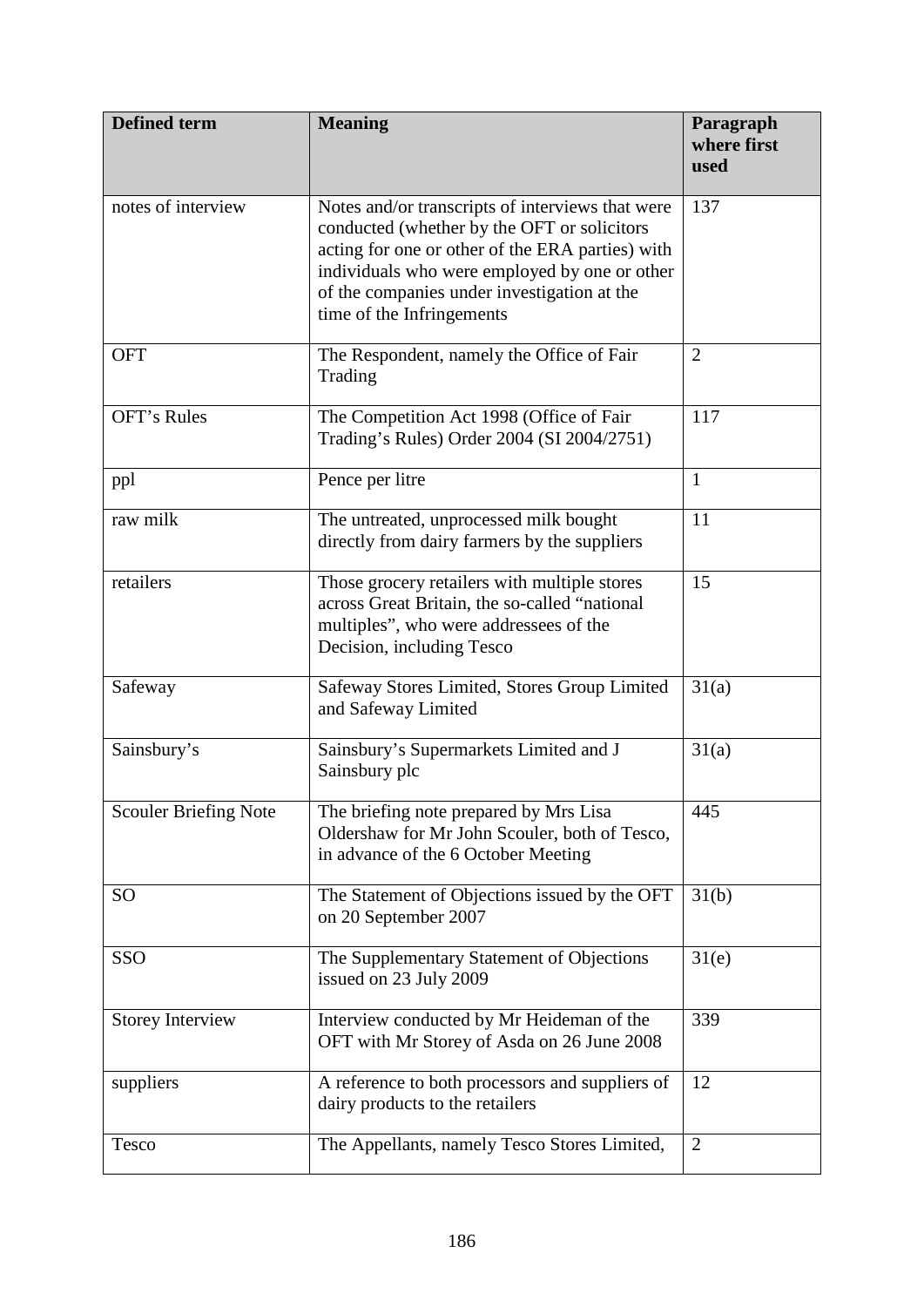| <b>Defined term</b>        | <b>Meaning</b>                                                                                                                                                                                  | Paragraph<br>where first<br>used |
|----------------------------|-------------------------------------------------------------------------------------------------------------------------------------------------------------------------------------------------|----------------------------------|
|                            | Tesco Holdings Limited and Tesco plc                                                                                                                                                            |                                  |
| <b>Tesco Briefing Note</b> | An internal McLelland document created by<br>Stuart Meikle on or around 2 or 3 October 2003                                                                                                     | 407                              |
| <b>Tesco DSGM</b>          | The Tesco Dairy Supply Group Meeting held<br>on 13 September 2002                                                                                                                               | 172(b)                           |
| <b>TFEU</b>                | The Treaty on the Functioning of the European<br>Union                                                                                                                                          | 45                               |
| Toys and Games             | Judgment of the Tribunal in Cases 1014 $\&$<br>1015/1/1/03 Argos Ltd and Littlewoods Ltd v<br>OFT [2004] CAT 24                                                                                 | 44                               |
| Toys and Kits              | Judgment of the Court of Appeal ([2006]<br>EWCA Civ 1318) in the joined appeals against<br>the Tribunal's judgments in Football Kits and<br>Toys and Games                                      | 44                               |
| Tribunal's Rules           | The Competition Appeal Tribunal Rules 2003<br>(SI 2003 No. 1372) ,as amended by the<br>Competition Appeal Tribunal (Amendment and<br>Communications Act Appeals) Rules 2004 (S.I.<br>2004/2068) | 123                              |
| Wiseman                    | Robert Wiseman & Sons Limited and Robert<br>Wiseman Dairies plc                                                                                                                                 | 31                               |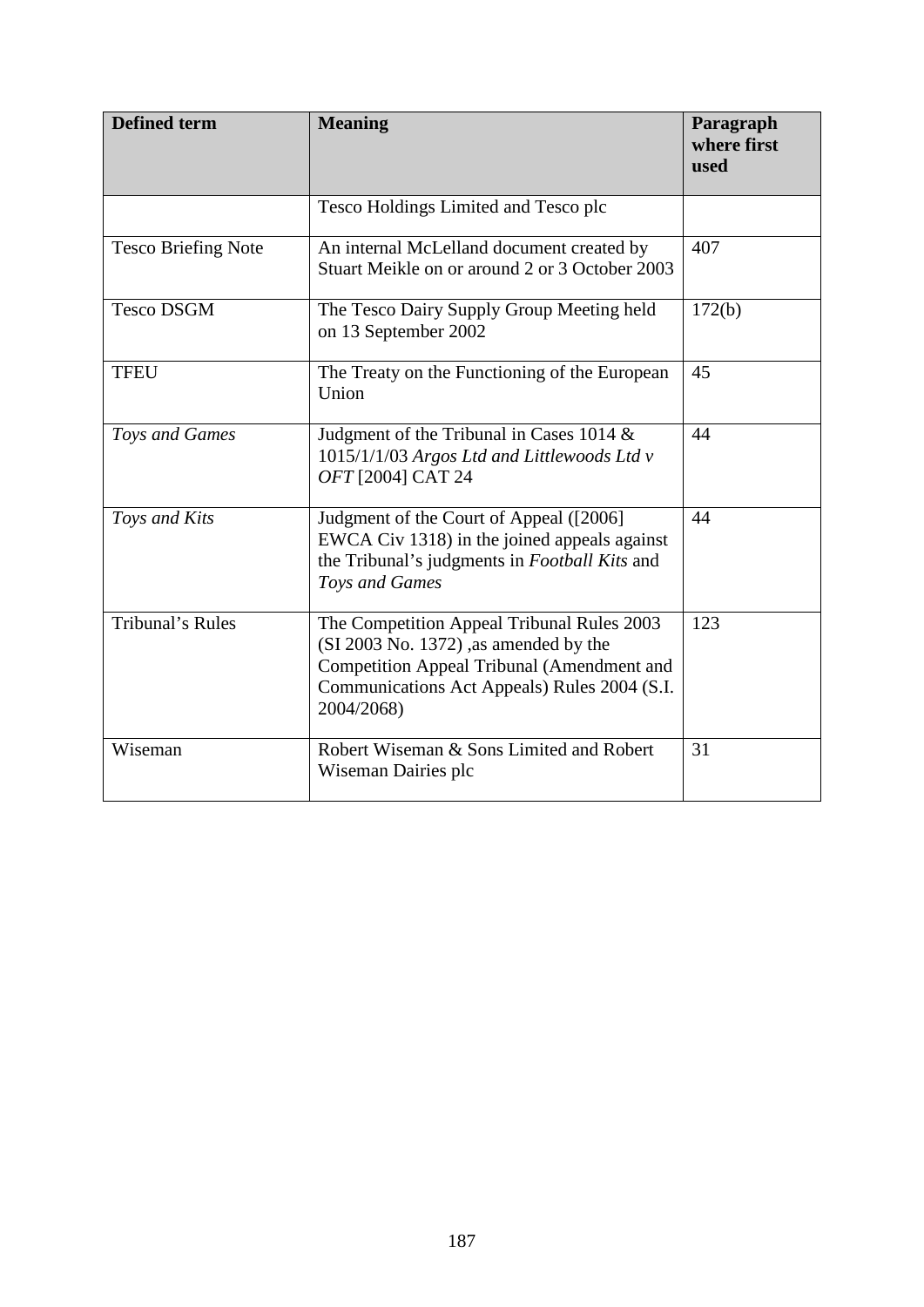## **APPENDIX II: DRAMATIS PERSONAE**

# **Addressees of the Decision (see paragraphs 1.5 and 7.2 of the Decision)**

| Infringement $(s)$                                                      | Undertaking(s)                                                                                                                        | <b>Defined term</b><br>used in<br><b>Judgment</b> |
|-------------------------------------------------------------------------|---------------------------------------------------------------------------------------------------------------------------------------|---------------------------------------------------|
| 2003 FLM Initiative                                                     | Arla Foods Limited and Arla Foods UK<br><b>Holding Limited</b>                                                                        | Arla                                              |
| 2002 Cheese Initiative<br>2003 Cheese Initiative<br>2003 FLM Initiative | Asda Stores Limited, Asda Group Limited,<br>Wal-Mart Stores (UK) Limited and Broadstreet<br>Great Wilson Europe Limited               | Asda                                              |
| 2002 Cheese Initiative<br>2003 FLM Initiative                           | Dairy Crest Limited and Dairy Crest Group plc                                                                                         | Dairy Crest                                       |
| 2002 Cheese Initiative                                                  | The Cheese Company Limited, Waterfood<br>Foods International Limited, Glanbia<br>Investments (UK) Limited and Glanbia (UK)<br>Limited | Glanbia                                           |
| 2002 Cheese Initiative<br>2003 Cheese Initiative                        | Lactalis McLelland Limited, which was formed<br>following the acquisition of A McLelland $\&$<br>Son Limited by Groupe Lactalis       | McLelland                                         |
| 2002 Cheese Initiative<br>2003 FLM Initiative                           | Safeway Stores Limited, Stores Group Limited<br>and Safeway Limited                                                                   | Safeway                                           |
| 2002 Cheese Initiative<br>2003 Cheese Initiative<br>2003 FLM Initiative | Sainsbury's Supermarkets Limited and J<br>Sainsbury plc                                                                               | Sainsbury's                                       |
| 2002 Cheese Initiative<br>2003 Cheese Initiative                        | Tesco Stores Limited, Tesco Holdings Limited<br>and Tesco Plc                                                                         | Tesco                                             |
| 2003 FLM Initiative                                                     | Robert Wiseman & Sons Limited and Robert<br>Wiseman Dairies plc                                                                       | Wiseman                                           |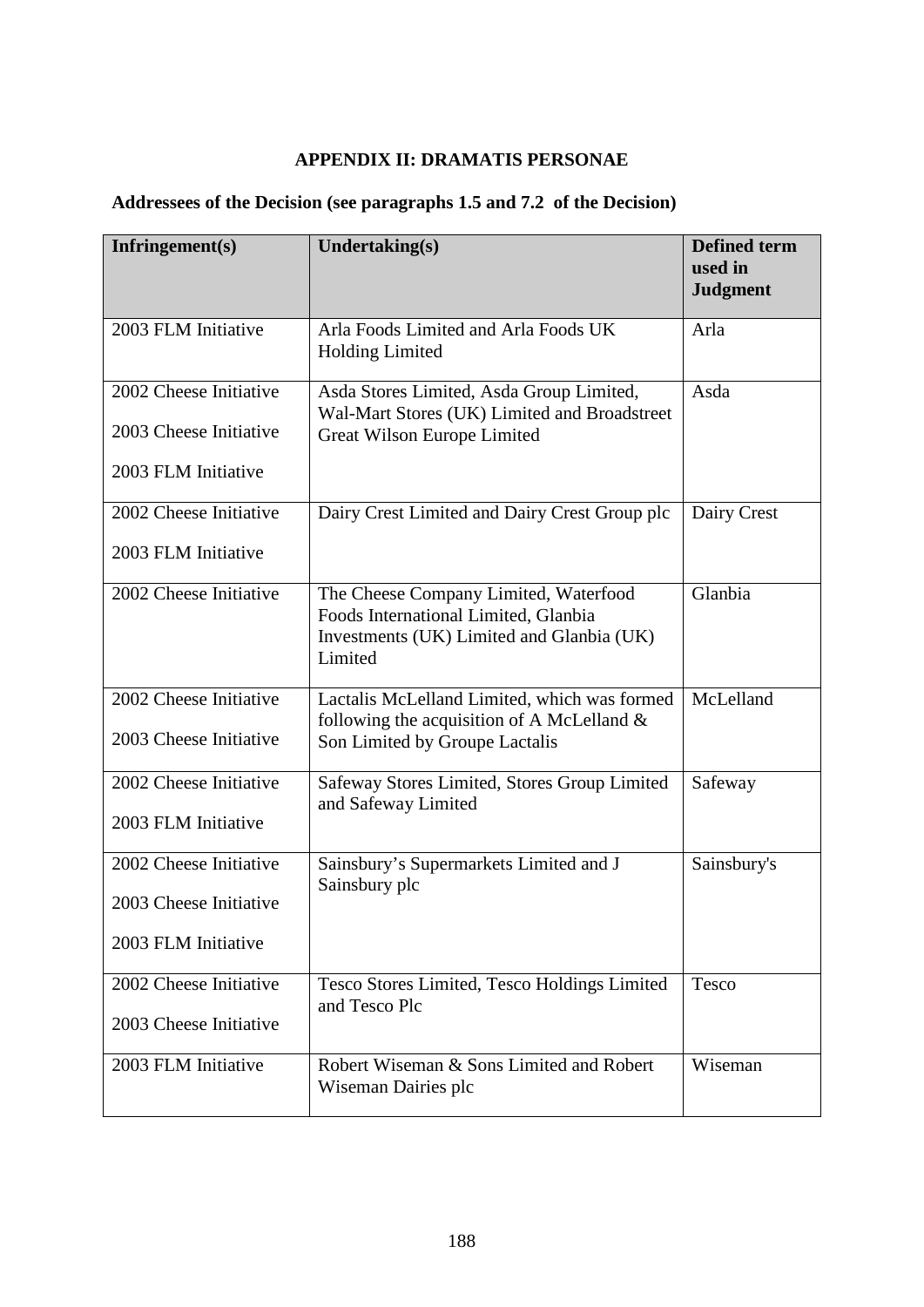### **Individuals referred to in the course of the Judgment**

Where an individual's name is followed by "(W)", this denotes that he or she gave evidence before the Tribunal. All positions within an organisation are stated as at 2002/3.

| <b>Person</b>        | Organisation; and, where relevant, role                                                                    | Paragraph<br>where first<br>introduced |
|----------------------|------------------------------------------------------------------------------------------------------------|----------------------------------------|
| Allen, Mark          | Dairy Crest; executive director for cheese                                                                 | 210                                    |
| Arthey, Neil         | Dairy Crest; account manager for Tesco<br>(cheese and spreads from January 2001 to<br>February/March 2003) | 282                                    |
| Beaumont, Colin      | Dairy Crest; sales director with responsibility<br>for Tesco account                                       | 210                                    |
| Bennett, Harvey      | Asda; general manager for chilled foods and<br>dairy products                                              | 390(d)                                 |
| Betts, Jonathan      | Asda; cheese buyer                                                                                         | 467                                    |
| Bolton, John         | McLelland; manager of packing facility at<br>Mauchline                                                     | 432                                    |
| Brown, Chris         | Asda                                                                                                       | 390(d)                                 |
| Cottle, Finn         | Sainsbury's; general manager for dairy and<br>cheese                                                       | 229                                    |
| Day, Alasdair        | McLelland                                                                                                  | 390(c)                                 |
| Doyle, Gerry         | McLelland; operations manager                                                                              | 390(c)                                 |
| Feery, Paul          | Dairy Crest; senior national account manager<br>for Sainsbury's                                            | 282                                    |
| Ferguson, Thomas (W) | McLelland; in 2002 account manager for Tesco<br>and in 2003 national account controller                    | 32                                     |
| Flower, David        | Dairy Crest; commercial director for cheese,<br>liquids and spread for the Sainsbury's account             | 311                                    |
| Haywood, Bill        | Dairy Crest; managing director, retail milk and<br>juice                                                   | 296                                    |
| Heideman, Tom        | OFT; investigation team                                                                                    | 339                                    |
| Hirst, Rob           | Tesco; category manager for dairy                                                                          | 63                                     |